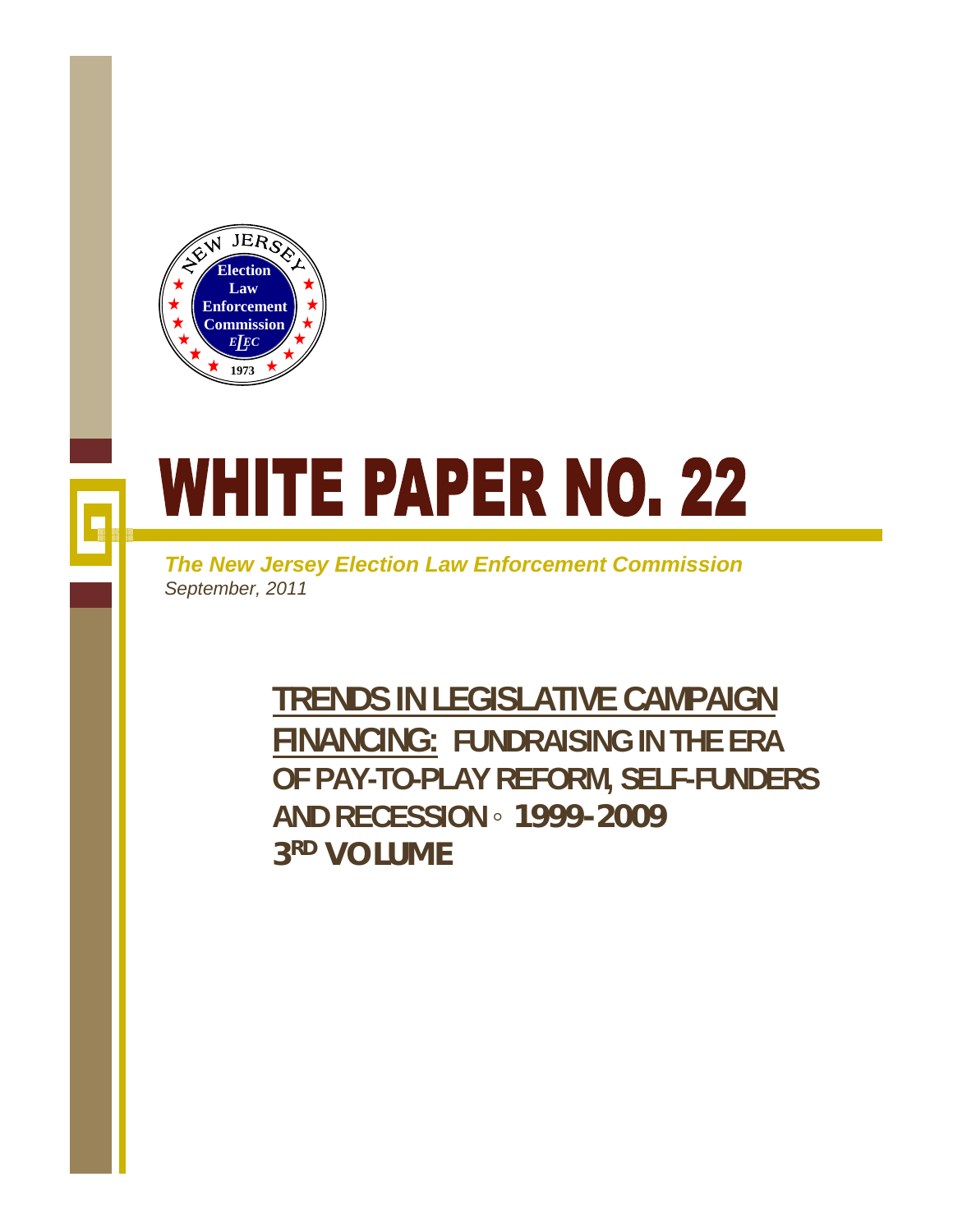

#### **ELECTION LAW ENFORCEMENT COMMISSION**

**RONALD DEFILIPPIS Chairman** 

**WALTER F. TIMPONE Vice Chairman** 

**AMOS C. SAUNDERS Commissio ner** 

**LAWRENCE WEISS Commissio ner** 

Respond to: P.O. Box 185 Trenton, New Jersey 08625-0185

(609) 292-8700 or Toll Free Within NJ 1-888-313-ELEC (3532) Website: http://www.elec.state.nj.us/

# **ACKNOWLEDGEMENT**

The Commissioners would like to thank the various staff members involved in this report, which is the 22<sup>nd</sup> white paper released by the New Jersey Election Law Enforcement Commission (ELEC) over the past 23 years. This series has received international recognition and its contents often have been cited in media reports, the political science literature and studies issued by sister agencies. Besides serving as reference works, the reports also provide valuable background and guidance for the Governor's office, legislators and other policymakers.

Deputy Director Joseph W. Donohue is the author of White Paper No. 22, Trends in Legislative Campaign Financing: Fundraising in the Era of Pay-to-Play Reform, Self-Funders and Recession, 1999-2009 3rd Volume. The general editor of this report is Executive Director Jeffrey M. Brindle.

Legal Director Carol L. Hoekje and Compliance Director Amy F. Davis served as proofreaders. Director of Information Technology Carol Neiman and Kim A. Roman, Associate Director of Information Technology helped gather critical data for the project, and Neiman assisted with proofreading. Director of Finance and Administration Steven M. Dodson was the paper's statistical proofreader.

Report coding and research was handled by Research Associate Steven B. Kimmelman. Technical Assistants Elizabeth A. Michael and Monica T. Triplin-Nelson retrieved several paper reports from ELEC archives. Administrative Assistant Elbia L. Zeppetelli applied her usual wizardry in formatting the final version.

All 22 white papers are available on ELEC's award-winning website at www.elec.state.nj.us.

**JEFFREY M. BRINDLE Executive Director** 

**JOSEPH W. DONOHUE Deputy Director** 

**CAROL L. HOEKJE Legal Director** 

**AMY F. DAVIS Compliance Director**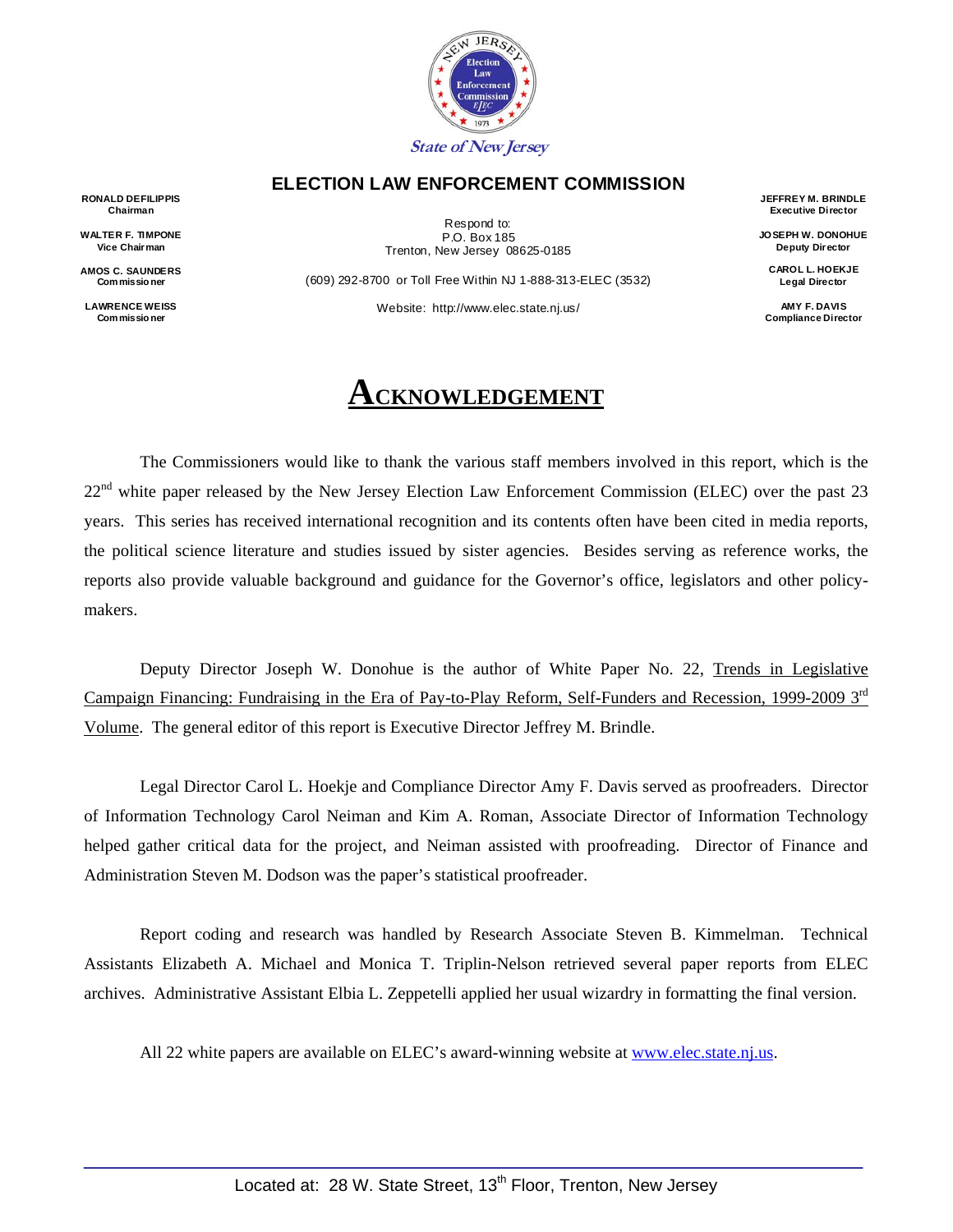#### PAGE NO.

| <b>CHAPTER I.</b>                                       |
|---------------------------------------------------------|
|                                                         |
| <b>CHAPTER II.</b>                                      |
| AN OVERVIEW OF LEGISLATIVE GENERAL ELECTION FUNDRAISING |
| <b>CHAPTER III.</b>                                     |
|                                                         |
| <b>CHAPTER IV.</b>                                      |
|                                                         |
| <b>CHAPTER V.</b>                                       |
|                                                         |
|                                                         |
|                                                         |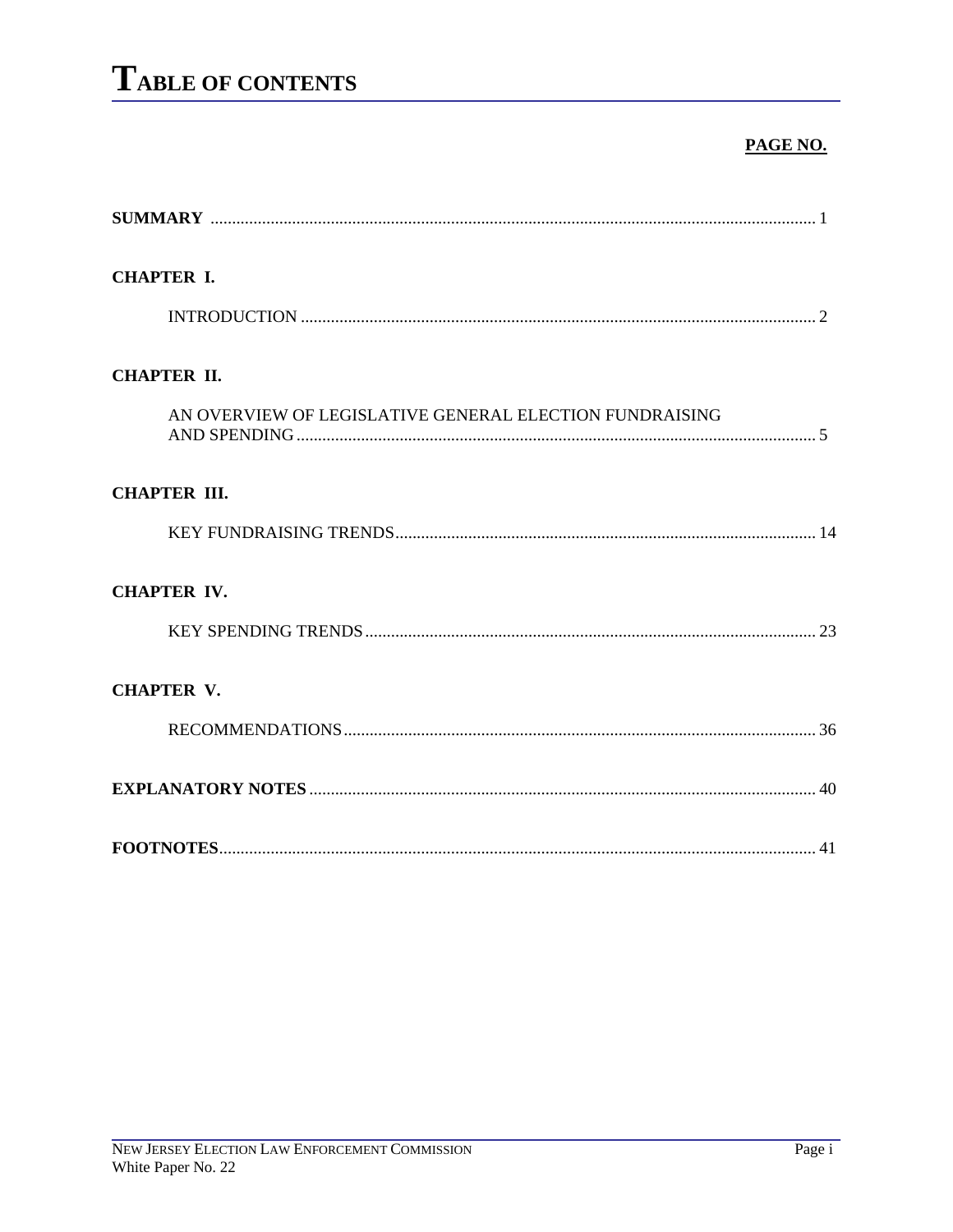# **TABLE OF CONTENTS**

| <b>TABLES</b> |                                                                                 | PAGE NO. |
|---------------|---------------------------------------------------------------------------------|----------|
| 1.            |                                                                                 |          |
| 2.            |                                                                                 |          |
| 3.            |                                                                                 |          |
| 4.            |                                                                                 |          |
| 5.            | Average Raised and Spent in Years with Senate and Assembly Campaigns  8         |          |
| 6.            |                                                                                 |          |
| 7.            |                                                                                 |          |
| 8.            |                                                                                 |          |
| 9.            | Funds Raised for Senate Campaigns Compared to Assembly Campaigns  10            |          |
| 10.           | Amount Spent on Senate Campaigns Compared to Assembly Campaigns  10             |          |
| 11.           |                                                                                 |          |
| 12.           |                                                                                 |          |
| 13.           |                                                                                 |          |
| 14.           |                                                                                 |          |
| 15.           |                                                                                 |          |
| 16.           | Size of Contributions by Amount for Legislative Elections 1999 through 2009 16  |          |
| 17.           | Contributions by Jon Corzine and Doug Forrester to Legislative Fundraising      |          |
| 18.           |                                                                                 |          |
| 19.           |                                                                                 |          |
| 20.           |                                                                                 |          |
| 21.           |                                                                                 |          |
| 22.           | Number of Legislative Districts at Various Spending Ranges                      |          |
| 23.           | Districts where Candidates have Spent More than \$1 Million Three or More Times |          |
| 24.           |                                                                                 |          |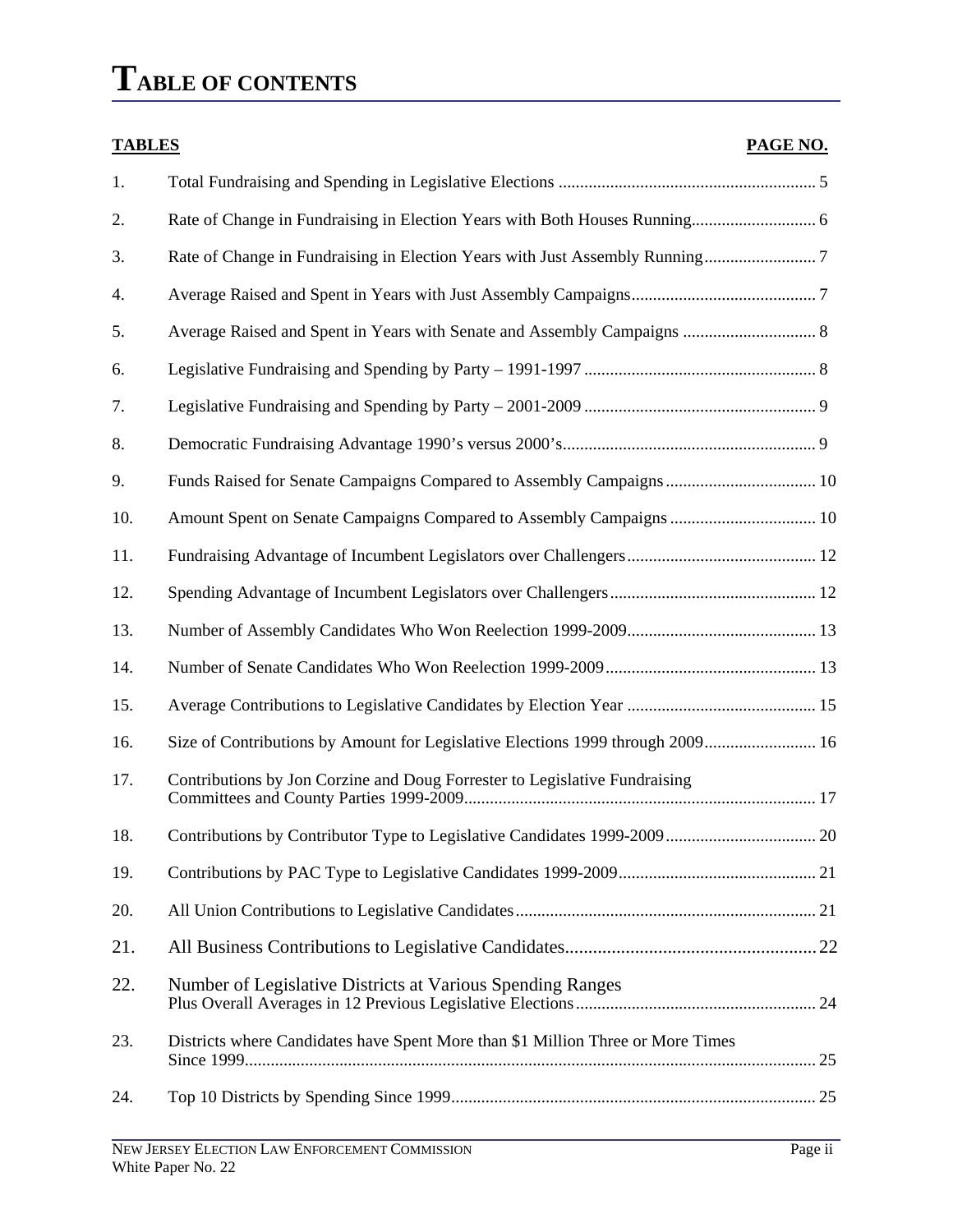# **TABLE OF CONTENTS**

| <b>TABLES</b> | PAGE NO.                                                                               |
|---------------|----------------------------------------------------------------------------------------|
| 25.           |                                                                                        |
| 26.           |                                                                                        |
| 27.           | Amount of Uncategorized Media Spending Compared to Total Communication Spending 29     |
| 28.           |                                                                                        |
| 29.           | Television Advertisements as a Percentage of Total Communication Spending 30           |
| 30.           | Radio Advertisements as a Percentage of Total Communications Spending  30              |
| 31.           |                                                                                        |
| 32.           | Contributions and Transfers by Legislative Candidates to other Political               |
| 33.           | Total Contributions Received by Legislative Joint Committees 1987 to 2009 Elections 33 |
| 34.           |                                                                                        |
| 35.           |                                                                                        |
| 36.           |                                                                                        |
| 37.           |                                                                                        |
| 38.           |                                                                                        |
| 39.           |                                                                                        |
| 40.           |                                                                                        |
| 41.           | Percent of Total Expenses Reviewed where Communications Costs are Vague 36             |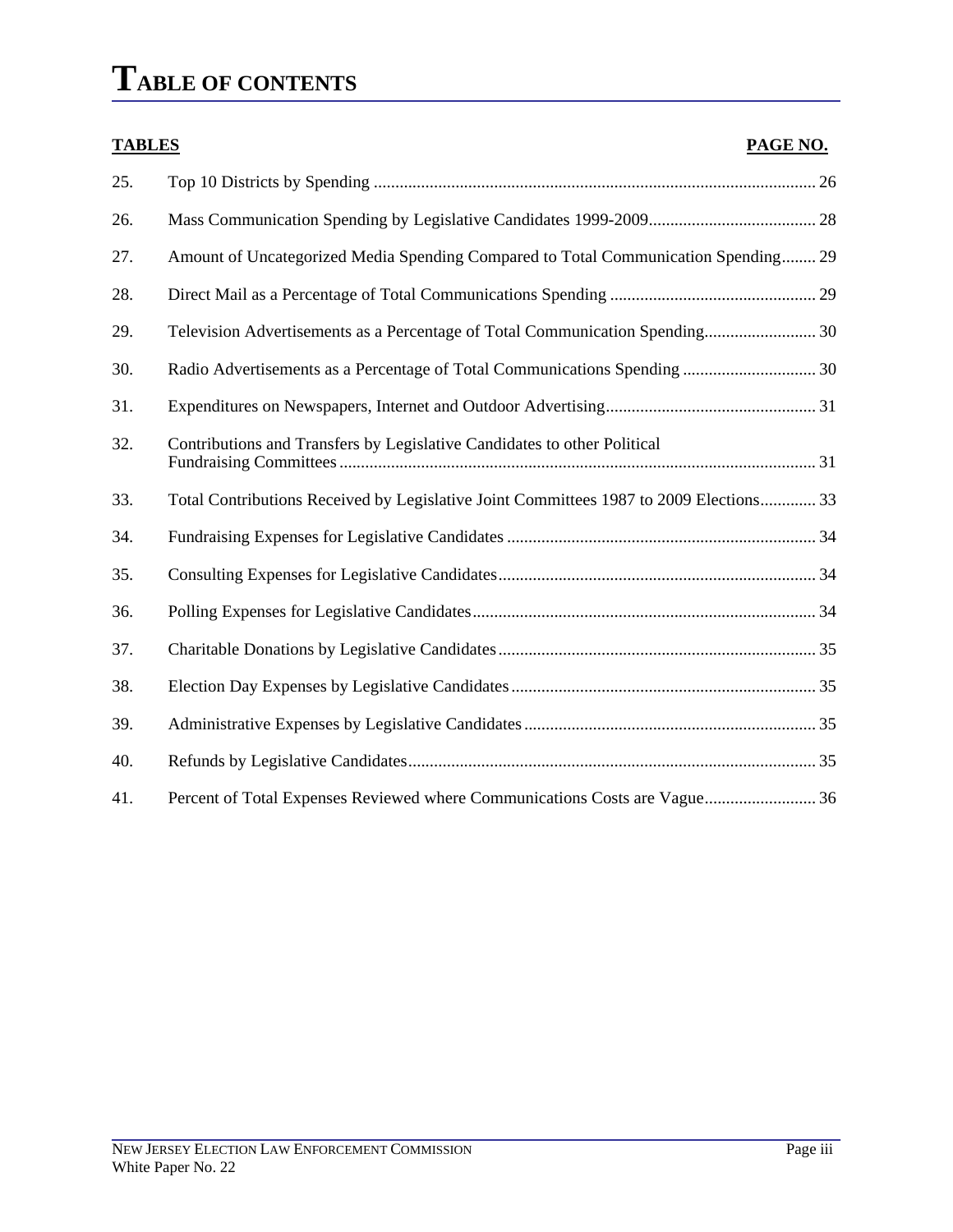- $\triangleright$  In legislative elections between 1999 and 2009, more than \$194 million was raised for legislative general elections in New Jersey. Candidates spent \$179 million. The spending total is nearly twice the \$93 million outlay during the previous decade. (Page 5).
- $\triangleright$  At least \$84 million was spent on various forms of communications, the largest single expense. Communications represented at least 52 percent of all spending. (Page 28).
- $\triangleright$  Over the decade, candidates also shared a good deal of their money with other fundraising committees or saved it for future elections, nearly \$40 million, or 24 percent. Since many incumbents represent safe districts, they can afford to send money to so-called "battleground" districts where both parties have a chance for victory, or stockpile it for later. (Pages 19 and 31).
- $\triangleright$  Tight state Pay-to-Play restrictions may be one reason why legislative candidates are relying more on their colleagues (Page 32). Those restrictions also may be making them more dependent on contributions by special interest political action committees (PACs), which have risen steadily since 2003 (Page 21).
- $\triangleright$  Since 1999, the heaviest spending occurred in the 14<sup>th</sup> Legislative District (Mercer, Middlesex), a major swing district. Rounding out the top five districts based on spending were the  $1<sup>st</sup>$  District (Cape May, Cumberland, Atlantic),  $2^{nd}$  District (Atlantic),  $3^{rd}$  District (Cumberland, Salem) and  $12^{th}$  District (Monmouth, Ocean). (Page 25).
- $\triangleright$  The least spending over the decade came in the 28<sup>th</sup> District (Essex), where only \$579,921 was expended over the entire period. (Page 24).
- $\triangleright$  The most expensive single campaign took place in the 4<sup>th</sup> District (Gloucester, Camden) in 2003, when the two parties shelled out \$6.1 million. (Pages 24 and 26).
- $\triangleright$  In a decade where wealthy, self-financed candidates became a major new influence in New Jersey campaigns, Democrat Jon Corzine and Republican Doug Forrester gave a combined \$1.1 million directly to legislative candidates and \$4.6 million to county parties, which are active in legislative elections. (Page 17).
- $\triangleright$  An increasing number of candidates also are spending their personal wealth in pursuit of legislative seats. (Page 18).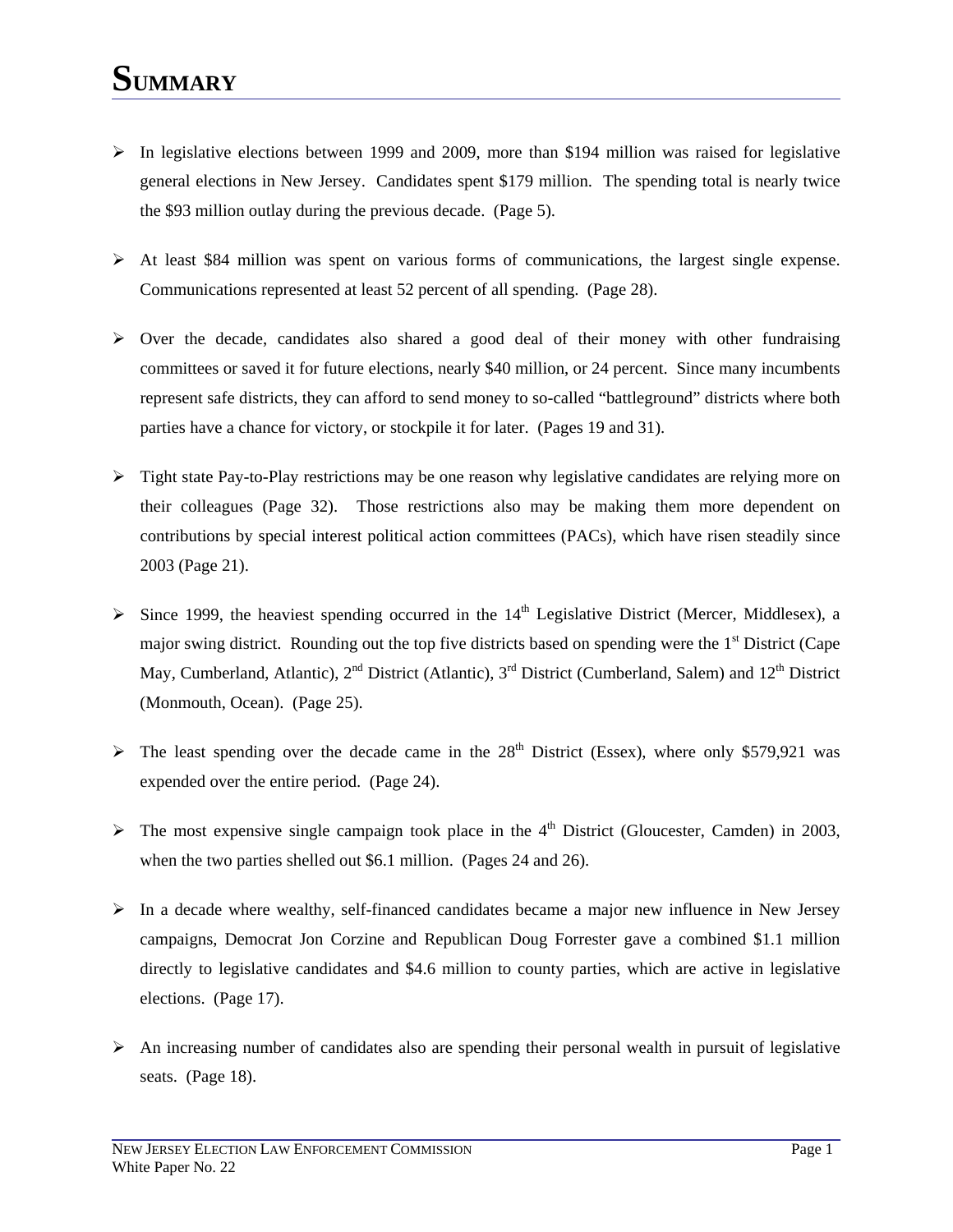Charles Dickens could have been talking about the past decade of fundraising by New Jersey legislative candidates when he wrote: "It was the season of Light, it was the season of Darkness."

The decade began with an unprecedented flood of contributions into legislative elections that poured \$97 million into the 1999, 2001 and 2003 elections.

It ended in drought.

Fundraising for the 2005, 2007 and 2009 elections was \$1 million less than the previous three elections even as inflation drove up the cost of campaigns 32 percent.

This was true despite the fact that fundraising soared to a record \$51 million in the 2007 campaign. By 2009, with just the State Assembly running, fundraising dropped to \$20 million, the lowest total since 1999.

Several changes stoked legislative campaign finance activity early in the decade. Other trends depressed it in the later years.

Democrats took back control of the State House in 2001 after a ten-year exile. This lead to a sudden, large shift of funds between the two parties.

Wealthy gubernatorial candidates like Democrat Jon Corzine and Republican Doug Forrester pumped millions of dollars into legislative races to try to expand their influence within their respective parties. Some wealthy legislative candidates also started spending money on their campaigns.

When the economy was booming early in the decade, contributions flowed heavily. State budgets also were brimming. For the first time in New Jersey history, state officials made public funds available for legislative elections. Under the Fair and Clean Elections pilot program, about \$4.2 million in public money was spent in select districts in 2005 and 2007 before the economy- and state coffers- declined and the program was shelved.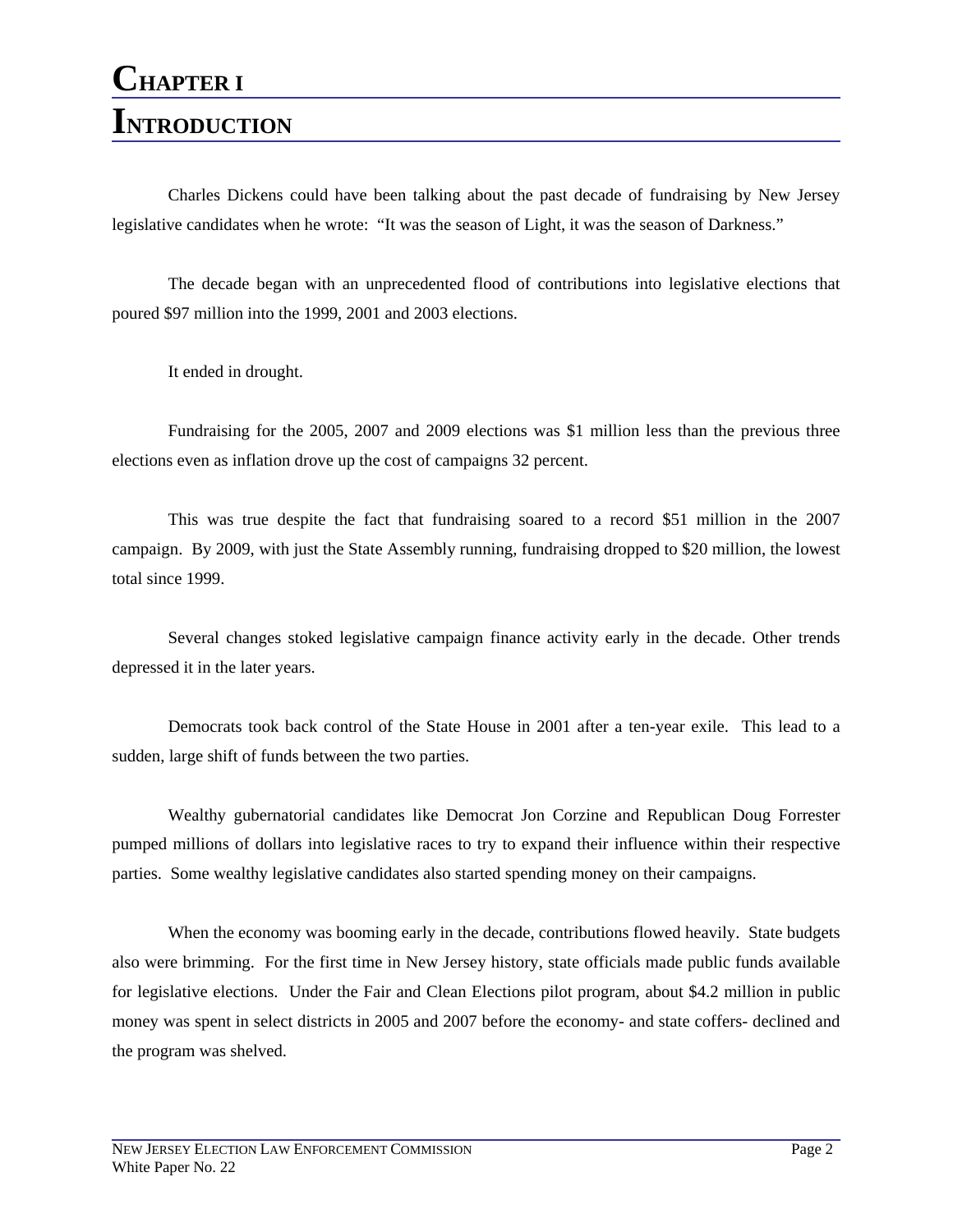# **CHAPTER I - INTRODUCTION**

Unions became even more powerful politically within the state and nationally as they dramatically expanded their electoral activism. Other national groups besides unions, especially Governor's Associations representing both parties, became heavily involved in state campaigns.

Around 2005, the tide began turning.

Restrictions on public contractors dried up a large source of fundraising. While state parties were hit hardest by this restriction, all state candidates suffered to some extent because many contractors simply stopped writing campaign checks due to general fears over losing contracts. Others reduced the size of their checks.

The flagging economy choked off other contributions toward the end of the decade as businesses went bankrupt and citizens tightened their belts.

As a result, it was like the Roaring 1920's in the early part of the decade, followed by a more recent Donor Depression.

One vivid example: The Democratic State Committee alone spent nearly \$29 million in 2001, an all-time annual record for a state or county party committee.

In 2010, with just a few special legislative elections, it spent \$1.6 million. Even in the last statewide election in 2009, when 80 Assembly seats were up for grabs, the state party spent just \$6.1 million.

Yet another sign- the 2009 Assembly race was the first Assembly-only race in at least 25 years where spending was lower than the previous campaign.

New factors could influence this year's upcoming fall campaign. While Democrats continue to control both legislative houses, Republican fundraising has surged following the election of Governor Chris Christie in 2009.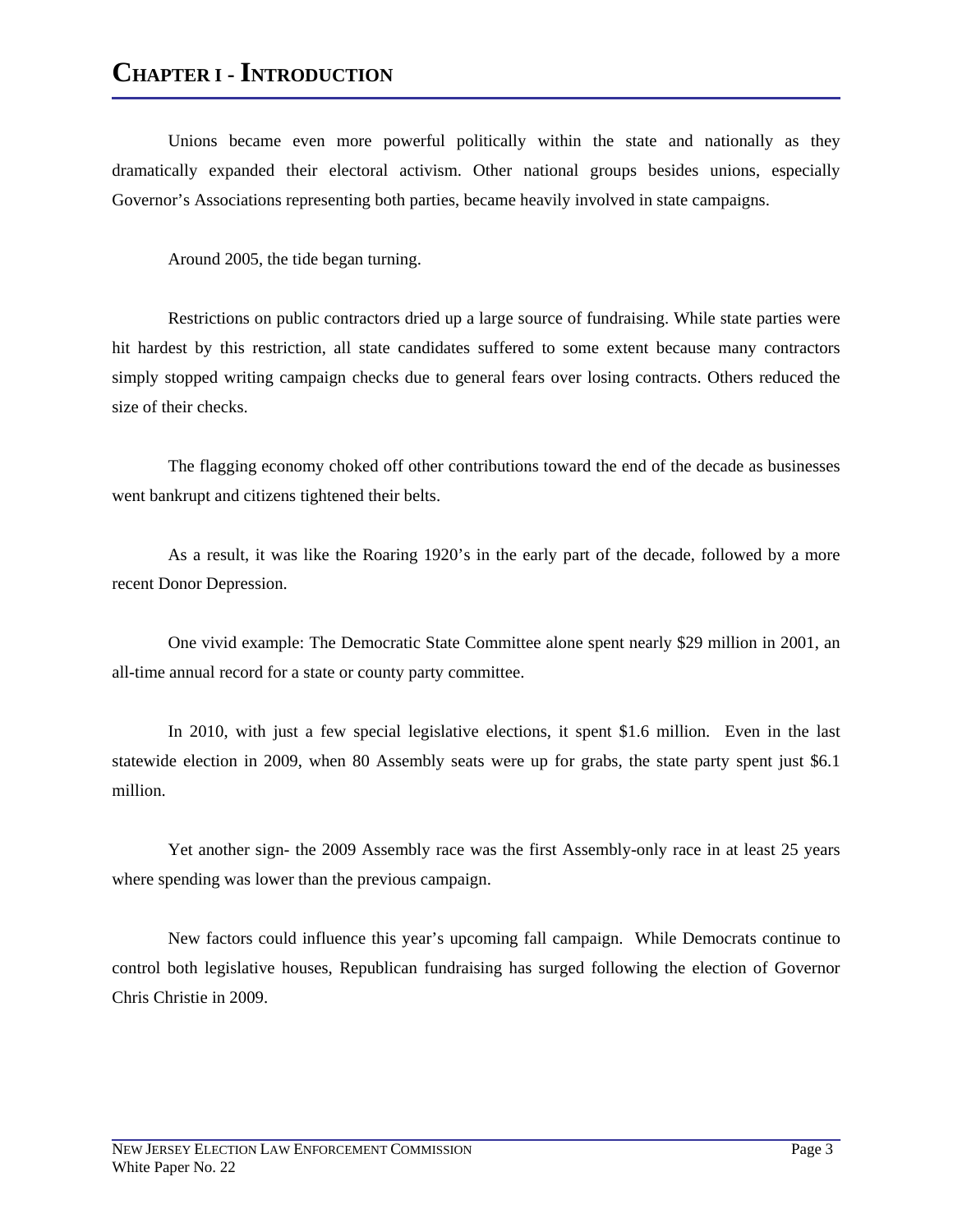There is potential for more spending by independent fundraising committees in legislative races due to federal court rulings and the rapid expansion of independent spending in federal and gubernatorial elections. Other rich, self-funded candidates could emerge on the political scene. The direction of the economy could sway fundraising up or down.

The words of Greek philosopher Heraclitus still hold true today: "The only constant is change."

#### **Special Note:**

This is the  $22<sup>nd</sup>$  in a series of "white" papers, in-depth reports on campaign finance and lobbying trends approved by the Commission since its formation. This is the third report that examines legislative financing over a previous decade.

The others are White Paper 13, "Trends in Legislative Campaign Financing: 1987-1997,  $2<sup>nd</sup>$ Volume" and White Paper 2, "Trends in Legislative Campaign Financing: 1977-1987."

Copies of all ELEC white papers can be obtained from the following website: www.elec.state.nj.us.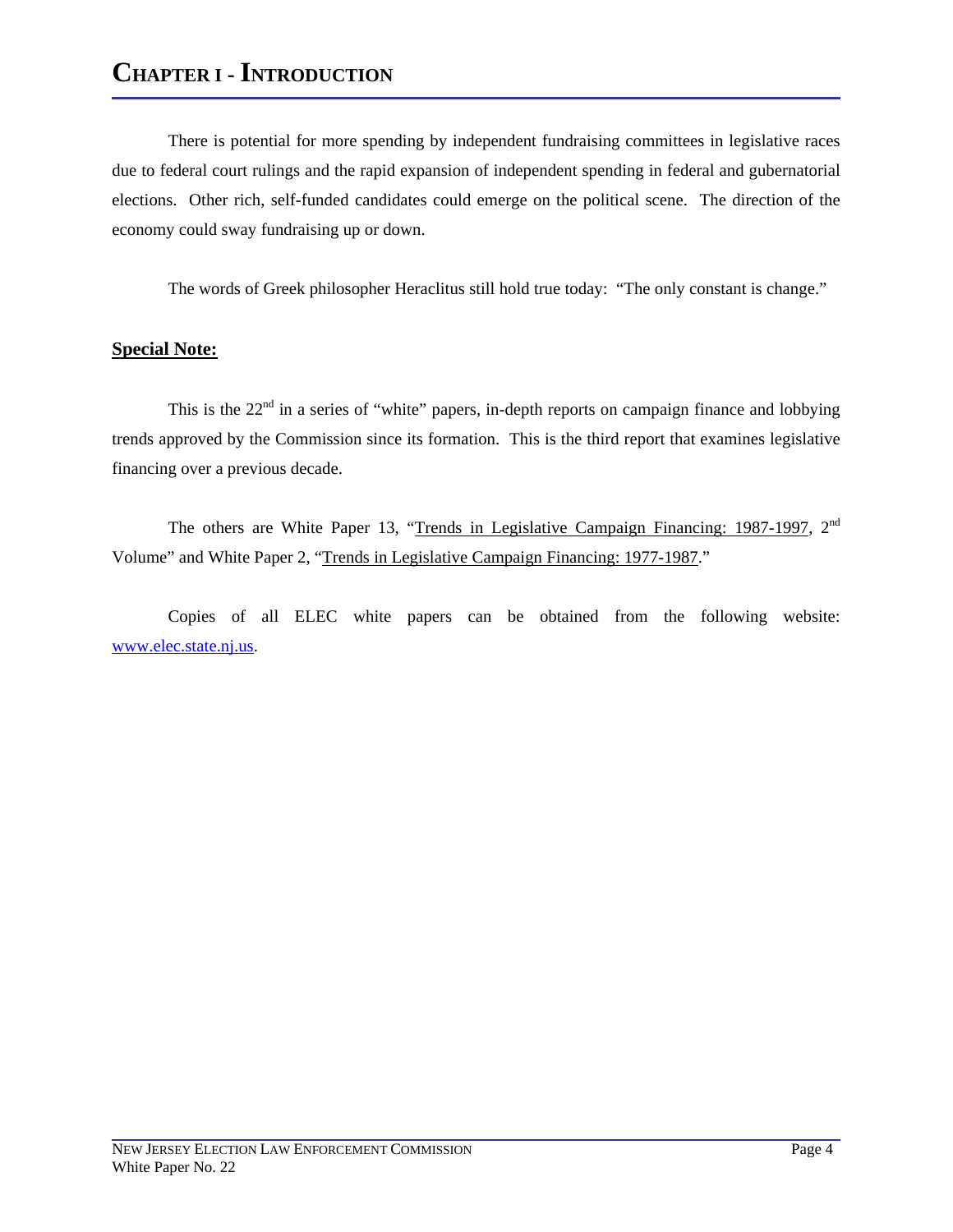The past decade began like a lion and ended like a lamb in terms of fundraising for New Jersey legislative general election campaigns.

The pace of fundraising climbed steadily starting in 2001 and reached an all-time high in 2007. Then, it sank to pre-decade levels in 2009.

Spending surged in 2001 in an election that returned control of the Legislature to Democrats after a decade of minority status. With all 120 seats up for reelection, a record \$35 million was raised.

It was nearly \$9 million more than the \$25.9 million in funding for the 1997 elections, the previous campaign with all legislative candidates running and a previous high for legislative elections.

The increase was even more dramatic in 2003, up \$13 million to \$47.9 million. Another record was set.

| <b>Table 1</b><br><b>Total Fundraising and Spending</b><br>in Legislative Elections |                                                    |              |                     |  |  |  |  |
|-------------------------------------------------------------------------------------|----------------------------------------------------|--------------|---------------------|--|--|--|--|
| Year                                                                                | <b>Raised</b>                                      | <b>Spent</b> | <b>Both Houses?</b> |  |  |  |  |
| 1999                                                                                | 14,419,683<br>\$                                   | \$12,097,363 | N <sub>0</sub>      |  |  |  |  |
| 2001                                                                                | \$34,825,851                                       | \$32,550,394 | Yes                 |  |  |  |  |
| 2003                                                                                | 47,911,008<br>\$                                   | \$44,990,255 | Yes                 |  |  |  |  |
| 2005                                                                                | 25,081,696<br>\$.                                  | \$23,713,193 | N <sub>0</sub>      |  |  |  |  |
| 2007                                                                                | \$50,797,317                                       | \$47,231,847 | Yes                 |  |  |  |  |
| 2009                                                                                | \$20,457,342<br>\$<br>18,584,098<br>N <sub>o</sub> |              |                     |  |  |  |  |
| \$194,042,335<br>\$179,545,680<br>Totals*                                           |                                                    |              |                     |  |  |  |  |
|                                                                                     | *Includes off year special elections.              |              |                     |  |  |  |  |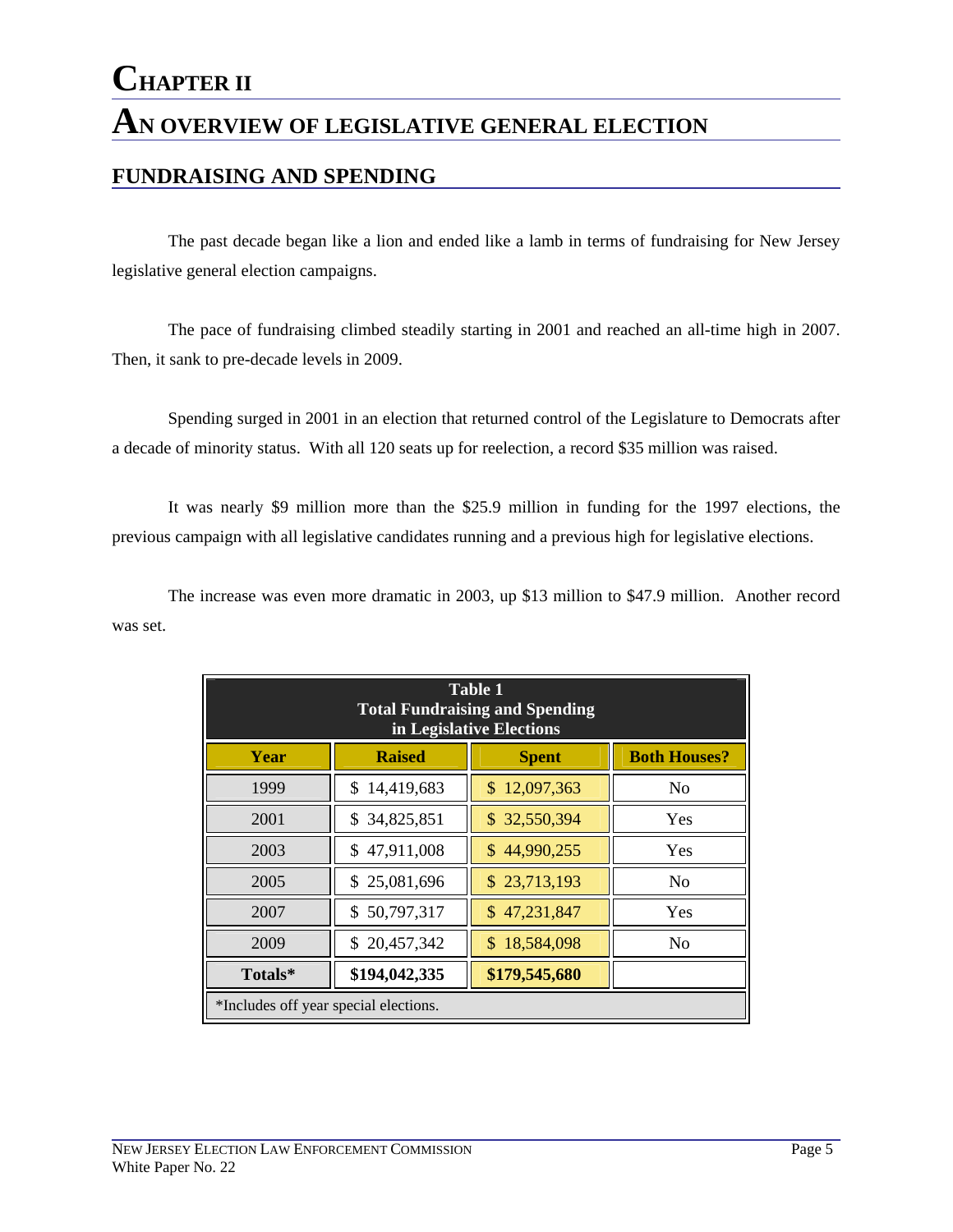While another new high was reached in 2007, the feverish pace of fundraising growth ended. The economy was on the brink of recession and new Pay-to-Play restrictions on public contractors were choking off a lucrative source of contributions.

Overall fundraising rose just \$2.8 million. Even that number is misleading because a pilot "Clean Elections" program injected \$4.2 million in public funds into three legislative districts. Disregarding public funds, total fundraising from private contributors actually was lower in 2007 compared to 2003, the previous campaign with 120 seats open.

Spending totals followed a similar trend as fundraising totals over the decade, reaching a peak of \$47.2 million in 2007.

For elections with all 120 seats up for reelection, fundraising rose more than 30 percent in both 2001 and 2003 above previous elections. In 2007, it climbed just 6 percent.

| Table 2<br>Rate of Change in Fundraising in<br><b>Election Years with Both Houses Running</b> |                     |     |     |  |  |  |
|-----------------------------------------------------------------------------------------------|---------------------|-----|-----|--|--|--|
| Year                                                                                          | <b>Both Houses?</b> |     |     |  |  |  |
| 1997                                                                                          | \$25,949,076        |     | Yes |  |  |  |
| 2001                                                                                          | \$34,825,851        | 34% | Yes |  |  |  |
| 2003                                                                                          | \$47,911,008        | 38% | Yes |  |  |  |
| 2007                                                                                          | \$50,797,317        | 6%  | Yes |  |  |  |

While only Assembly members ran in 2009, fundraising was almost \$5 million below the 2005 campaign, which was the previous all-Assembly race. For Assembly-only races, fundraising jumped 15 percent in 1999, 74 percent in 2005, but dropped by 18 percent in 2009.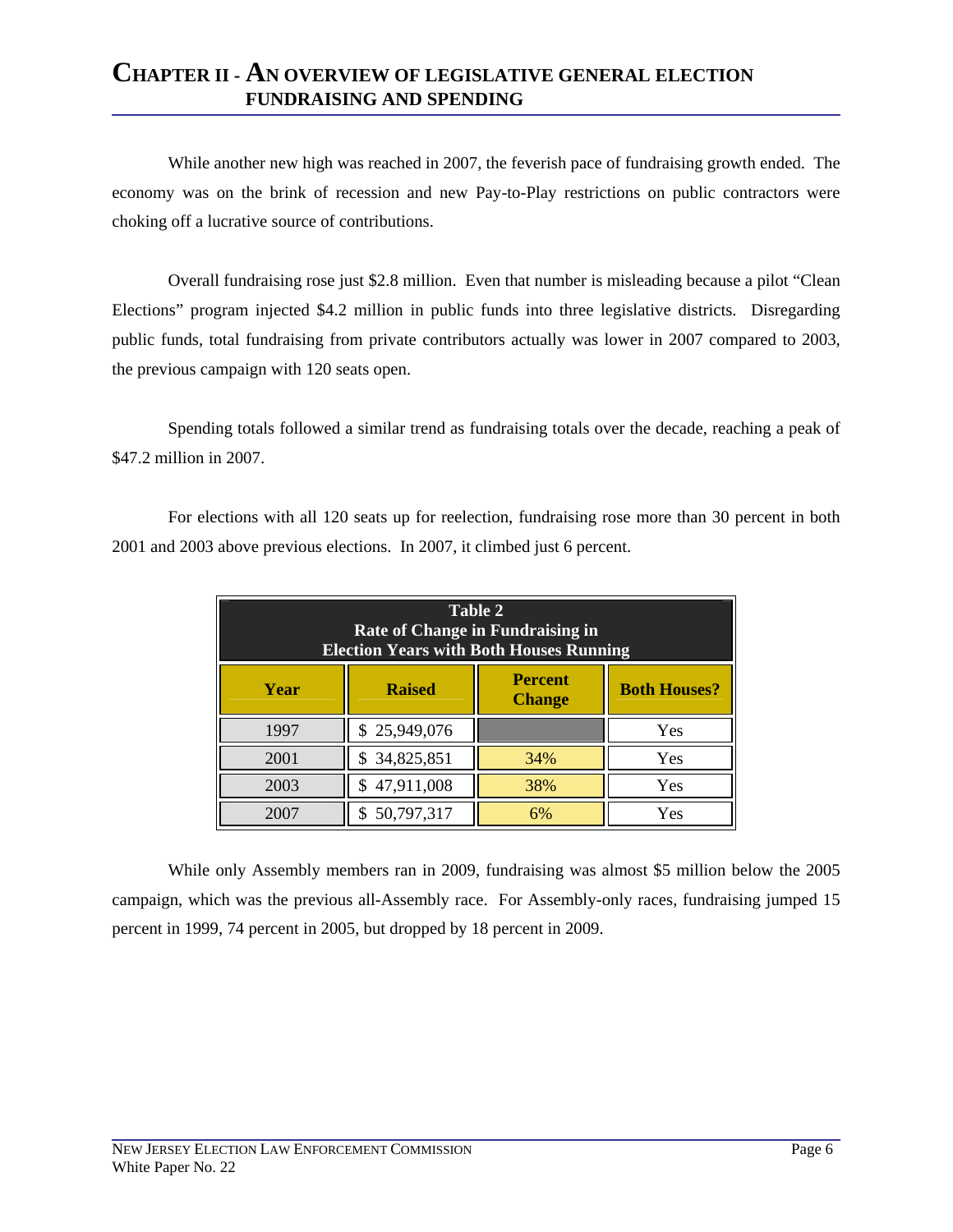| Table 3<br><b>Rate of Change in Fundraising in</b><br><b>Election Years with Just Assembly Running</b> |                     |        |                |  |  |  |
|--------------------------------------------------------------------------------------------------------|---------------------|--------|----------------|--|--|--|
| Year                                                                                                   | <b>Both Houses?</b> |        |                |  |  |  |
| 1995                                                                                                   | 12,589,837          |        | No             |  |  |  |
| 1999                                                                                                   | 14,419,683          | 15%    | N <sub>0</sub> |  |  |  |
| 2005                                                                                                   | \$25,081,696        | 74%    | No             |  |  |  |
| 2009                                                                                                   | 20,457,342          | $-18%$ | Nο             |  |  |  |

While the rate of fundraising and spending tapered off during the second part of the decade, combined fundraising was higher than the previous decade. For legislative elections between 1999 and 2009, candidates raised \$194 million and spent \$179 million, including off-year, special elections. The spending figure is almost twice the \$109 million raised and \$93 million spent on legislative elections between 1987 and 1997.

#### **Averages Rise and Fall During Decade**

Average fundraising and expenditures also rose and fell during the decade.

For campaigns involving only Assembly candidates, which generally cost less, the average funds raised per legislative seat jumped 74 percent between 1999 and 2005 only to drop 18 percent in 2009. The changes were even sharper for average expenditures.

| Table 4<br><b>Average Raised and Spent in Years</b><br>with Just Assembly Campaigns     |         |        |           |        |  |
|-----------------------------------------------------------------------------------------|---------|--------|-----------|--------|--|
| <b>Average Raised</b><br><b>Average Spent</b><br>Year<br><b>Change</b><br><b>Change</b> |         |        |           |        |  |
| 1999                                                                                    | 180,246 |        | \$151,217 |        |  |
| 2005                                                                                    | 313,521 | 74%    | \$296,415 | 96%    |  |
| 2009                                                                                    | 255,717 | $-18%$ | \$232,301 | $-22%$ |  |

The average for campaigns where both houses were running jumped 38 percent between 2001 and 2003. While it did not go down in 2007, the rate of growth slowed drastically to just 6 percent. A similar trend is seen on the expenditure side.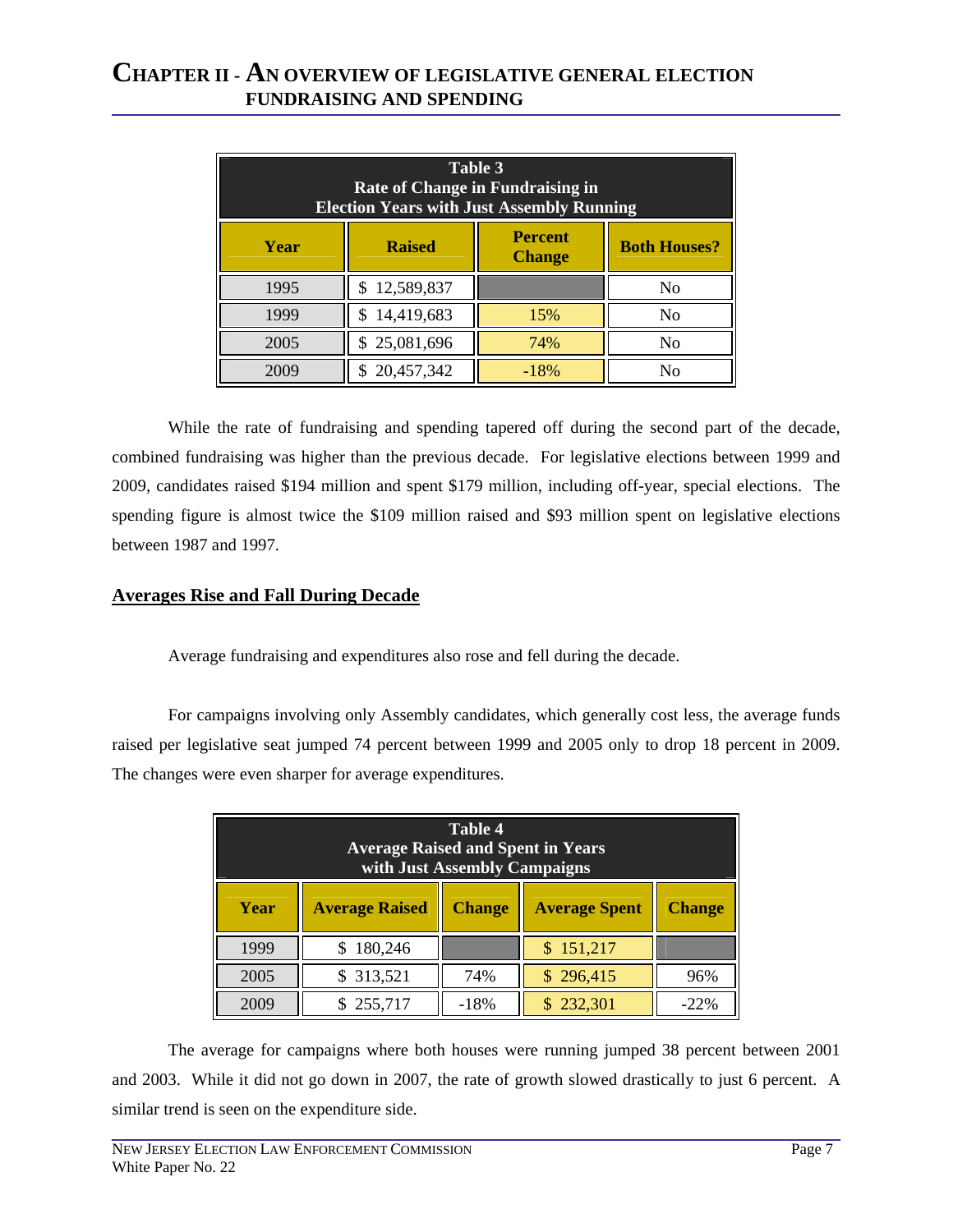| Table 5<br><b>Average Raised and Spent in Years</b><br>with Senate and Assembly Campaigns |                       |                                |               |     |  |  |
|-------------------------------------------------------------------------------------------|-----------------------|--------------------------------|---------------|-----|--|--|
| Year                                                                                      | <b>Average Raised</b> | <b>Average</b><br><b>Spent</b> | <b>Change</b> |     |  |  |
| 2001                                                                                      | \$290,215             |                                | \$271,253     |     |  |  |
| 2003                                                                                      | \$399,258             | 38%                            | \$374,919     | 38% |  |  |
| 2007                                                                                      | 423,311               | 6%                             | \$393,599     | 5%  |  |  |

#### **Campaign Finance Activity by Party**

Not surprisingly, party fundraising fortunes shifted in the last decade as Democrats captured the governor's seat in 2001 and regained the legislative majority.

Republicans had seized control of the Legislature in 1991 and kept it for a decade. During that period, Democrats raised more money in 1991 but Republicans pulled even in 1993 and outraised their rivals in 1995, 1997 and 1999.

| Table 6<br><b>Legislative Fundraising and Spending by Party</b><br>1991-1997                                                                                      |                 |                 |                 |                 |  |  |
|-------------------------------------------------------------------------------------------------------------------------------------------------------------------|-----------------|-----------------|-----------------|-----------------|--|--|
| <b>Democrats</b><br><b>Republicans</b><br><b>Republicans</b><br><b>Democrats</b><br><b>Year</b><br><b>Raised</b><br><b>Raised</b><br><b>Spent</b><br><b>Spent</b> |                 |                 |                 |                 |  |  |
| 1991                                                                                                                                                              | \$13,863,315    | \$11,934,860    | 7,012,797<br>\$ | \$<br>6,153,056 |  |  |
| 1993                                                                                                                                                              | \$<br>9,660,460 | 7,774,815<br>\$ | 9,649,567       | \$<br>8,074,278 |  |  |
| 1995                                                                                                                                                              | 5,662,891<br>\$ | 4,555,246<br>\$ | 6,907,674       | \$<br>6,349,611 |  |  |
| 1997<br>\$11,719,027<br>\$10,937,130<br>\$14,194,546<br>\$11,609,366                                                                                              |                 |                 |                 |                 |  |  |
| 1999                                                                                                                                                              | 6,210,324<br>\$ | 5,381,011       | 8,192,923       | \$<br>6,697,591 |  |  |

In 2001, Democrats regained the majority and the fundraising advantage. They outraised and outspent Republicans in all five elections since 1999, often holding a more than two-to-one edge.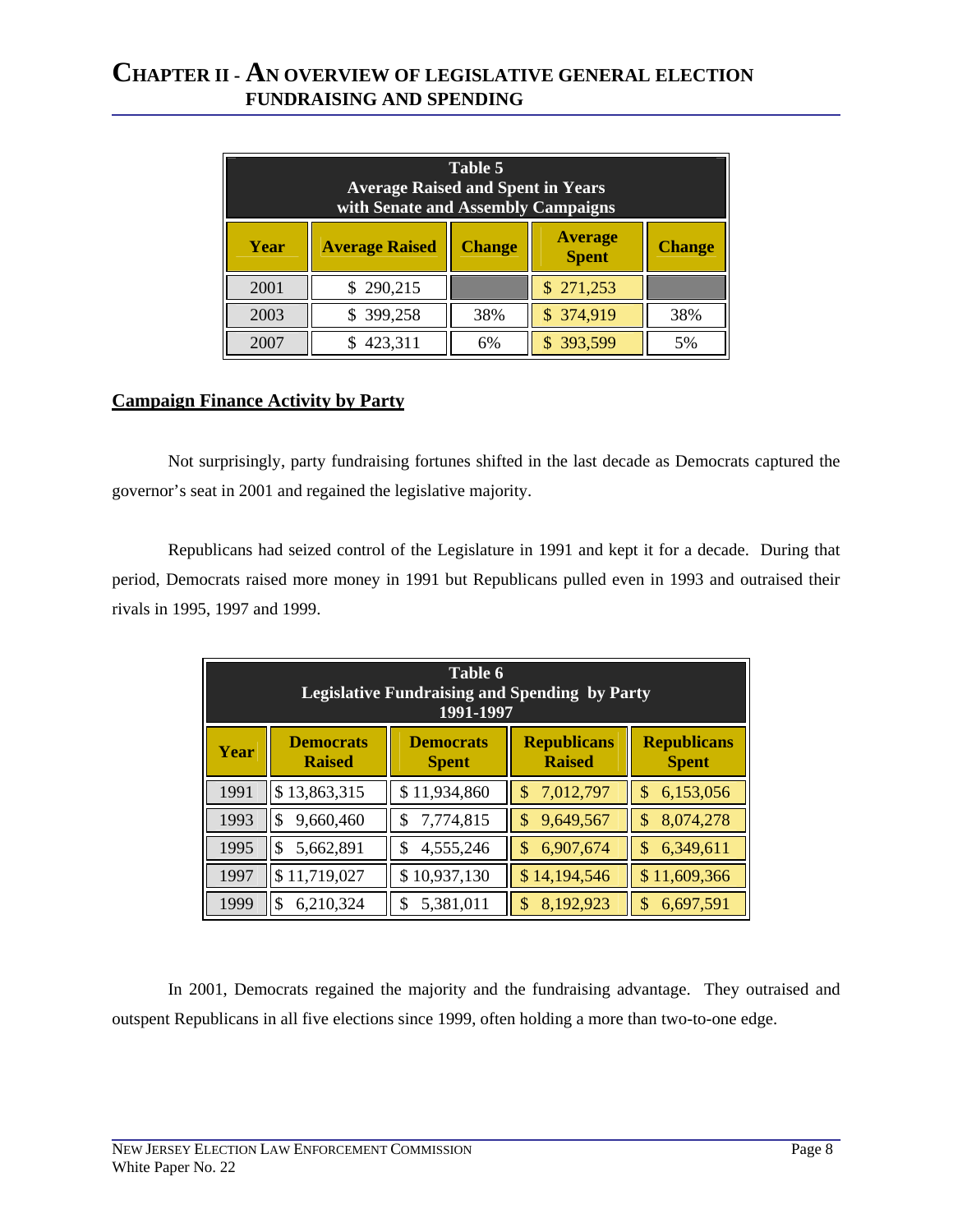| Table 7<br><b>Legislative Fundraising and Spending by Party</b><br>2001-2009                                                                               |                  |                  |                  |                 |  |  |
|------------------------------------------------------------------------------------------------------------------------------------------------------------|------------------|------------------|------------------|-----------------|--|--|
| <b>Democrats</b><br><b>Democrats</b><br><b>Republicans</b><br><b>Republicans</b><br>Year<br><b>Raised</b><br><b>Raised</b><br><b>Spent</b><br><b>Spent</b> |                  |                  |                  |                 |  |  |
| 2001                                                                                                                                                       | 19,344,839<br>\$ | 18,350,917<br>\$ | 15,433,716<br>\$ | \$14,144,262    |  |  |
| 2003                                                                                                                                                       | 29,159,958<br>\$ | \$28,528,080     | \$<br>18,649,276 | \$16,366,548    |  |  |
| 2005                                                                                                                                                       | 17,560,153<br>\$ | 16,522,626<br>\$ | \$<br>7,514,067  | \$<br>7,176,582 |  |  |
| 2007                                                                                                                                                       | 35,617,962<br>\$ | 33,394,029<br>\$ | 14,844,892<br>\$ | \$13,532,754    |  |  |
| 2009                                                                                                                                                       | 14,674,311<br>\$ | 13,188,346       | \$<br>5,682,968  | \$<br>5,267,534 |  |  |

Combining the five elections between 2001 and 2009, Democrats outraised Republicans by \$54 million, about 47 times the \$1.1 million combined advantage held by the Democrats during the previous decade.

| <b>Table 8</b><br><b>Democratic Fundraising Advantage</b><br>1990's versus 2000's                                                                                                                                             |               |               |              |              |                                                       |              |
|-------------------------------------------------------------------------------------------------------------------------------------------------------------------------------------------------------------------------------|---------------|---------------|--------------|--------------|-------------------------------------------------------|--------------|
| <b>Democratic</b><br><b>Republicans</b><br><b>Republicans</b><br><b>Democrats</b><br><b>Democrats</b><br><b>Period</b><br><b>Advantage</b><br><b>Raised</b><br><b>Raised</b><br><b>Spent</b><br><b>Spent</b><br><b>Raised</b> |               |               |              |              | <b>Democratic</b><br><b>Advantage</b><br><b>Spent</b> |              |
| 1991-1999                                                                                                                                                                                                                     | \$47,116,017  | 40,583,062    | \$45,957,507 | \$38,883,902 | 1,158,510                                             | 1,699,160    |
| 2001-2009                                                                                                                                                                                                                     | \$116,357,223 | \$109,983,998 | \$62,124,919 | \$56,487,680 | \$54,232,304                                          | \$53,496,317 |

#### **Campaign Finance Activity by Office**

Senate campaigns traditionally have tended to attract bigger dollars.

The past decade was no exception, though Assembly candidates did raise almost as much in 2007 and spent slightly more.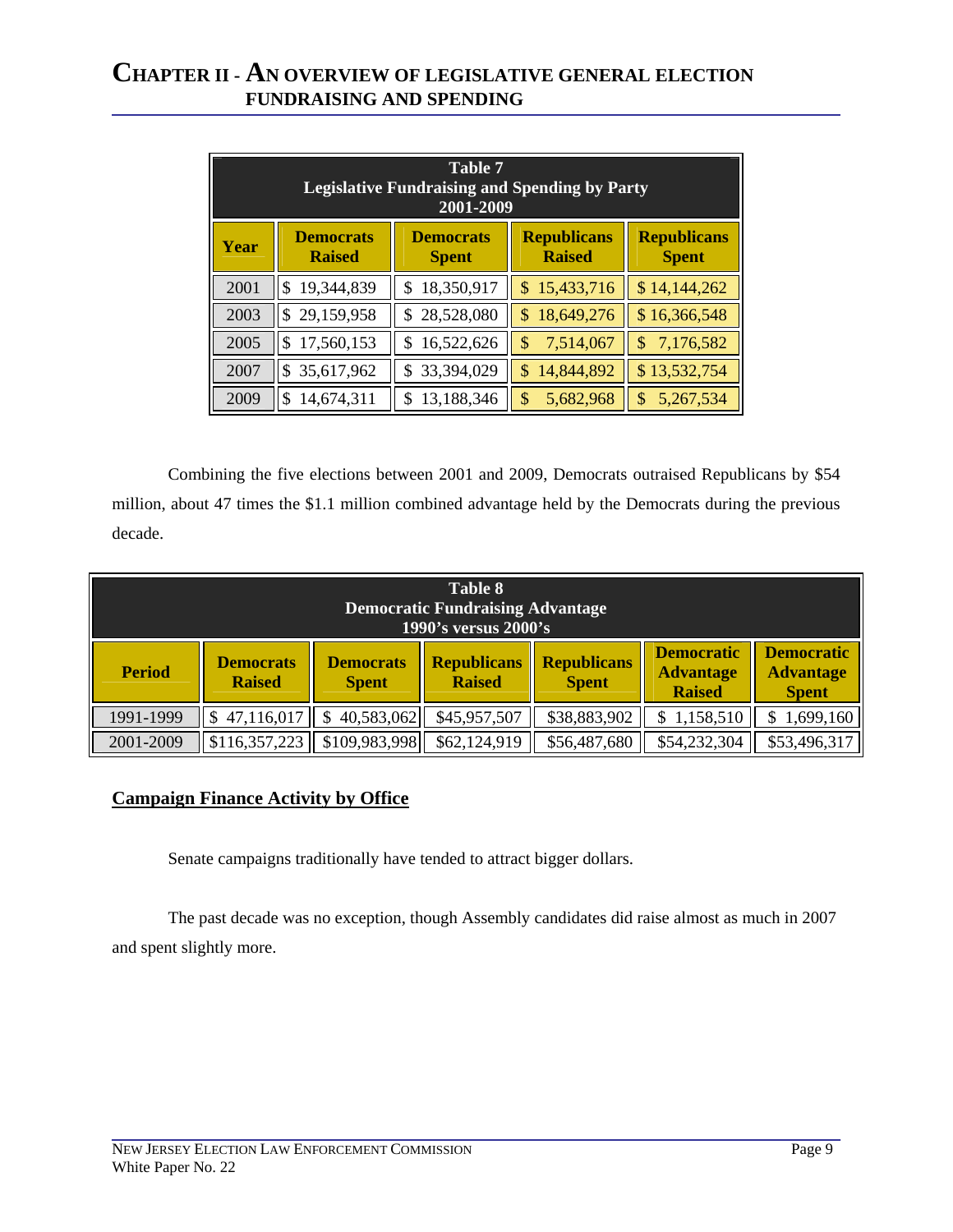| Table 9<br><b>Funds Raised for Senate Campaigns</b><br><b>Compared to Assembly Campaigns</b>                                                                                |                                              |                |                   |                |  |  |
|-----------------------------------------------------------------------------------------------------------------------------------------------------------------------------|----------------------------------------------|----------------|-------------------|----------------|--|--|
| Year                                                                                                                                                                        | <b>Senate</b>                                | <b>Percent</b> | <b>Assembly</b>   | <b>Percent</b> |  |  |
| 1997                                                                                                                                                                        | 15,654,376<br>\$                             | 60%            | 10,282,800<br>\$. | 40%            |  |  |
| 2001                                                                                                                                                                        | 17,898,690<br>\$                             | 51%            | 16,913,411<br>S   | 49%            |  |  |
| 2003                                                                                                                                                                        | 26,539,492<br>\$                             | 55%            | \$21,371,516      | 45%            |  |  |
| 2007                                                                                                                                                                        | 25,423,248<br>25,374,069<br>\$<br>50%<br>50% |                |                   |                |  |  |
| Totals do not include alternate parties, which were minimal.<br>Note:<br>Joint Committee figures were allocated 1/3 to Senate candidates and 2/3 to<br>Assembly candidates. |                                              |                |                   |                |  |  |

|       | <b>Table 10</b><br><b>Amount Spent on Senate Campaigns</b><br><b>Compared to Assembly Campaigns</b>                                                                |     |                    |     |  |  |  |  |  |  |  |
|-------|--------------------------------------------------------------------------------------------------------------------------------------------------------------------|-----|--------------------|-----|--|--|--|--|--|--|--|
| Year  | <b>Senate</b><br><b>Percent</b><br><b>Percent</b><br><b>Assembly</b>                                                                                               |     |                    |     |  |  |  |  |  |  |  |
| 1997  | 14,069,197<br>\$                                                                                                                                                   | 62% | 8,500,330<br>\$    | 38% |  |  |  |  |  |  |  |
| 2001  | 16,693,489<br>\$                                                                                                                                                   | 51% | 15,843,155<br>\$   | 49% |  |  |  |  |  |  |  |
| 2003  | 24,249,066<br>S                                                                                                                                                    | 54% | 20,741,190<br>S.   | 46% |  |  |  |  |  |  |  |
| 2007  | 23,028,754<br>\$                                                                                                                                                   | 49% | 24, 203, 093<br>\$ | 51% |  |  |  |  |  |  |  |
| Note: | Totals do not include alternate parties, which were minimal.<br>Joint Committee figures were allocated 1/3 to Senate candidates and 2/3 to<br>Assembly candidates. |     |                    |     |  |  |  |  |  |  |  |

In recent years, Senate campaigns were the most expensive because majorities have been slimmer in the upper house and the minority party always felt it had a better chance to shift the balance.

Looking back at the last two decades, Republicans briefly held 27 seats in the Senate in 1992 and 1993 after they seized veto proof majorities in both houses due to public backlash against large tax increases enacted in 1990. Their majority dropped to 24 between 1994 and 2000. (It briefly surged to 25 after a Democratic senator switched parties before the 2001 election).

In 2002 and 2003, the Senate was deadlocked at 20-20. Democrats then seized a 22-to-18 seat margin in the upper house and gradually reached today's 24-to-16 majority.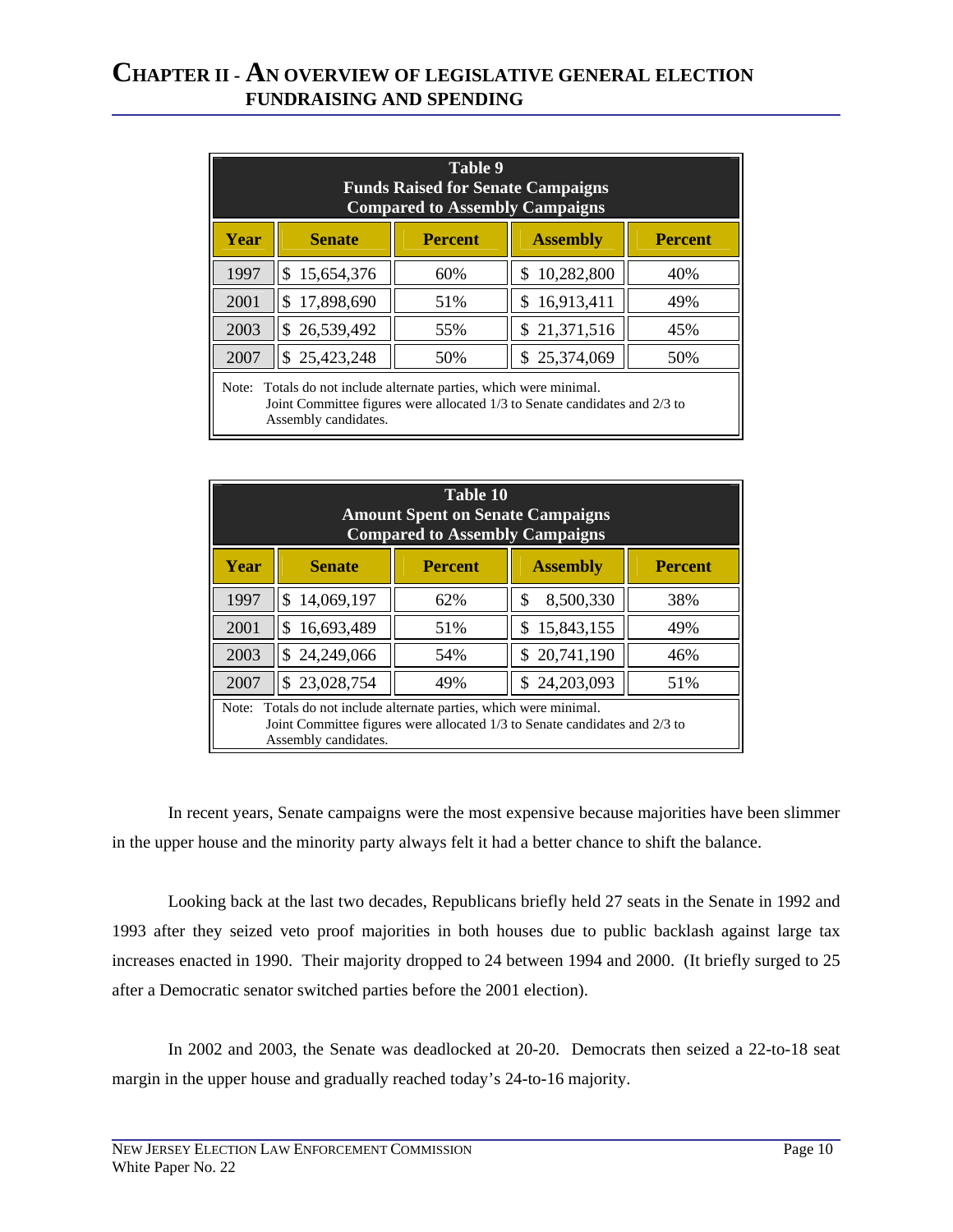By contrast, Democrats have controlled at least 47 seats in the 80-member Assembly since 2004 (Currently, they control 47 seats).

While the Senate's margin actually is slightly larger on a percentage basis (60 percent Democratic advantage in the Senate versus 59 percent in the Assembly), fewer of its incumbents would have to lose in order for control to tilt to the other party. That has led to some intense, costly campaigns in swing districts.

White Paper 13, "Trends in Legislative Campaign Financing: 1987-1997  $2<sup>nd</sup>$  Volume" also pointed out that Senate members are viewed as more influential by contributors because there are fewer of them. And except for the election periods immediately after redistricting, they have four years, rather than two, to raise money.

#### **Campaign Finance Activity Incumbents versus Challengers**

It is generally recognized that incumbents own many advantages over challengers. They are better known. They have more experience raising campaign funds and tend to receive larger checks. Because of their ability to legislate, they receive far more financial support from special interest groups that feel the impact, pro or con, of legislative agendas. They have full-time offices that provide services to constituents. Legislative incumbents in competitive districts also can receive huge funding from legislative leadership PACs or legislative colleagues from safe districts.

With all these advantages, it is no wonder that incumbents historically have enjoyed a large fundraising edge over challengers. Statistics from the past decade bear this out.

The incumbent advantage ranged from a high of 81-to-19 percent in 2009 to a low of 55-to-45 percent in 2001 and 2007. The average for the decade, 63-to-37 percent, is exactly the same as the previous decade.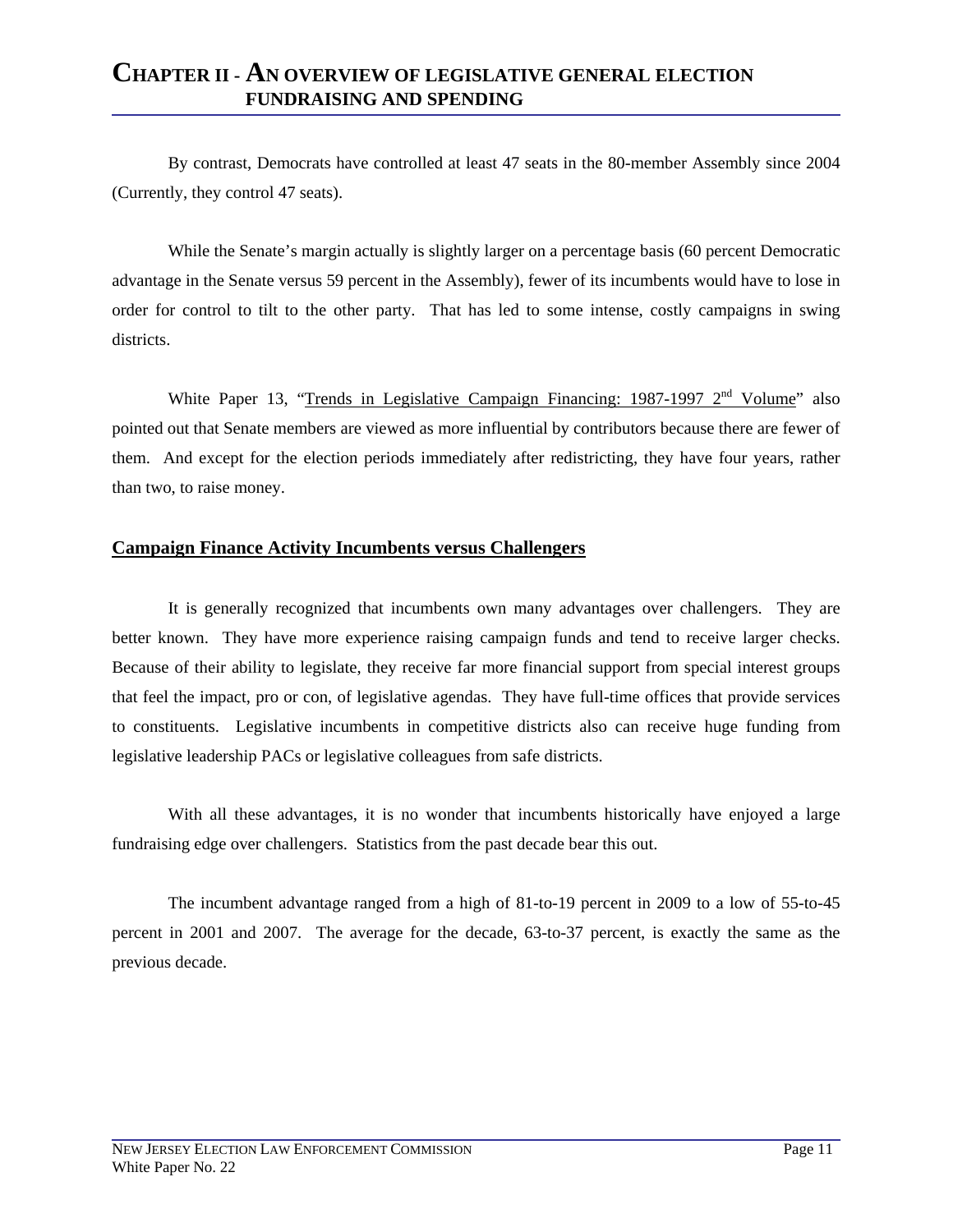|           | Table 11<br><b>Fundraising Advantage of Incumbent</b><br><b>Legislators over Challengers</b> |                                     |                                      |     |  |  |  |  |  |  |  |
|-----------|----------------------------------------------------------------------------------------------|-------------------------------------|--------------------------------------|-----|--|--|--|--|--|--|--|
| Year      | <b>Incumbents</b><br><b>Raised</b>                                                           | <b>Incumbents</b><br><b>Percent</b> | <b>Challengers</b><br><b>Percent</b> |     |  |  |  |  |  |  |  |
| 1999      | 10,750,944<br>\$                                                                             | 3,886,836<br>\$                     | 73%                                  | 27% |  |  |  |  |  |  |  |
| 2001      | 19,449,532<br>\$                                                                             | 16,060,044<br>\$                    | 55%                                  | 45% |  |  |  |  |  |  |  |
| 2003      | 31,702,959<br>\$.                                                                            | \$<br>16,356,454                    | 66%                                  | 34% |  |  |  |  |  |  |  |
| 2005      | 16,163,381<br>\$.                                                                            | \$<br>8,790,116                     | 65%                                  | 35% |  |  |  |  |  |  |  |
| 2007      | \$27,887,146                                                                                 | 22,363,352<br>\$                    | 55%                                  | 45% |  |  |  |  |  |  |  |
| 2009      | 14,791,322<br>\$                                                                             | 3,440,408<br>\$                     | 81%                                  | 19% |  |  |  |  |  |  |  |
| 1999-2009 | \$120,745,285                                                                                | \$<br>70,897,209                    | 63%                                  | 37% |  |  |  |  |  |  |  |

Note on methodology: These are best available estimates, not totals. They are based on 20-day postelection reports that contained most, but not all, fundraising information for each election. Adjustments were made for joint reports filed on behalf of both incumbents and challengers.

Not surprisingly, incumbents also had the edge in spending, ranging from a high of 80-to-20 percent in 2009 to a low of 51-to-49 percent in 2001 and 2007. The decade average: 60-to-40 percent.

|             | <b>Table 12</b><br><b>Spending Advantage of Incumbent</b><br><b>Legislators over Challengers</b> |                                    |                                      |     |  |  |  |  |  |  |
|-------------|--------------------------------------------------------------------------------------------------|------------------------------------|--------------------------------------|-----|--|--|--|--|--|--|
| <b>YEAR</b> | <b>Incumbents</b><br><b>Spent</b>                                                                | <b>Incumbent</b><br><b>Percent</b> | <b>Challengers</b><br><b>Percent</b> |     |  |  |  |  |  |  |
| 1999        | 7,367,722<br>\$                                                                                  | 3,505,373<br>\$                    | 68%                                  | 32% |  |  |  |  |  |  |
| 2001        | 14,326,038<br>\$                                                                                 | 13,670,769<br>\$                   | 51%                                  | 49% |  |  |  |  |  |  |
| 2003        | 25,376,630<br>\$                                                                                 | 15,069,233<br>\$                   | 63%                                  | 37% |  |  |  |  |  |  |
| 2005        | 14,279,965<br>\$                                                                                 | 8,219,657<br>\$                    | 63%                                  | 37% |  |  |  |  |  |  |
| 2007        | 22,242,726<br>\$                                                                                 | \$<br>21,160,907                   | 51%                                  | 49% |  |  |  |  |  |  |
| 2009        | 12,761,309<br>\$                                                                                 | 3,230,602<br>\$                    | 80%                                  | 20% |  |  |  |  |  |  |
| 1999-2009   | 96,354,390<br>\$                                                                                 | \$<br>64,856,540                   | 60%                                  | 40% |  |  |  |  |  |  |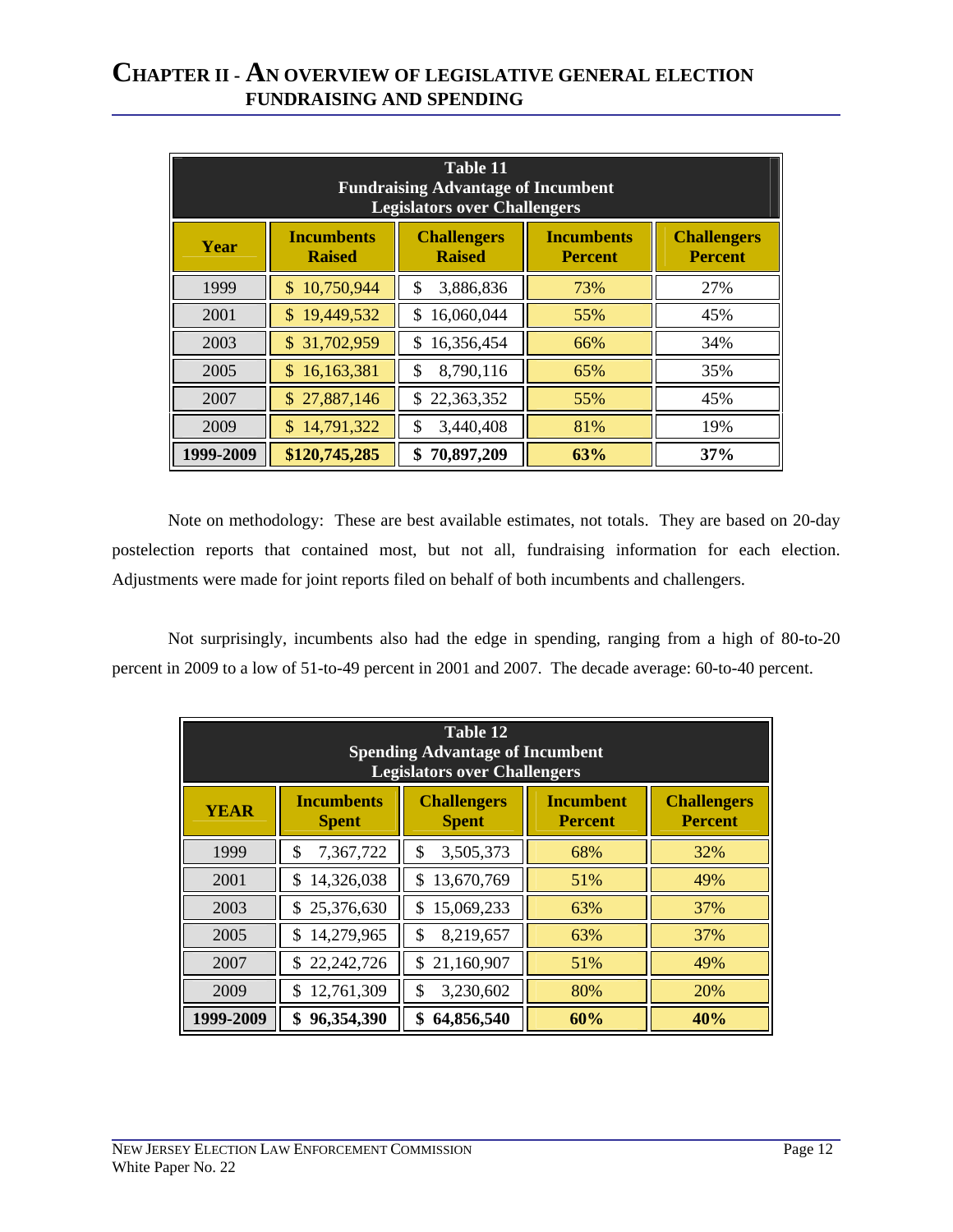#### **Large Percentage of Incumbents Reelected**

The reelection rate for incumbents is the best proof that they benefit from many advantages. During the decade, nearly 97 percent of all Assembly incumbents were reelected in six elections, including 100 percent in 2009.<sup>(1)</sup> These numbers lend credence to the argument that redistricting tends to protect incumbents.

| Table 13<br><b>Number of Assembly Candidates Who Won Reelection 1999-2009</b> |              |     |      |                       |  |  |  |  |  |
|-------------------------------------------------------------------------------|--------------|-----|------|-----------------------|--|--|--|--|--|
| Year                                                                          | <b>Total</b> | Won | Lost | <b>Percent</b><br>Won |  |  |  |  |  |
| 1999                                                                          | 77           | 74  | 3    | 96%                   |  |  |  |  |  |
| 2001                                                                          | 59           | 56  | 3    | 95%                   |  |  |  |  |  |
| 2003                                                                          | 72           | 68  |      | 94%                   |  |  |  |  |  |
| 2005                                                                          | 73           | 70  | 3    | 96%                   |  |  |  |  |  |
| 2007                                                                          | 54           | 53  |      | 98%                   |  |  |  |  |  |
| 2009                                                                          | 71           | 71  |      | 100%                  |  |  |  |  |  |
| <b>Average All</b><br><b>Elections</b>                                        |              |     |      | 97%                   |  |  |  |  |  |

 The rate was slightly lower for Senate incumbents in three elections but still high, an average of 91 percent.

| Table 14<br><b>Number of Senate Candidates</b><br><b>Who Won Reelection 1999-2009</b> |    |    |   |     |  |  |  |  |  |
|---------------------------------------------------------------------------------------|----|----|---|-----|--|--|--|--|--|
| <b>Percent</b><br><b>Total</b><br>Won<br>Year<br>Lost<br>Won                          |    |    |   |     |  |  |  |  |  |
| 2001                                                                                  | 32 | 29 |   | 91% |  |  |  |  |  |
| 2003                                                                                  | 37 | 35 | 2 | 95% |  |  |  |  |  |
| 2007                                                                                  | 27 | 24 |   | 89% |  |  |  |  |  |
| <b>Average All</b><br><b>Elections</b>                                                |    |    |   | 91% |  |  |  |  |  |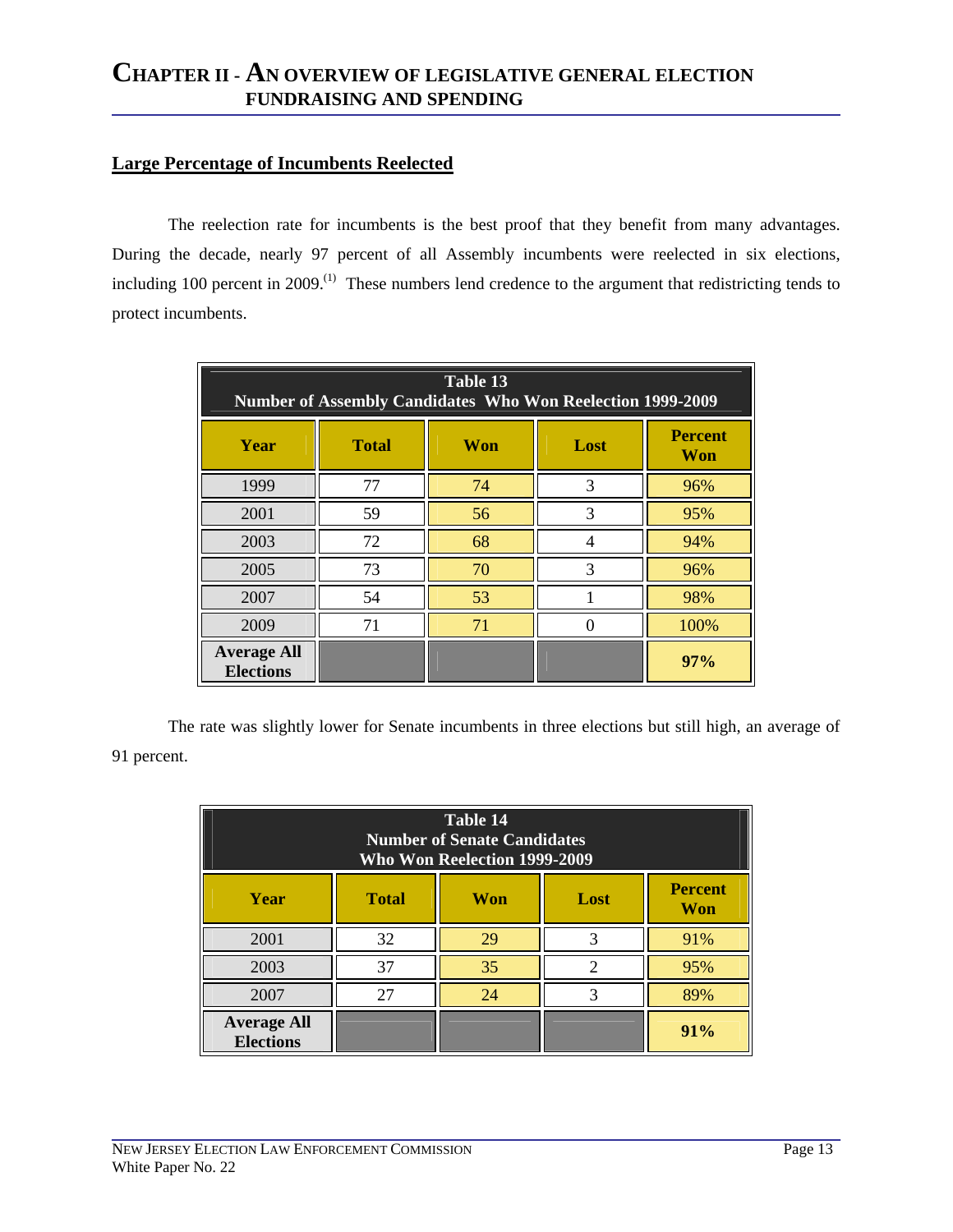# **CHAPTER III KEY FUNDRAISING TRENDS**

#### **Fundraising and Inflation**

To compare the growth of fundraising against inflation, an analysis was made using only elections with all 120 legislative seats at stake. The inflation rate is based on the Consumer Price Index for all urban consumers in the New York Metropolitan area.

Total fundraising between the 1987 and 1997 elections rose \$7 million, or 39 percent, to nearly \$26 million. During the same time, inflation surged 41 percent.<sup>(2)</sup>

Between 1997 and 2007, total fundraising jumped \$25 million to nearly \$51 million, a 96 percent increase. During the same period, inflation rose 56 percent. $(3)$ 

Clearly, the tempo of fundraising in the past decade exceeded the previous period.

However, most of the growth took place between 1997 and 2003, when fundraising rose 85 percent. Between 2003 and 2007, it climbed just 6 percent even though inflation rose 29 percent. This is more evidence of how the intensity of fundraising subsided after an earlier period of rapid growth.

#### **Average Contribution Goes Up, Down, and Up Again**

There has been plenty of debate about the Clean Elections pilot program, which cost the public about \$5.3 million in 2005 and 2007 for candidate subsidies, administrative and promotional costs.

Supporters said it would help insulate candidates from the influence of special interests, free them to truly focus on constituents rather than fundraising, and help even the playing field for challengers.

After the pilot program was over, critics contended that special interests still exerted their clout by monopolizing the small contributions in some Clean Elections districts.<sup>(4)</sup> The outlays generally had little impact on voter turnout and incumbents still won by large margins.<sup>(5)</sup>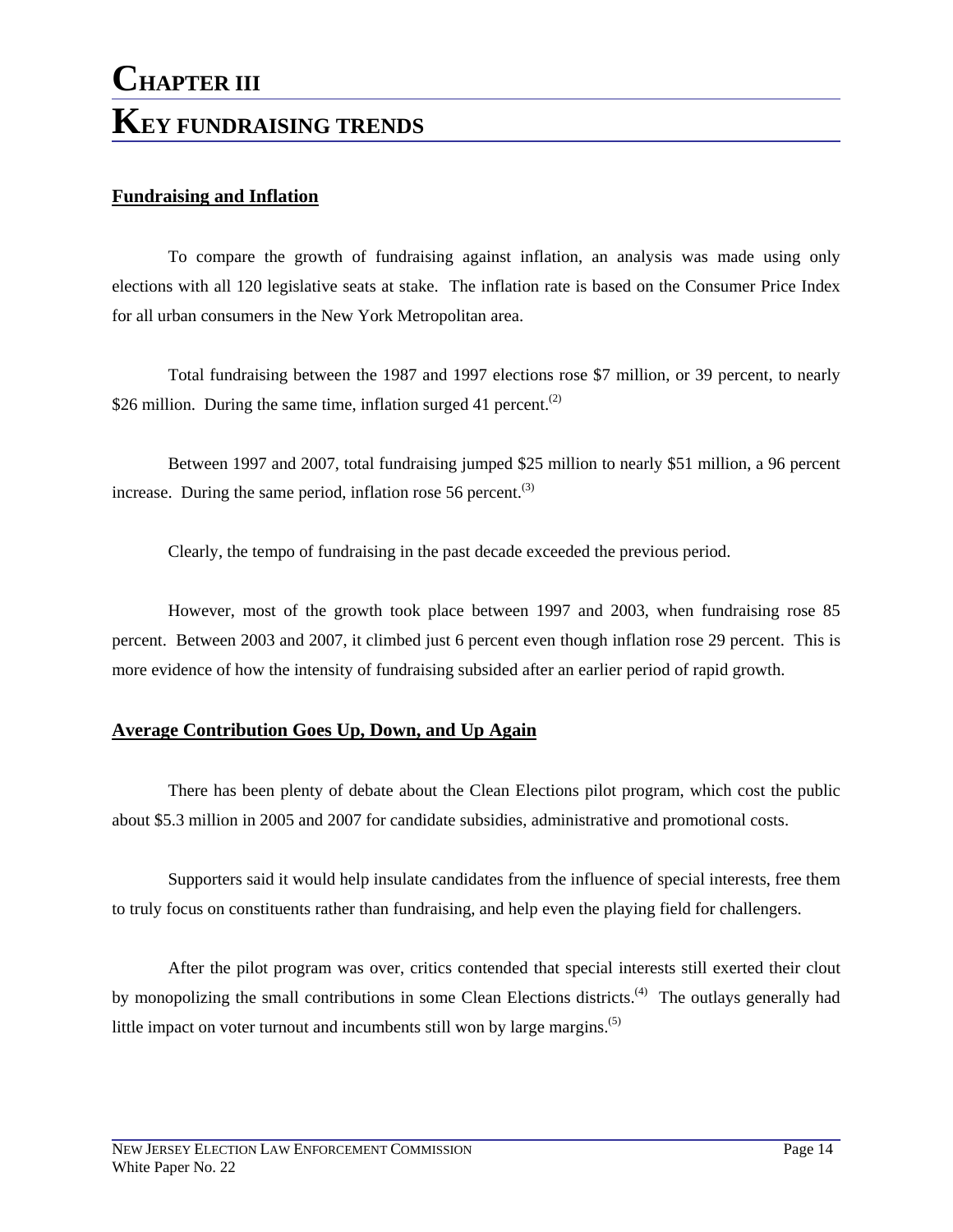In retrospect, Clean Elections did have one clear impact- it got far more contributors engaged in legislative elections than ever before while reducing the average contribution two elections in a row.

During the previous decade, average contributions to legislative elections nearly doubled from \$916 in 1987 to \$1,547 in 1997.<sup>(6)</sup>

For a while, the average continued to rise during the more recent decade, peaking at \$2,803 in 2003. Then it fell two campaigns in a row to \$1,472 in 2007. In both years when it dropped, the Clean Elections program attracted thousands of small contributions. In 2009, the average rose again to \$2,147 when there was no Clean Elections program.

| Table 15<br><b>Average Contributions to Legislative Candidates by Election Year</b> |                                                     |     |  |  |  |  |  |  |  |
|-------------------------------------------------------------------------------------|-----------------------------------------------------|-----|--|--|--|--|--|--|--|
| <b>Election Year</b>                                                                | <b>Clean Elections</b><br><b>Program In Effect?</b> |     |  |  |  |  |  |  |  |
| 1999                                                                                | \$1,786                                             | No  |  |  |  |  |  |  |  |
| 2001                                                                                | \$2,436                                             | No  |  |  |  |  |  |  |  |
| 2003                                                                                | \$2,803                                             | No  |  |  |  |  |  |  |  |
| 2005                                                                                | \$1,800                                             | Yes |  |  |  |  |  |  |  |
| 2007                                                                                | \$1,472                                             | Yes |  |  |  |  |  |  |  |
| 2009                                                                                | \$2,147                                             | No  |  |  |  |  |  |  |  |

Small contributions mandated under the Clean Elections program to qualify for public funds clearly had an impact on the overall averages.

In 2005, for instance, there were 2,032 contributions of \$5, and 962 contributions of \$30.

In 2007, there were 12,989 contributions of \$10 under the public funds qualifying rule. The 25,451 total contributions to legislative elections that year were the largest ever. Not counting the Clean Elections qualifying contributions, the average is \$3,001.

#### **Contribution by Size**

Table 11 shows the number and proportion of contributions falling in certain ranges in each of the six legislative elections between 1999 and 2009.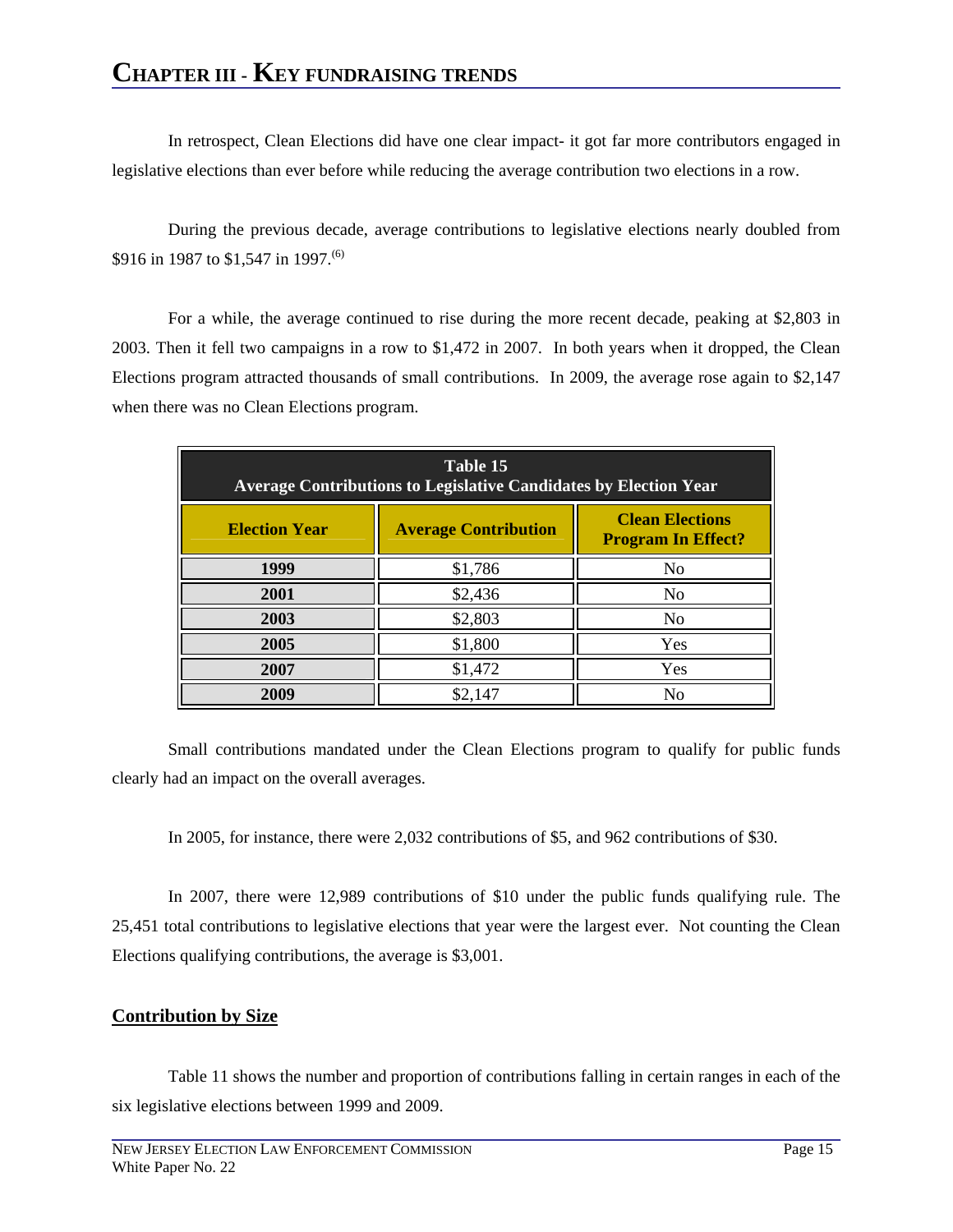|                         | Table 16<br>Size of Contributions by Amount for Legislative Elections 1999 through 2009 |               |        |               |        |               |       |               |        |               |       |               |
|-------------------------|-----------------------------------------------------------------------------------------|---------------|--------|---------------|--------|---------------|-------|---------------|--------|---------------|-------|---------------|
| <b>Range</b>            | 1999                                                                                    | $\frac{0}{0}$ | 2001   | $\frac{0}{0}$ | 2003   | $\frac{0}{0}$ | 2005  | $\frac{0}{0}$ | 2007   | $\frac{0}{0}$ | 2009  | $\frac{0}{0}$ |
| > \$100,000             | 6                                                                                       | 0.1%          | 13     | 0.1           | 45     | 0.4%          | 15    | 0.2%          | 44     | 0.2%          | 7     | 0.1%          |
| $$25,001-$<br>\$100,000 | 33                                                                                      | 1%            | 141    | 1%            | 132    | 1%            | 57    | 0.6%          | 122    | 0.5%          | 45    | 0.6%          |
| $$5,001-$<br>\$25,000   | 180                                                                                     | 3%            | 556    | 6%            | 672    | 6%            | 449   | 5%            | 793    | 3%            | 509   | 7%            |
| $>$ \$5,000             |                                                                                         |               |        |               |        |               |       |               |        |               |       |               |
| $$4,001-$<br>\$5000     | 148                                                                                     | 3%            | 341    | 3%            | 290    | 2%            | 152   | 2%            | 276    | 1%            | 162   | 2%            |
| $$3,001-$<br>\$4,000    | 91                                                                                      | 2%            | 112    | 1%            | 141    | 1%            | 66    | 1%            | 140    | 1%            | 115   | 2%            |
| $$2,001-$<br>\$3,000    | 187                                                                                     | 4%            | 754    | 7%            | 967    | 8%            | 647   | 7%            | 1,074  | 4%            | 721   | 10%           |
| $$1,001-$<br>\$2,000    | 632                                                                                     | 12%           | 985    | 10%           | 1,287  | 11%           | 647   | 7%            | 1,419  | 6%            | 702   | 10%           |
| $$301-$<br>\$1,000      | 3,372                                                                                   | 65%           | 6,353  | 63%           | 7,927  | 65%           | 4,153 | 42%           | 7,355  | 29%           | 4,118 | 58%           |
| \$300 or<br>less        | 567                                                                                     | 11%           | 829    | 8%            | 691    | 6%            | 3,667 | 37%           | 14,228 | 56%           | 672   | 10%           |
| <b>Total</b>            | 5,216                                                                                   |               | 10,084 |               | 12,152 |               | 9,853 |               | 25,451 |               | 7,051 |               |

As mentioned previously, the most striking trend is the large number of small contributions in 2005 and 2007 because of Clean Elections. Ironically, the year with the most small contributions ever, 2007, also had 44 contributions over \$100,000, the second largest ever. Usually, these are transfers of funds from state parties, legislative leadership PACs or county parties to candidates in so-called battleground districts where the competition is the most intense. The bulk of the contributions to legislative campaigns still come from checks of \$2,000 or less, about 84 percent for the decade.

That is lower than the previous decade, when contributions under \$2,000 averaged 92 percent. It also should be pointed out that the number fell to 78 percent in 2009 after the expiration of the Clean Elections program, the lowest in the past two decades.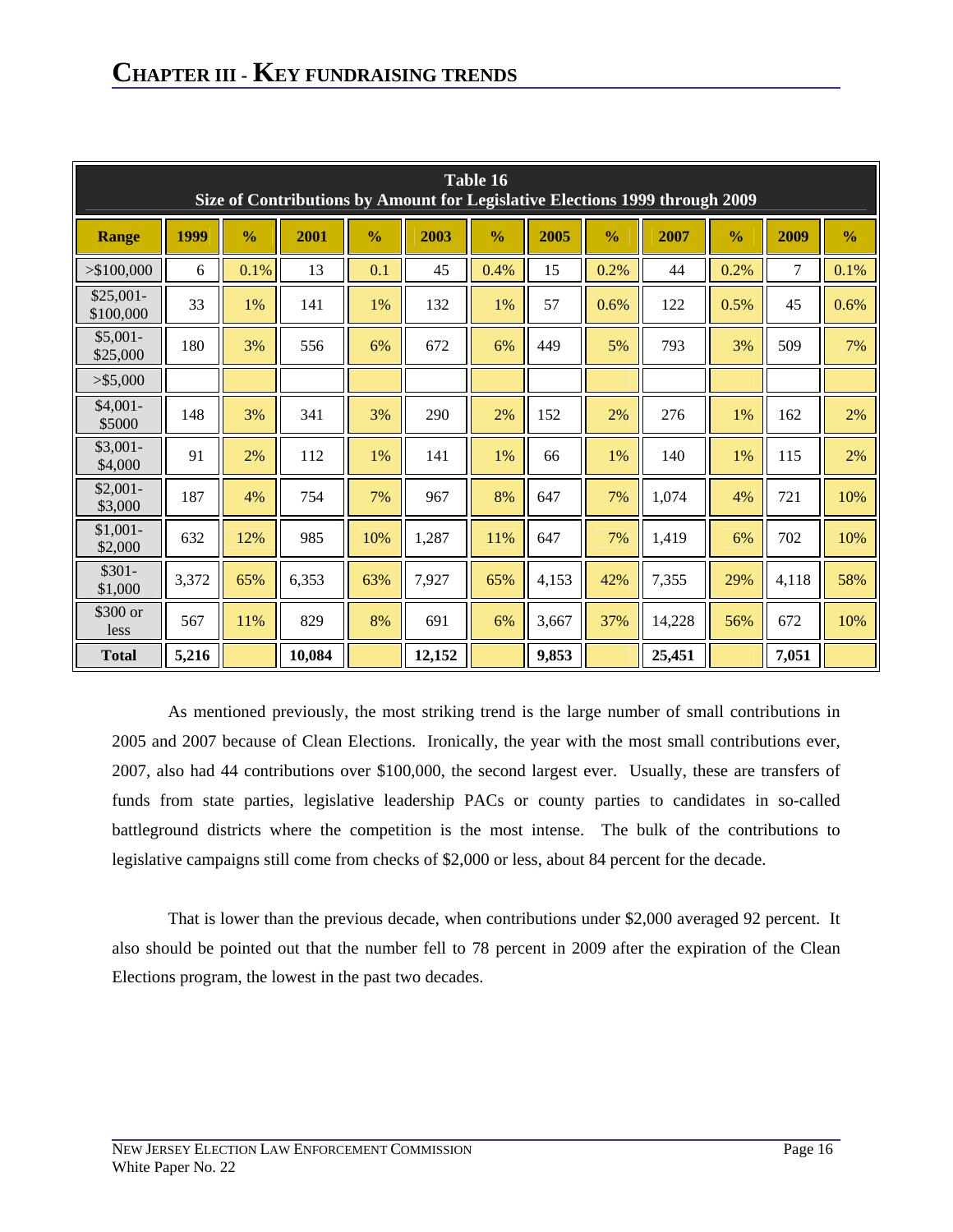#### **Impact of Self-Financed Candidates**

A major new factor influenced legislative fundraising during the past decade- the impact of two wealthy individuals, Doug Forrester and Jon Corzine.

Rich candidates have run for governor in earlier decades. But never have two candidates spent such huge sums on their political activities in New Jersey or shared so much of their wealth with other candidates in the State.

Combined, the two candidates, who squared off in the 2005 gubernatorial campaign, spent \$100 million on their gubernatorial campaigns, \$29 million by Forrester in 2005, and \$71 million by Corzine in 2005 and 2009.

They also spent about \$6.5 million on non-gubernatorial campaigns.

Together they gave \$1.1 million directly to legislative fundraising committees. They also gave \$4.6 million to county parties, which often are major participants in legislative elections.

| Table 17<br><b>Contributions by Jon Corzine and Doug Forrester to</b><br><b>Legislative Fundraising Committees and County Parties 1999-2009</b> |                                                                                   |           |             |  |  |  |  |  |
|-------------------------------------------------------------------------------------------------------------------------------------------------|-----------------------------------------------------------------------------------|-----------|-------------|--|--|--|--|--|
| <b>Candidate</b>                                                                                                                                | <b>Legislative</b><br><b>County Parties</b><br><b>Totals</b><br><b>Committees</b> |           |             |  |  |  |  |  |
| Jon Corzine                                                                                                                                     | 914,785                                                                           | 4,338,414 | 5,253,199   |  |  |  |  |  |
| Doug Forrester                                                                                                                                  | 209,054                                                                           | 237,825   | 446,879     |  |  |  |  |  |
| <b>Combined Totals</b>                                                                                                                          | 1,123,839                                                                         | 4,576,239 | \$5,700,078 |  |  |  |  |  |

Assuming that half the county party contributions ended up financing legislative campaigns, the two men alone provided an estimated \$3.4 million in funds to legislative elections, about 1.8 percent of the \$194 million in total receipts.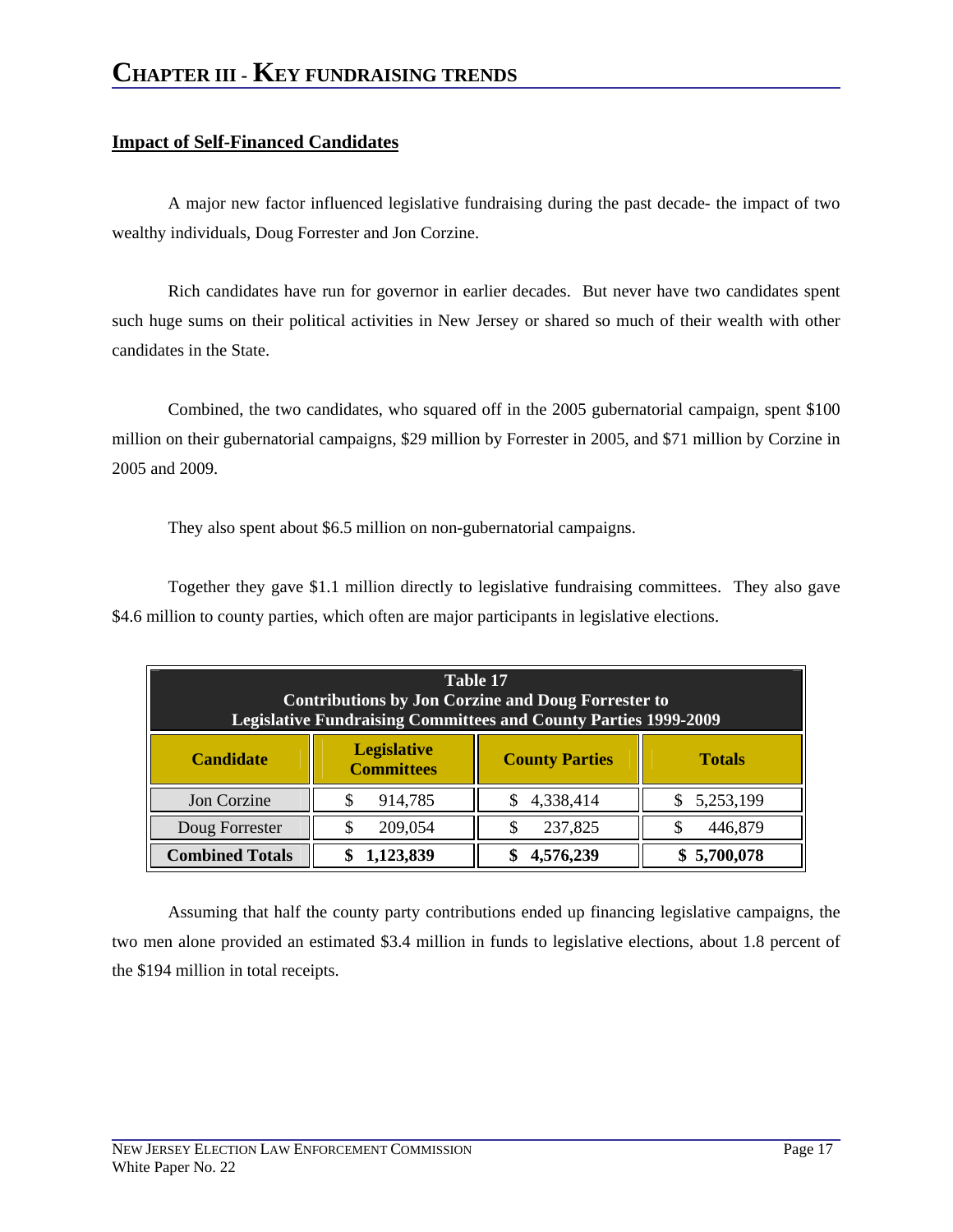#### **Some Legislative Candidates Self-Finance**

In some states, notably California, a number of legislative candidates have reached into their own wallets to help finance their campaigns. While the trend is not widespread in New Jersey, some candidates have partially financed their races in recent years.

Most notable was Gina Genovese, an unsuccessful Democratic candidate in the  $21<sup>st</sup>$  District in 2007. She spent a combined \$235,000 on her primary and general elections.

John Napolitani, an unsuccessful Democratic Assembly candidate in the  $11<sup>th</sup>$  District in 2007, shelled out \$200,000.

Bob Martin, a Republican who lost the  $15<sup>th</sup>$  District contest for Senate in 2007, contributed \$194,384\* to his campaigns (He currently serves as State Environmental Commissioner). Robert Schroeder, a Republican who won a  $39<sup>th</sup>$  District Assembly seat in 2009, gave \$71,000 to his campaign.

While these candidates are part of a recent trend, they did not pioneer legislative self-financing.

The earliest known example occurred in 1983. Attorney and former Orange Mayor Joel Shain spent \$167,043 of his own funds to mount an unsuccessful  $27<sup>th</sup>$  District primary bid against Richard Codey, who still serves in the Legislature as a State Senator. In today's dollars, Shain's outlay would be the equivalent of \$360,804.

#### **Sources of Contributions to Legislative Candidates**

An analysis of contributions to State Senate and Assembly candidates between 1999 and 2009 shows several trends.

For one thing, political party committees and legislative leadership PACs have become less dominant sources of support for legislative candidates. This is partly because Pay-to-Play restrictions now prevent many contractors from making contributions to those fundraising committees.

#### \*Corrected 9/28/15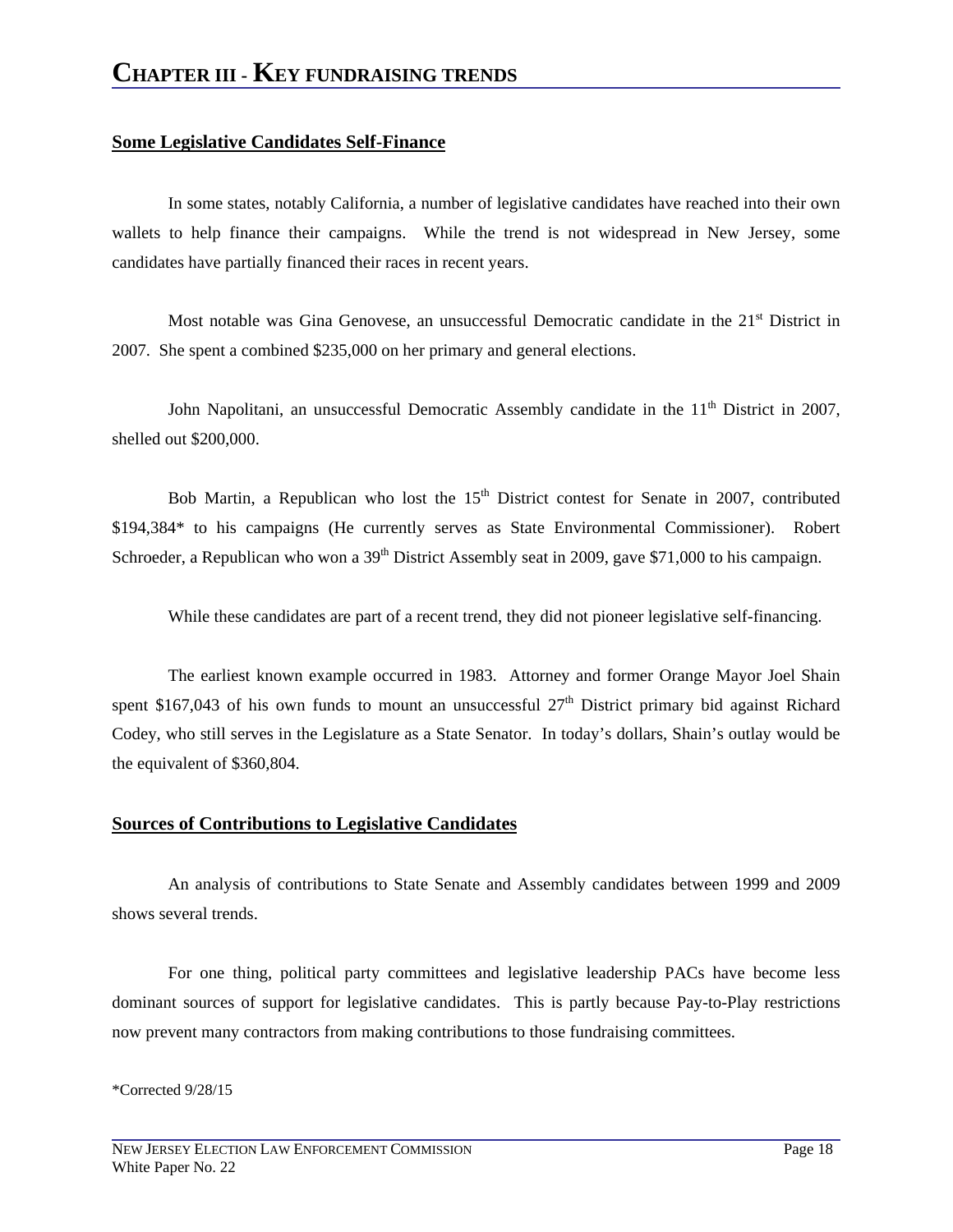### **CHAPTER III - KEY FUNDRAISING TRENDS**

Political party support reached its zenith in 2001, when it amounted to 26 percent of legislative fundraising. It fell only slightly to 25 percent in 2003. It then sank to 8 percent in 2005 and then rose to 13 percent in 2009. The 2009 total is half the share provided in 2001.

Legislative leadership PACs peaked in 2005 at 32 percent then dropped to 19 percent and 10 percent, respectively, in 2007 and 2009. During this period, Pay-to-Play restrictions on contributions by contractors were extended to legislative leadership PACs.

At the same time that political party and legislative leadership PAC support has waned, contributions from campaign funds, mainly those operated by individual legislators, have risen.

Contributions by legislative candidates to other legislative candidates jumped from 10 percent in 1999 to 25 percent in 2009. This is a return to a pattern seen early in the last decade before legislative leadership PACs were authorized in 1993.

In 1991, these committees contributed 28 percent of their total funds. By 1997, their share of contributions reached only 9 percent. $(7)$ 

One explanatory note: contributions by legislative candidates also are discussed on page 31. But that part of the analysis includes contributions not just to other legislators, but also party committees and legislative leadership PACs.

Contributions by individuals hovered around 12 percent during the decade.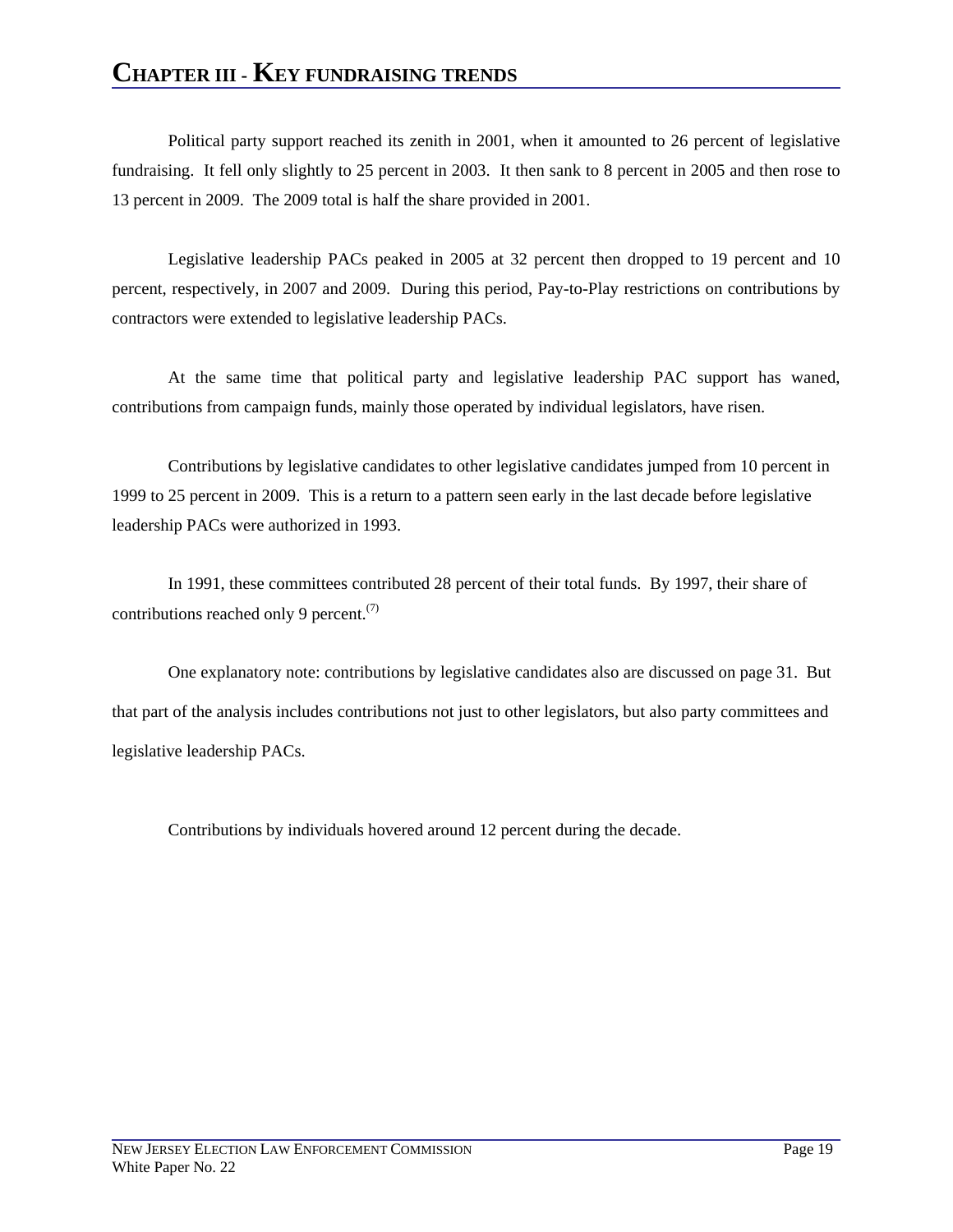| Table 18                                                                     |                 |     |                 |     |                 |     |  |  |  |  |
|------------------------------------------------------------------------------|-----------------|-----|-----------------|-----|-----------------|-----|--|--|--|--|
| <b>Contributions by Contributor Type to Legislative Candidates 1999-2009</b> |                 |     |                 |     |                 |     |  |  |  |  |
| <b>Type</b>                                                                  | 1999            |     | 2001            |     | 2003            |     |  |  |  |  |
| <b>Business PAC</b>                                                          | \$<br>152,108   | 2%  | \$<br>378,250   | 2%  | \$<br>483,919   | 1%  |  |  |  |  |
| <b>Businesses-Direct</b>                                                     | 1,034,014<br>\$ | 11% | \$2,196,293     | 9%  | \$3,542,347     | 10% |  |  |  |  |
| Campaign Fund<br>(Mostly Legislative)                                        | \$<br>946,065   | 10% | \$2,937,138     | 12% | 4,090,004<br>\$ | 12% |  |  |  |  |
| <b>Clean Elections Grants</b>                                                | <b>NA</b>       |     | <b>NA</b>       |     | <b>NA</b>       |     |  |  |  |  |
| <b>Ideological PAC</b>                                                       | \$<br>223,171   | 2%  | \$<br>683,767   | 3%  | \$<br>394,862   | 1%  |  |  |  |  |
| Individuals                                                                  | \$<br>1,132,898 | 12% | \$2,313,488     | 9%  | \$<br>3,833,140 | 11% |  |  |  |  |
| Interest                                                                     | \$<br>1,877     | 0%  | \$<br>15,794    | 0%  | \$<br>1,424     | 0%  |  |  |  |  |
| Legislative Leadership<br>Committee                                          | \$<br>1,805,228 | 19% | \$5,722,553     | 23% | \$8,680,885     | 25% |  |  |  |  |
| Misc/Other                                                                   | \$<br>29,402    | 0%  | \$<br>26,295    | 0%  | \$<br>6,049     | 0%  |  |  |  |  |
| <b>Political Committee</b>                                                   | \$<br>441,125   | 5%  | \$<br>1,065,668 | 4%  | \$<br>15,200    | 0%  |  |  |  |  |
| <b>Political Party Committee</b>                                             | \$<br>1,998,547 | 21% | \$6,398,581     | 26% | \$8,675,890     | 25% |  |  |  |  |
| Professional/Trade<br><b>Association PAC</b>                                 | \$<br>692,264   | 7%  | 1,441,054<br>\$ | 6%  | \$2,280,416     | 7%  |  |  |  |  |
| Union                                                                        | \$<br>206,905   | 2%  | \$<br>325,875   | 1%  | \$<br>619,090   | 2%  |  |  |  |  |
| <b>Union PAC</b>                                                             | \$<br>652,116   | 7%  | \$<br>1,055,100 | 4%  | 1,444,337<br>\$ | 4%  |  |  |  |  |
| <b>Grand Total</b>                                                           | \$<br>9,315,719 |     | \$24,559,855    |     | \$34,067,563    |     |  |  |  |  |

| <b>Type</b>                                  | 2005            |     | 2007            |     | 2009            |     |
|----------------------------------------------|-----------------|-----|-----------------|-----|-----------------|-----|
| <b>Business PAC</b>                          | \$<br>396,383   | 2%  | 644,730<br>\$   | 2%  | \$<br>480,568   | 3%  |
| <b>Businesses-Direct</b>                     | \$<br>1,502,542 | 8%  | \$2,281,112     | 6%  | \$<br>1,317,085 | 9%  |
| Campaign Fund<br>(Mostly Legislative)        | \$3,185,671     | 18% | \$7,208,549     | 19% | \$3,720,634     | 25% |
| <b>Clean Elections Grants</b>                | \$<br>260,000   | 1%  | 3,975,889<br>\$ | 11% | <b>NA</b>       |     |
| <b>Ideological PAC</b>                       | \$<br>422,533   | 2%  | 1,008,827<br>\$ | 3%  | \$<br>331,811   | 2%  |
| Individuals                                  | \$<br>2,074,153 | 12% | \$<br>4,544,569 | 12% | \$<br>1,820,924 | 12% |
| Interest                                     | \$<br>670       | 0%  | \$<br>29,049    | 0%  | \$<br>1,062     | 0%  |
| Legislative Leadership<br>Committee          | \$5,639,772     | 32% | 7,019,718<br>\$ | 19% | \$<br>1,551,636 | 10% |
| Misc/Other                                   | \$<br>2,700     | 0%  | \$<br>272,828   | 1%  | \$<br>2,000     | 0%  |
| <b>Political Committee</b>                   | \$<br>83,500    | 0%  | \$<br>8,795     | 0%  | \$<br>502,389   | 3%  |
| <b>Political Party Committee</b>             | \$<br>1,415,081 | 8%  | \$<br>5,323,576 | 14% | \$<br>1,981,919 | 13% |
| Professional/Trade<br><b>Association PAC</b> | \$<br>1,088,073 | 6%  | \$2,107,413     | 6%  | \$<br>1,356,830 | 9%  |
| Union                                        | \$<br>355,150   | 2%  | \$<br>673,275   | 2%  | \$<br>562,895   | 4%  |
| <b>Union PAC</b>                             | \$<br>1,305,840 | 7%  | \$2,362,245     | 6%  | \$<br>1,505,830 | 10% |
| <b>Grand Total</b>                           | \$17,732,068    |     | \$37,460,574    |     | \$15,135,583    |     |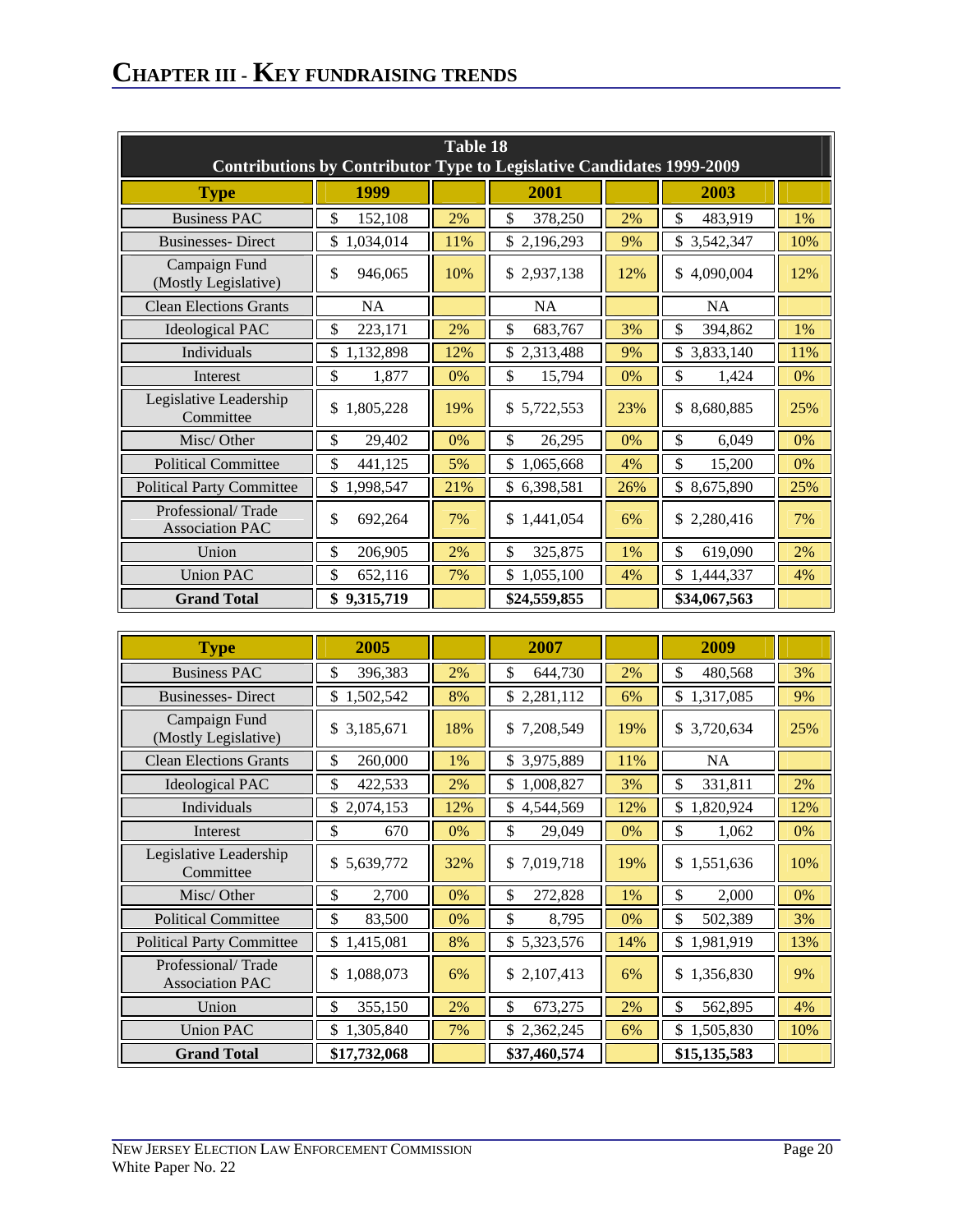Contributions by special interest PACs climbed from a decade low of 14 percent in 2003 to 24 percent in 2009.

Contributions from union PACs fluctuated during the decade. While the union share was 7 percent in 1999, it fell to 4 percent in 2001 then gradually rose to a decade-high of 10 percent in 2009.

| Table 19<br>Contributions by PAC Type to Legislative Candidates 1999-2009 |                 |     |                 |     |                 |     |  |  |  |  |
|---------------------------------------------------------------------------|-----------------|-----|-----------------|-----|-----------------|-----|--|--|--|--|
| <b>Type of PAC</b>                                                        | 1999            |     | 2001            |     | 2003            |     |  |  |  |  |
| <b>Business PAC</b>                                                       | 152,108<br>\$   | 2%  | 378,250<br>\$   | 2%  | 483,919<br>\$   | 1%  |  |  |  |  |
| <b>Ideological PAC</b>                                                    | 223,171<br>\$   | 2%  | \$<br>683,767   | 3%  | \$<br>394,862   | 1%  |  |  |  |  |
| Professional/Trade<br><b>Association PAC</b>                              | \$<br>692,264   | 7%  | \$1,441,054     | 6%  | \$2,280,416     | 7%  |  |  |  |  |
| <b>Union PAC</b>                                                          | 652,116<br>\$   | 7%  | 1,055,100<br>\$ | 4%  | 1,444,337<br>\$ | 4%  |  |  |  |  |
| <b>All PACS</b>                                                           | 1,719,659<br>\$ | 18% | 3,558,171<br>\$ | 14% | 4,603,534       | 14% |  |  |  |  |

| <b>Type of PAC</b>                                    | 2005        |     | 2007            |     | 2009            |     |  |  |
|-------------------------------------------------------|-------------|-----|-----------------|-----|-----------------|-----|--|--|
| <b>Business PAC</b>                                   | 396,383     | 2%  | 644,730<br>۰D   | 2%  | 480,568         | 3%  |  |  |
| <b>Ideological PAC</b>                                | 422,533     | 2%  | 1,008,827<br>S  | 3%  | 331,811         | 2%  |  |  |
| Professional/Trade<br><b>Association PAC</b>          | \$1,088,073 | 6%  | \$2,107,413     | 6%  | \$1,356,830     | 9%  |  |  |
| <b>Union PAC</b>                                      | 1,305,840   | 7%  | 2,362,245<br>S  | 6%  | 1,505,830<br>\$ | 10% |  |  |
| <b>All PACS</b>                                       | \$3,212,830 | 18% | 6,123,214<br>\$ | 16% | 3,675,039<br>\$ | 24% |  |  |
| Percentage totals correct - based on rounded numbers. |             |     |                 |     |                 |     |  |  |

The union numbers were slightly higher when contributions from individual unions were added to PAC contributions, with a low of 6 percent in 2001 and 2003 to a high of 14 percent in 2009.

| Table 20<br><b>All Union Contributions to Legislative Candidates</b> |         |                     |             |       |           |    |  |  |
|----------------------------------------------------------------------|---------|---------------------|-------------|-------|-----------|----|--|--|
| <b>Source of Contribution</b>                                        | 1999    | 2003<br><b>2001</b> |             |       |           |    |  |  |
| Union                                                                | 206,905 | 2%                  | 325,875     | $1\%$ | 619,090   | 2% |  |  |
| <b>Union PAC</b>                                                     | 652,116 | 7%                  | 1,055,100   | 4%    | 1,444,337 | 4% |  |  |
| <b>Contributions</b><br><b>All Union Sources</b>                     | 859,021 | 9%                  | \$1,380,975 | 6%    | 2,063,427 | 6% |  |  |

| <b>Source of Contribution</b>                         | 2005                                                         |    | 2007      |    | 2009      |     |  |  |
|-------------------------------------------------------|--------------------------------------------------------------|----|-----------|----|-----------|-----|--|--|
| Union                                                 | 355,150                                                      | 2% | 673,275   | 2% | 562,895   | 4%  |  |  |
| <b>Union PAC</b>                                      | \$1,305,840                                                  | 7% | 2,362,245 | 6% | 1,505,830 | 10% |  |  |
| <b>Contributions</b><br><b>All Union Sources</b>      | \$3,035,520<br>\$2,068,725<br>\$1,660,990<br>9%<br>8%<br>14% |    |           |    |           |     |  |  |
| Percentage totals correct - based on rounded numbers. |                                                              |    |           |    |           |     |  |  |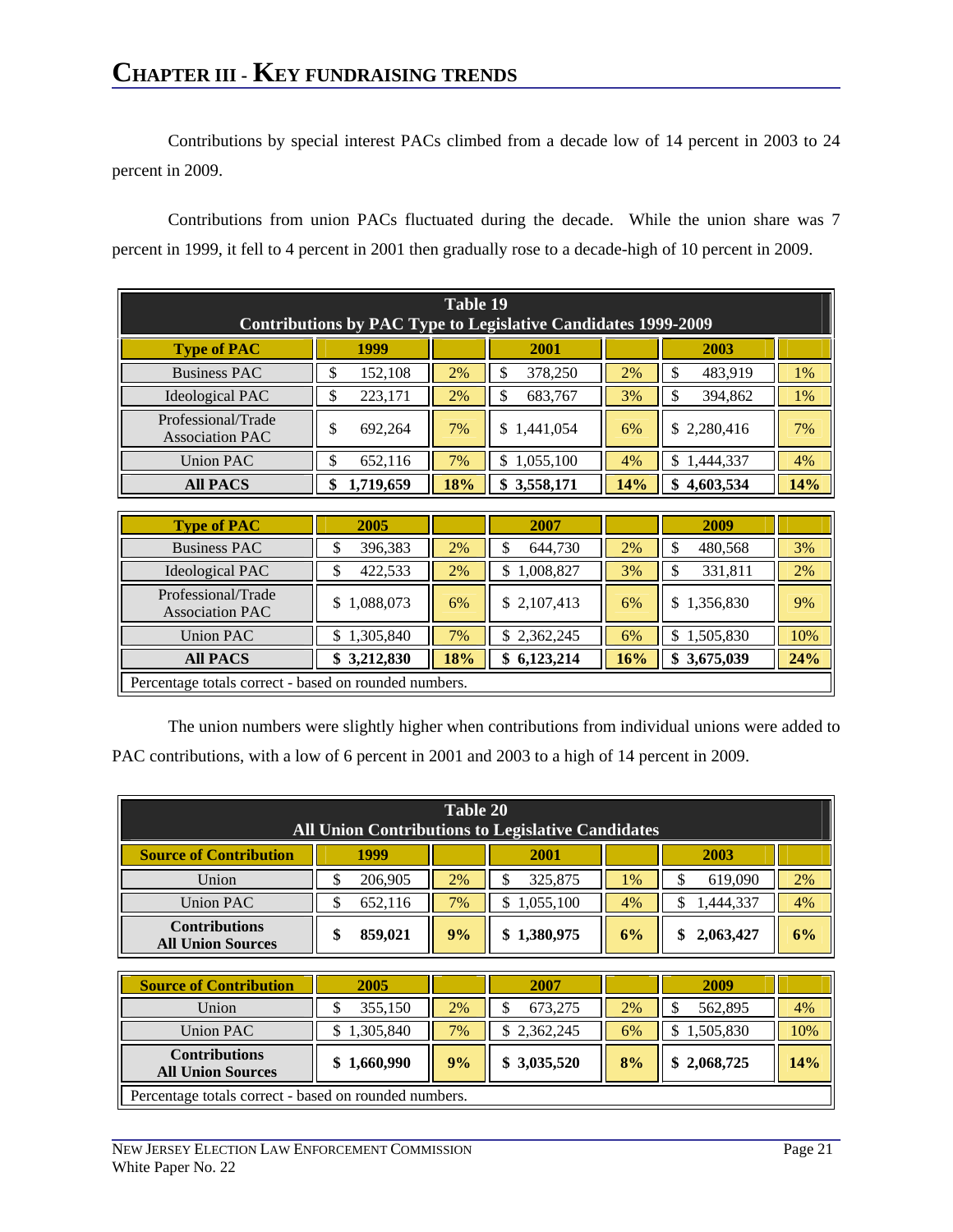Contributions from individual businesses and business PACs stayed relatively even during the decade. Combined, they were 13 percent in 1999 and 12 percent in 2009.

| Table 21<br><b>All Business Contributions to Legislative Candidates</b> |             |     |             |     |                 |     |  |  |
|-------------------------------------------------------------------------|-------------|-----|-------------|-----|-----------------|-----|--|--|
| <b>Source of Contribution</b>                                           | 1999        |     | 2001        |     | 2003            |     |  |  |
| <b>Business PAC</b>                                                     | 152,108     | 2%  | 378,250     | 2%  | 483,919         | 1%  |  |  |
| <b>Individual Business</b>                                              | 1,034,014   | 1%  | 2,196,293   | 9%  | 3,542,347<br>S. | 10% |  |  |
| <b>Contributions</b><br><b>All Business Sources</b>                     | \$1,186,121 | 13% | \$2,574,543 | 10% | 4,026,267       | 12% |  |  |

| <b>Source of Contribution</b>                         | 2005        |        | 2007        |    | 2009            |     |  |
|-------------------------------------------------------|-------------|--------|-------------|----|-----------------|-----|--|
| <b>Business PAC</b>                                   | 396,383     | 2%     | 644,730     | 2% | 480,568<br>S    | 3%  |  |
| <b>Individual Business</b>                            | \$1,502,542 | 8%     | 2,281,112   | 6% | 1,317,085<br>\$ | 9%  |  |
| <b>Contributions</b><br><b>All Business Sources</b>   | \$1,898,926 | $11\%$ | \$2,925,842 | 8% | \$1,797,653     | 12% |  |
| Percentage totals correct - based on rounded numbers. |             |        |             |    |                 |     |  |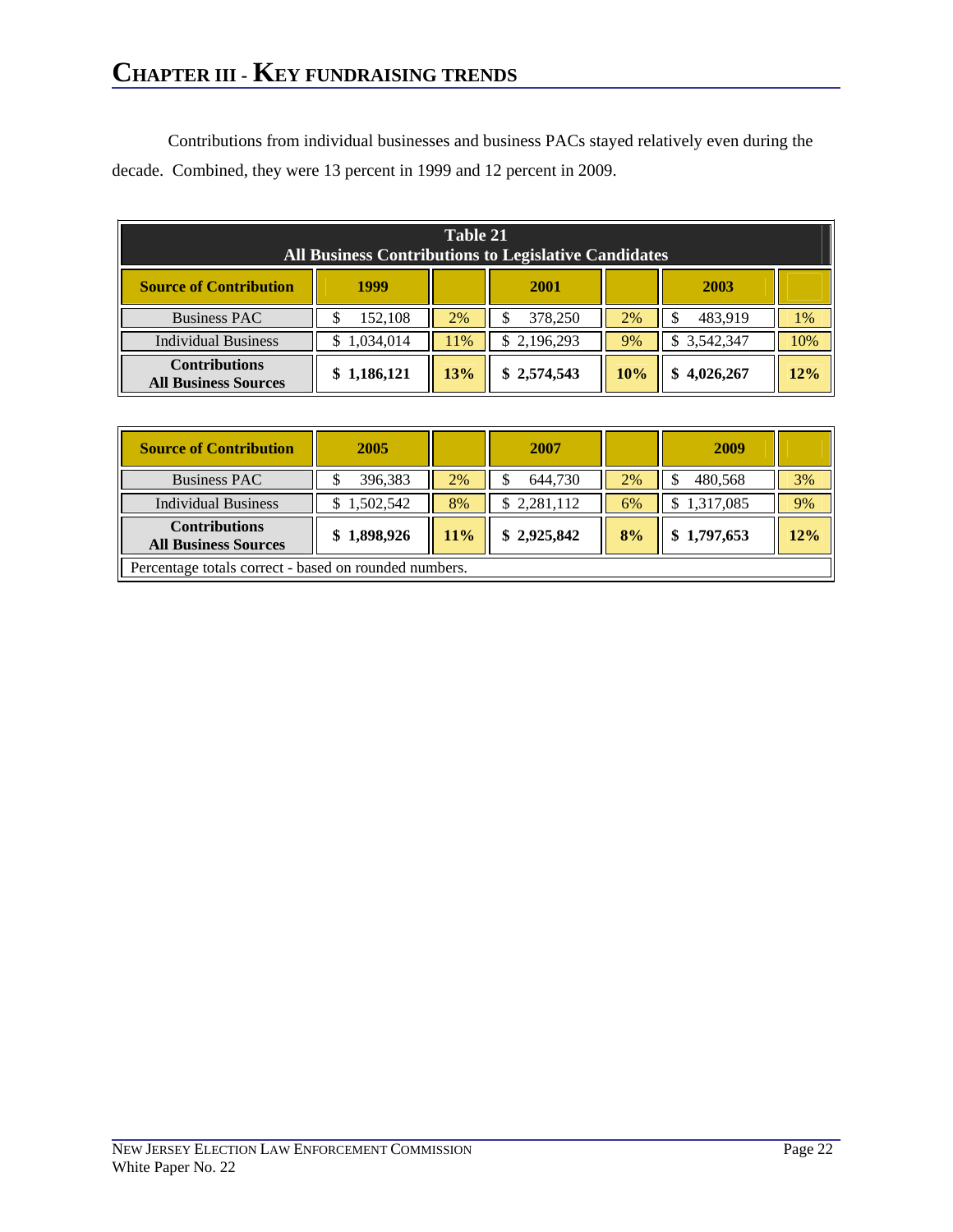#### **Battleground Districts Draw Lion's Share of Campaign Funds**

It has been mentioned that fundraising and spending during the past six legislative elections rose substantially between the 2001 and 2007 elections. One reason appears to be that there were almost twice as many high cost campaigns during the past decade as Democrats fought to gain control of both houses and then sought to maintain their majorities.

 In an effort to identify the most expensive races, an analysis was done of spending by district since 1987. The analysis didn't focus on individual candidates because many candidates now typically pool their funds with their running mates by using joint committees. In districts where joint committees are prevalent, it becomes impossible to say exactly how much was spent on each candidate. One can divide by the number of candidates and come out with an average, but that might not reflect the true spending.

A focus on district spending clearly shows the areas of the State that are attracting the most money from each party. The districts where spending totals are highest usually are so-called "swing" or "battleground" districts. These are districts where both parties think they have a reasonable chance of victory. Voting margins tend to be narrowest in these districts.

In a few cases, district totals are high because they are represented by legislative leaders in safe seats who raise large amounts of money to assist their legislative colleagues and solidify their positions.

 In comparing the last six legislative elections with the previous six, it is clear the number of pricey campaigns has risen sharply during the past decade.

 Between 1987 and 1997, a total of 19 legislative districts attracted \$1 million or more. The largest was the \$2.2 million spent in the  $6<sup>th</sup>$  District in 1997.

 By contrast, between 1999 and 2009, spending exceeded \$1 million in 43 districts. In 21 districts, it topped \$2 million.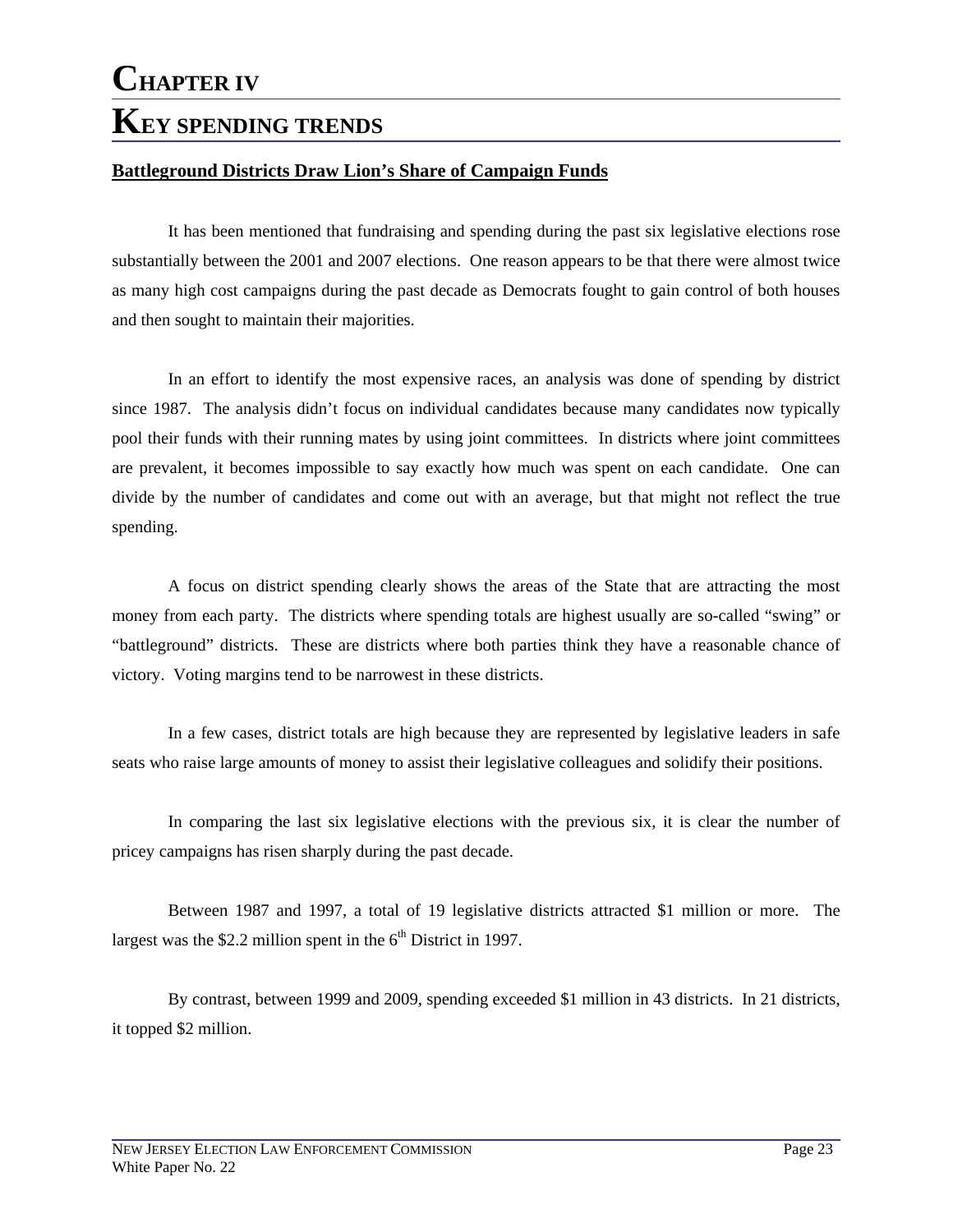### **CHAPTER IV - KEY SPENDING TRENDS**

The \$6.1 million campaign in the  $4<sup>th</sup>$  District (Gloucester, Camden) in 2003 stands as the most expensive legislative race in state history. One other legislative race topped the \$5 million threshold, the \$6 million campaign in the 12th District (Monmouth, Mercer) in 2007.

By contrast, the least active district based on fundraising was the 28<sup>th</sup> District in Essex County. Only \$579,921 was spent there during the entire decade.

During the earlier decade, the majority of races cost less than \$500,000 per district. Only in one year, 1997, did average spending by district top that threshold, reaching \$564,543.

In four of the six most recent elections, average spending per district topped \$500,000. The highest average occurred in 2007 when spending approached \$1.2 million per district. It was the first year when spending topped \$2 million in seven legislative districts. Even spending in the 14<sup>th</sup> District, which was financed with Clean Elections funds, was higher than in 2003.

| Table 22<br><b>Number of Legislative Districts at Various Spending Ranges</b><br>Plus Overall Averages in 12 Previous Legislative Elections |                                              |           |           |           |           |           |  |  |  |
|---------------------------------------------------------------------------------------------------------------------------------------------|----------------------------------------------|-----------|-----------|-----------|-----------|-----------|--|--|--|
| <b>Range</b>                                                                                                                                | 1989<br>1987<br>1991<br>1993<br>1995<br>1997 |           |           |           |           |           |  |  |  |
| $> $1$ Million                                                                                                                              | ∍                                            |           |           |           |           | Q         |  |  |  |
| \$500,000 To \$1 Million                                                                                                                    | 9                                            | 6         | 9         | 8         |           | 6         |  |  |  |
| \$250,000 To \$500,000                                                                                                                      | Q                                            |           | 13        | 15        | 9         | 12        |  |  |  |
| \$250,000 or Less                                                                                                                           | 19                                           | 27        | 14        | 13        | 25        | 13        |  |  |  |
| <b>Average Per District</b>                                                                                                                 | \$392,423                                    | \$244,442 | \$459,219 | \$402,017 | \$273,091 | \$564,543 |  |  |  |

| Range                       | 1999      | 2001      | 2003        | 2005      | 2007        | 2009      |
|-----------------------------|-----------|-----------|-------------|-----------|-------------|-----------|
| $> $1$ Million              |           |           |             |           |             |           |
| \$500,000 To \$1 Million    |           | 13        | 15          |           |             |           |
| \$250,000 To \$500,000      |           |           | 10          | 16        |             | 15        |
| \$250,000 or Less           | 25        |           |             | l5        |             |           |
| <b>Average Per District</b> | \$316,915 | \$874,322 | \$1,124,756 | \$592,830 | \$1,180,796 | \$464,602 |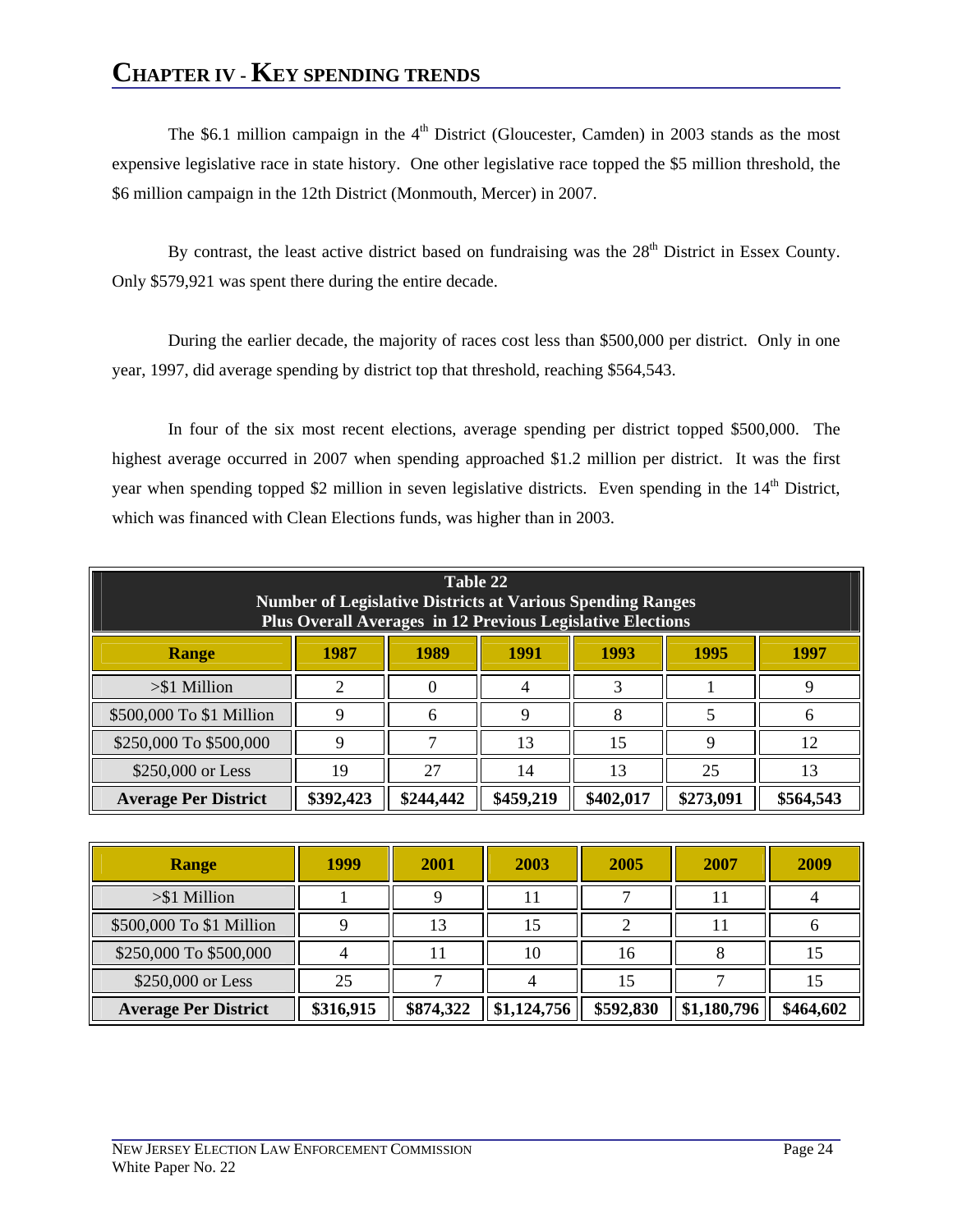## **CHAPTER IV - KEY SPENDING TRENDS**

This analysis also reveals that the districts considered among the most competitive also have attracted the most cash. The  $14<sup>th</sup>$  District topped the million threshold in all six elections. The  $1<sup>st</sup>$  and  $36<sup>th</sup>$ districts topped the \$1 million threshold in 5 elections. The  $7<sup>th</sup>$ ,  $2<sup>nd</sup>$ ,  $3<sup>rd</sup>$ , and  $12<sup>th</sup>$  districts also have attracted several expensive campaigns.

| Table 23<br>Districts where Candidates have Spent More than \$1 Million<br><b>Three or More Times Since 1999</b> |                                               |                                             |  |  |  |  |  |  |  |
|------------------------------------------------------------------------------------------------------------------|-----------------------------------------------|---------------------------------------------|--|--|--|--|--|--|--|
| <b>District</b>                                                                                                  | <b>Number More</b><br><b>Than \$1 Million</b> | <b>Average Victory Margin<sup>(8)</sup></b> |  |  |  |  |  |  |  |
| 14                                                                                                               | 6                                             | 2.4                                         |  |  |  |  |  |  |  |
|                                                                                                                  |                                               | 10                                          |  |  |  |  |  |  |  |
| 36                                                                                                               |                                               | 12.7                                        |  |  |  |  |  |  |  |
|                                                                                                                  |                                               | 18.2                                        |  |  |  |  |  |  |  |
|                                                                                                                  |                                               | 13.1                                        |  |  |  |  |  |  |  |
| ⌒                                                                                                                |                                               | 13.8                                        |  |  |  |  |  |  |  |
| 12                                                                                                               |                                               | 5.8                                         |  |  |  |  |  |  |  |

In terms of dollars spent, District 14, which spans Mercer and Middlesex Counties, has been the major battleground district during the past decade.

| Table 24<br><b>Top 10 Districts by Spending Since 1999</b>    |                              |  |  |  |  |  |
|---------------------------------------------------------------|------------------------------|--|--|--|--|--|
| <b>District</b>                                               | <b>Spending - 1999-2010*</b> |  |  |  |  |  |
| 14                                                            | \$<br>14,320,264             |  |  |  |  |  |
| 1                                                             | \$<br>12,848,004             |  |  |  |  |  |
| 2                                                             | \$<br>12,005,612             |  |  |  |  |  |
| 3                                                             | \$<br>11,970,317             |  |  |  |  |  |
| 12                                                            | \$<br>11,812,679             |  |  |  |  |  |
| 4                                                             | \$<br>10,899,457             |  |  |  |  |  |
| 36                                                            | \$<br>10,800,650             |  |  |  |  |  |
| 7                                                             | \$<br>7,820,118              |  |  |  |  |  |
| 38                                                            | \$<br>7,449,937              |  |  |  |  |  |
| 8                                                             | \$<br>6,755,343              |  |  |  |  |  |
| *Includes 2010 special election in 14 <sup>th</sup> District. |                              |  |  |  |  |  |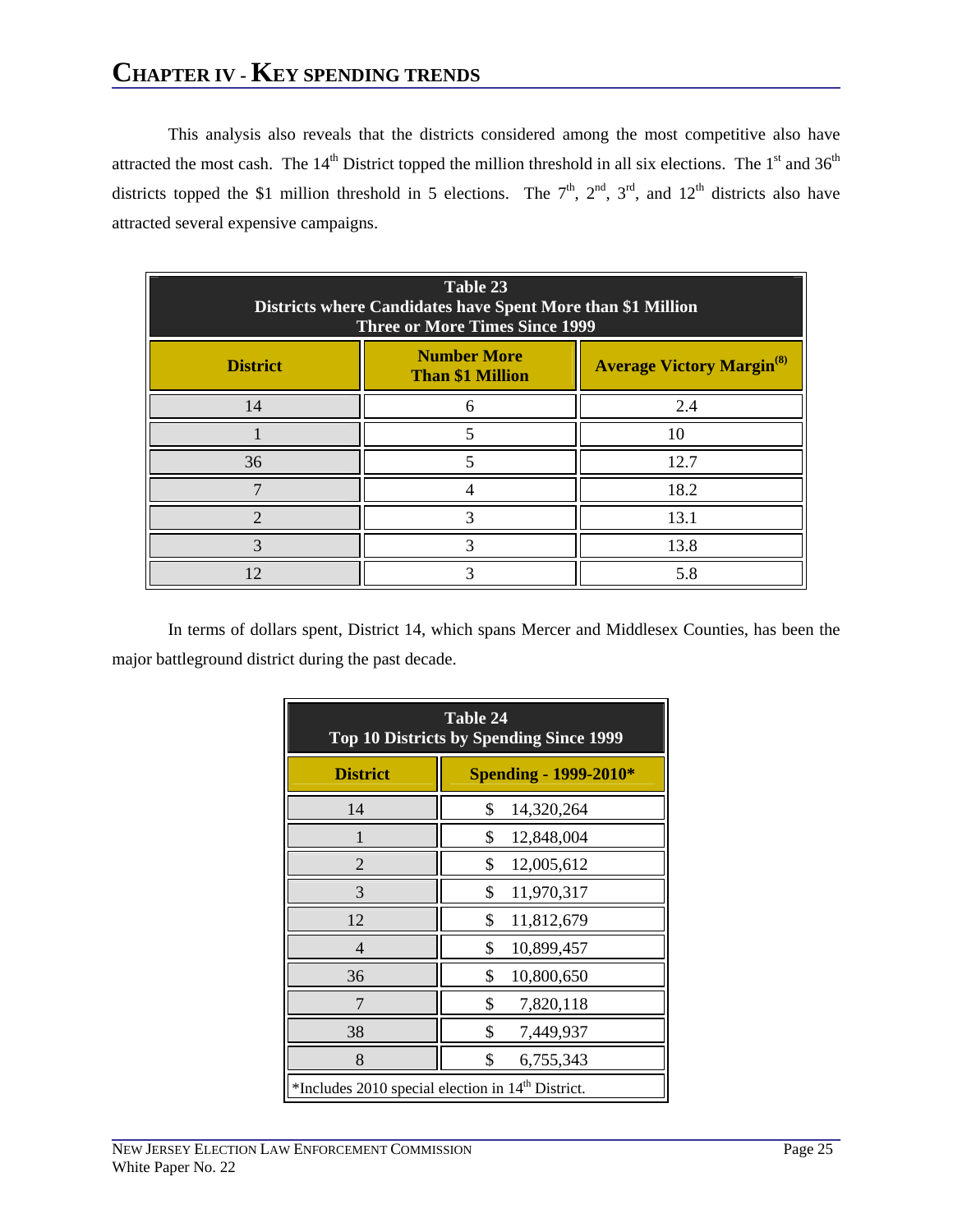# **CHAPTER IV – KEY SPENDING TRENDS**

The most expensive legislative showdown in history took place in 2003, when a Democratic slate headed by Fred Madden (who remains a State Senator) defeated a Republican slate headed by George Geist. To put the amount in perspective, the \$6.1 million outlay exceeded the entire spending for the 1985 gubernatorial general election.

| Table 25<br><b>Top 10 Districts</b><br>by Spending |                      |      |             |  |  |  |  |  |  |
|----------------------------------------------------|----------------------|------|-------------|--|--|--|--|--|--|
| <b>District</b>                                    | <b>Spent</b><br>Year |      |             |  |  |  |  |  |  |
| $\overline{4}$                                     | \$<br>6,142,441      | 2003 | Democrats   |  |  |  |  |  |  |
| 12                                                 | \$<br>5,963,939      | 2007 | Republicans |  |  |  |  |  |  |
| 1                                                  | \$<br>4,975,772      | 2007 | Democrats   |  |  |  |  |  |  |
| 3                                                  | \$<br>4,548,302      | 2003 | Democrats   |  |  |  |  |  |  |
| $\overline{2}$                                     | \$<br>4,458,631      | 2005 | Split*      |  |  |  |  |  |  |
| $\overline{2}$                                     | \$<br>4,314,225      | 2007 | Split*      |  |  |  |  |  |  |
| 3                                                  | \$<br>3,940,278*     | 2001 | Democrats   |  |  |  |  |  |  |
| 38                                                 | \$<br>3,417,490      | 2003 | Democrats   |  |  |  |  |  |  |
| 14                                                 | \$<br>3,385,929      | 2007 | Republicans |  |  |  |  |  |  |
| 8                                                  | \$<br>3,313,428      | 2007 | Republicans |  |  |  |  |  |  |

#### \*Revised

#### **Legislative Candidates: How did they Spend their Money?**

Legislative candidates spent \$179 million during the past decade. This section tries to show how they allocated those funds.

Before reviewing the results, it is necessary to explain the method used to compile this information and how it compares to the previous ten-year overview of legislative fundraising. It has some advantages, and also shares some shortcomings.

The previous analysis included expense information from only the top 20 districts. It also excluded in-kind contributions, which are made mostly by political parties and legislative leadership PACs on behalf of individual legislative candidates. In-kind contributions are important because they mostly flow to targeted districts where both parties think they have an even chance at victory.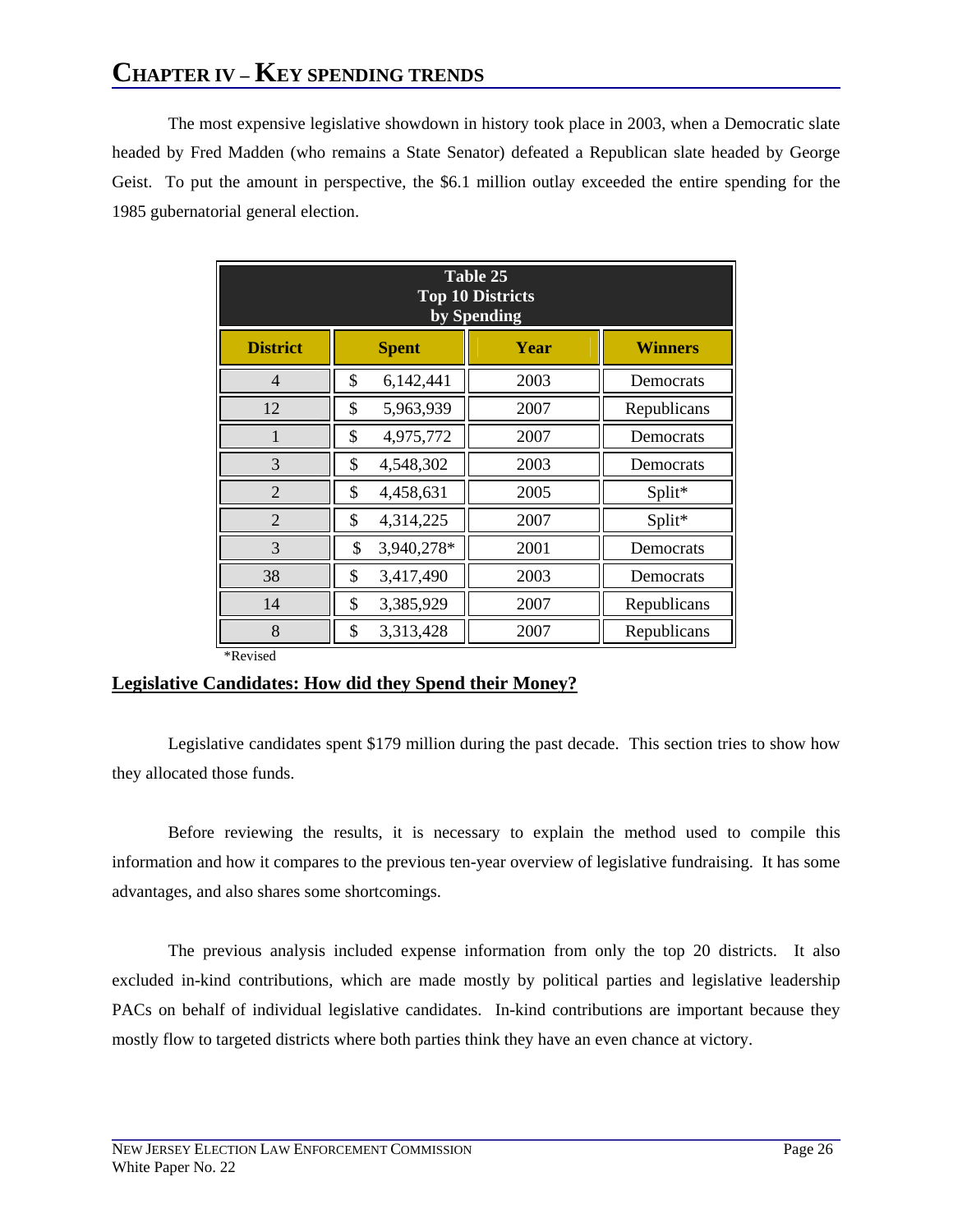### **CHAPTER IV - KEY SPENDING TRENDS**

The new analysis sought to categorize nearly \$133 million in direct spending that was reported by candidates. It also reviewed nearly \$29 million in indirect, or in-kind, outlays on their behalf. Combined, this represents nearly \$162 million, or nearly 91 percent of the \$179 million in total candidate spending for the decade. Due to time considerations, many small expenses were not catalogued as part of the analysis.

While the latest analysis includes more information from candidate reports, it is hampered just like the previous report in one key way: the quality of expense information varies widely.

Some candidates detail every expense. Others give vague responses, particularly when they make large media purchases. It isn't uncommon to see a \$200,000 expense that simply lists "media" or "production." Some candidates also lump several expenses together without giving subtotals, making it impossible to separate out individual expenses.

What this means is that this report can state with certainty that mass communications are the single largest expense for most candidates. But it cannot say precisely how much was spent on categories such as direct mail, network or cable television, radio or robo-calls.

#### **Candidates Still Devote Most Resources to Mass Communications**

Previous white papers found that legislative candidates generally spent half or more of their funds on mass communications, including direct mail, television and radio. Except for 2009, when the share fell to 35 percent, the share ranged between 49 percent in 1999 to 56 percent in 2001. The average for all six elections was 52 percent.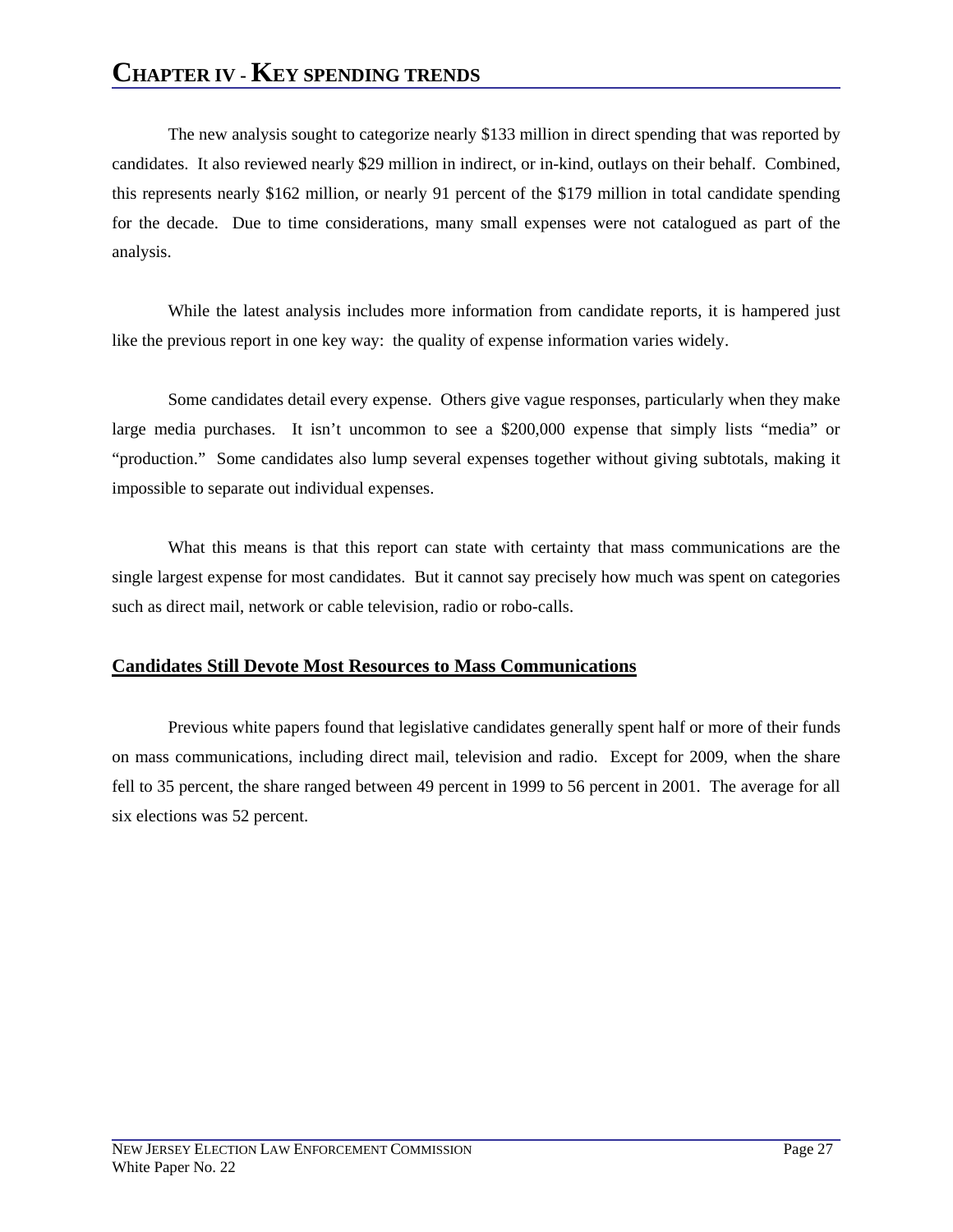| Table 26<br><b>Mass Communication Spending by</b><br><b>Legislative Candidates 1999-2009</b>                 |                                                       |    |  |  |  |  |  |  |
|--------------------------------------------------------------------------------------------------------------|-------------------------------------------------------|----|--|--|--|--|--|--|
| Year                                                                                                         | <b>Percent of Total</b><br><b>Amount</b><br>Spending* |    |  |  |  |  |  |  |
| 1999                                                                                                         | \$5,566,568                                           | 49 |  |  |  |  |  |  |
| 2001                                                                                                         | \$15,894,343                                          | 56 |  |  |  |  |  |  |
| 2003                                                                                                         | \$22,763,046                                          | 54 |  |  |  |  |  |  |
| 2005                                                                                                         | \$11,641,252                                          | 55 |  |  |  |  |  |  |
| 2007                                                                                                         | \$22,284,576                                          | 53 |  |  |  |  |  |  |
| 2009                                                                                                         | \$6,054,152                                           | 35 |  |  |  |  |  |  |
| 52<br>1999-2009<br>\$84,203,936                                                                              |                                                       |    |  |  |  |  |  |  |
| *Refers to total spending categorized in white paper analysis. Some years include independent<br>candidates. |                                                       |    |  |  |  |  |  |  |

It isn't clear what caused the sudden 19 percent drop in communications spending in 2009. One thing does stand out- transfers of funds to future campaigns soared during the same year. During the past decade, transfers never before exceeded 5 percent. They jumped to 13 percent in 2009.

One possible explanation for the shift is that the main focus of the 2009 campaign was not the Assembly race, but the high stakes election between incumbent Democratic Governor Jon Corzine and Republican Challenger Chris Christie, the ultimate winner.

It could be that officials from both parties decided it was better to spend resources on the campaigns for Governor rather than the Assembly races. Even with an anti-incumbent mood that prevailed at the time, few expected Democrats to lose their 14-seat majority in the lower house. The fact that many incumbents felt safe could explain why they were able to roll over \$2.3 million, the largest amount in the past decade, to their next legislative campaigns.

As previously mentioned, a large number of expenditures are identified as media-related without providing the exact purpose.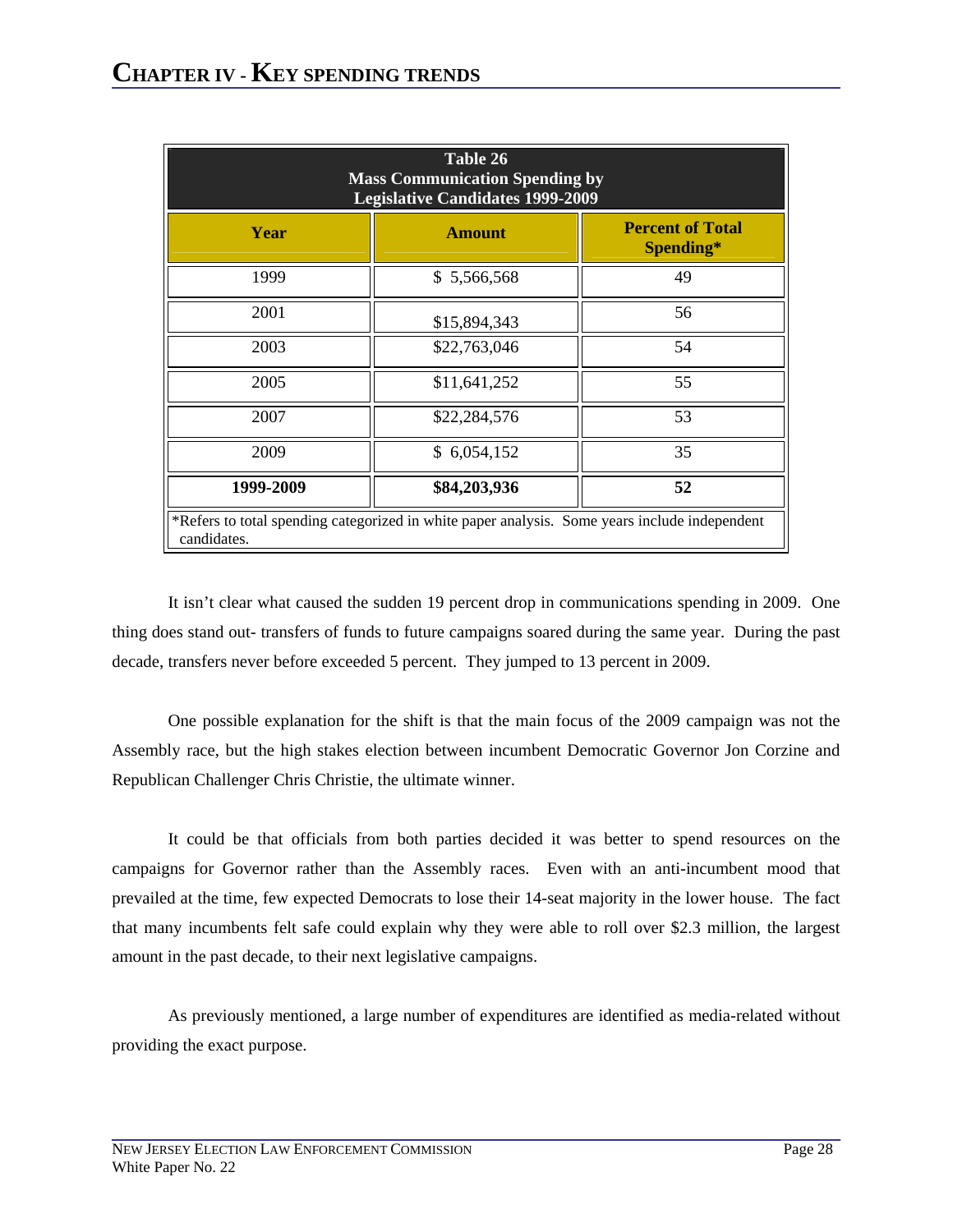# **CHAPTER IV - KEY SPENDING TRENDS**

In fact, more than \$35 million of the nearly \$84 million spent on communications during the past decade could not be clearly identified, 42 percent of all communications spending. The year with the least information was 2007, when 58 percent of the \$22 million in media expenditures could not be categorized.

| Table 27<br><b>Amount of Uncategorized Media Spending</b><br><b>Compared to Total Communications Spending</b> |             |             |              |             |              |             |              |  |
|---------------------------------------------------------------------------------------------------------------|-------------|-------------|--------------|-------------|--------------|-------------|--------------|--|
|                                                                                                               | 1999        | 2001        | 2003         | 2005        | 2007         | 2009        | <b>Total</b> |  |
| Uncategorized<br>Media                                                                                        | \$1,598,481 | \$2,447,178 | \$11,181,893 | \$5,309,891 | \$12,920,770 | \$1,932,212 | \$35,390,425 |  |
| Percent<br>Uncategorized                                                                                      | 29%         | 15%         | 49%          | 46%         | 58%          | 32%         | 42%          |  |

Of expenses that could be categorized, direct mail was the largest. This should be expected since direct mail is a reliable, efficient means of targeting voters in legislative districts. Direct mail use was highest in 2009, when it reached 48 percent of total communications expenditures. The decade average-32 percent. One veteran political consultant said most legislative races tend to be mail driven because voters to read it.

| Table 28<br>Direct Mail as a Percentage of Total Communications Spending |             |             |             |             |             |             |              |  |
|--------------------------------------------------------------------------|-------------|-------------|-------------|-------------|-------------|-------------|--------------|--|
|                                                                          | 1999        | 2001        | 2003        | 2005        | 2007        | 2009        | <b>Total</b> |  |
| Direct Mail                                                              | \$2,349,775 | \$5,994,869 | \$5,962,443 | \$3,507,614 | \$5,893,596 | \$2,905,523 | \$26,613,820 |  |
| Percent                                                                  | 42%         | 38%         | 26%         | 30%         | 26%         | 48%         | 32%          |  |

Television advertisements are the second largest expense. The true figure probably is much higher since it appears many large media expenditures that are vaguely categorized are actually for network or cable television.

Political veterans say network television outlays are more common in South Jersey than elsewhere in the state because advertising costs are lower. Cable television and radio buys are more typical in the more expensive Central and North Jersey markets and can be targeted to local audiences.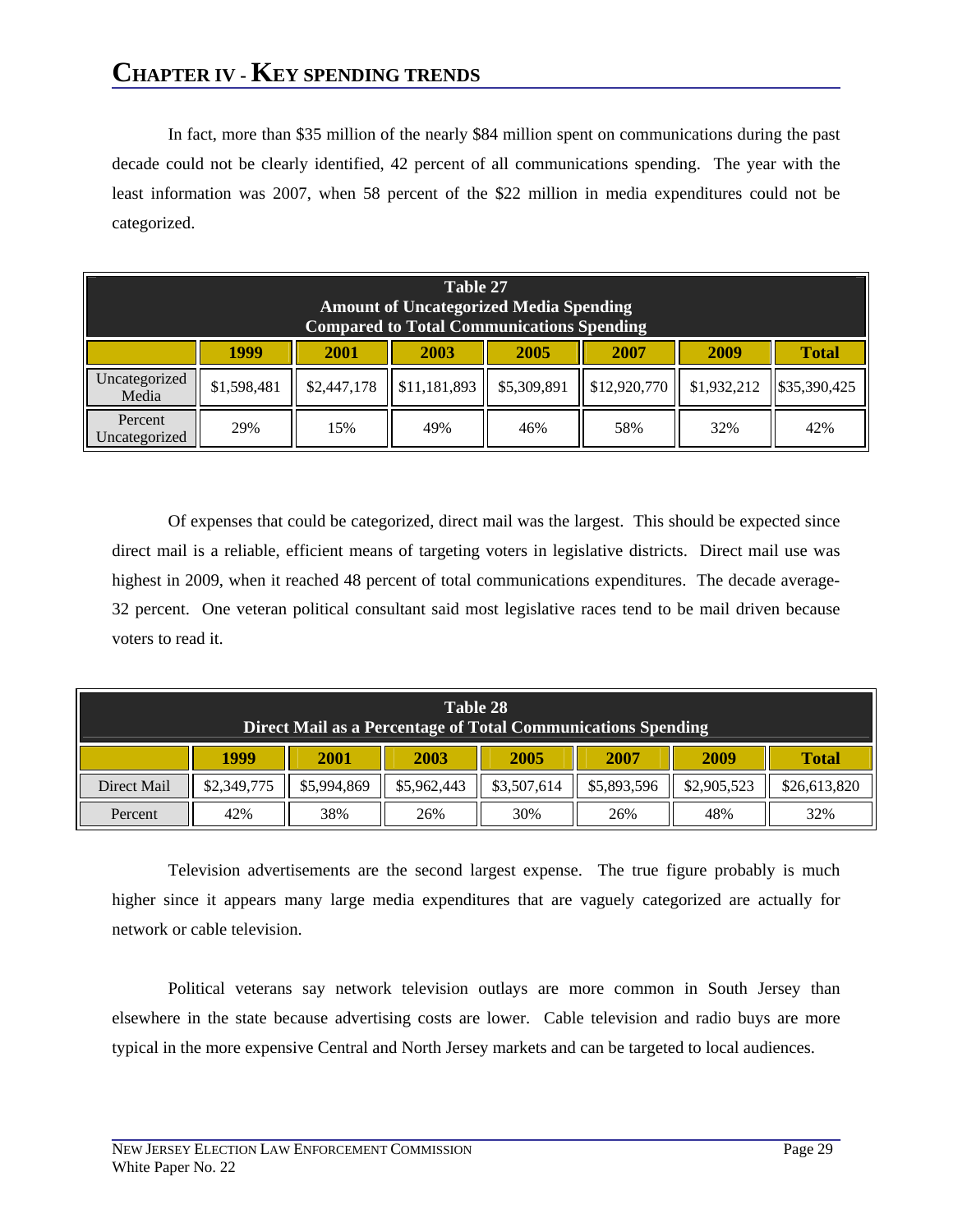# **CHAPTER IV - KEY SPENDING TRENDS**

2001 was the year in which the most television advertisements were reported by candidates. Nearly \$5.7 million was identified for either network or cable television buys. It represented 36 percent of all communications expenditures. The smallest amount was reported in 2009, only \$619,558, or 10 percent, of all communications spending.

| Table 29<br><b>Television Advertisements as a Percentage of Total Communications Spending</b> |           |             |             |             |             |           |              |  |  |
|-----------------------------------------------------------------------------------------------|-----------|-------------|-------------|-------------|-------------|-----------|--------------|--|--|
|                                                                                               | 1999      | 2001        | 2003        | 2005        | 2007        | 2009      | <b>Total</b> |  |  |
| Television                                                                                    | \$860,962 | \$5,688,277 | \$3,746,983 | \$1,597,313 | \$2,356,953 | \$619,558 | \$14,870,046 |  |  |
| Percent                                                                                       | 15%       | 36%         | 16%         | 14%         | 11%         | 10%       | 18%          |  |  |

Expenditures on radio advertisements continue to be a small but continuing part of legislative campaigns.

| Table 30<br>Radio Advertisements as a Percentage of Total Communications Spending |           |                                                      |           |           |           |           |             |  |  |  |
|-----------------------------------------------------------------------------------|-----------|------------------------------------------------------|-----------|-----------|-----------|-----------|-------------|--|--|--|
|                                                                                   | 1999      | 2009<br>2003<br>2005<br>2007<br>2001<br><b>Total</b> |           |           |           |           |             |  |  |  |
| Radio                                                                             | \$180,083 | \$792,621                                            | \$671,060 | \$277,106 | \$658,997 | \$179,586 | \$2,759,453 |  |  |  |
| Percent                                                                           | 3%        | 5%                                                   | 3%        | 2%        | 3%        | 3%        | 3%          |  |  |  |

An evaluation of other, smaller media expenditures is hampered by the imprecision of expense reporting. The information that is available suggests some trends may be underway.

Expenditures on newspaper advertisements appear to be down over the past decade, paralleling the downward trend in newspaper advertising generally (other than Internet advertising).

The \$89,417 reportedly spent in 2009 was the lowest for the decade. It was 61 percent lower than the 1999 outlay, and 86 percent below the 2003 total, which was the peak for the decade.

As expected, Internet-related expenses appear to be much higher, jumping 594 percent between 1999 and 2009. This, too, reflects the rapidly growing use of the Internet in all areas of society as a means of communication.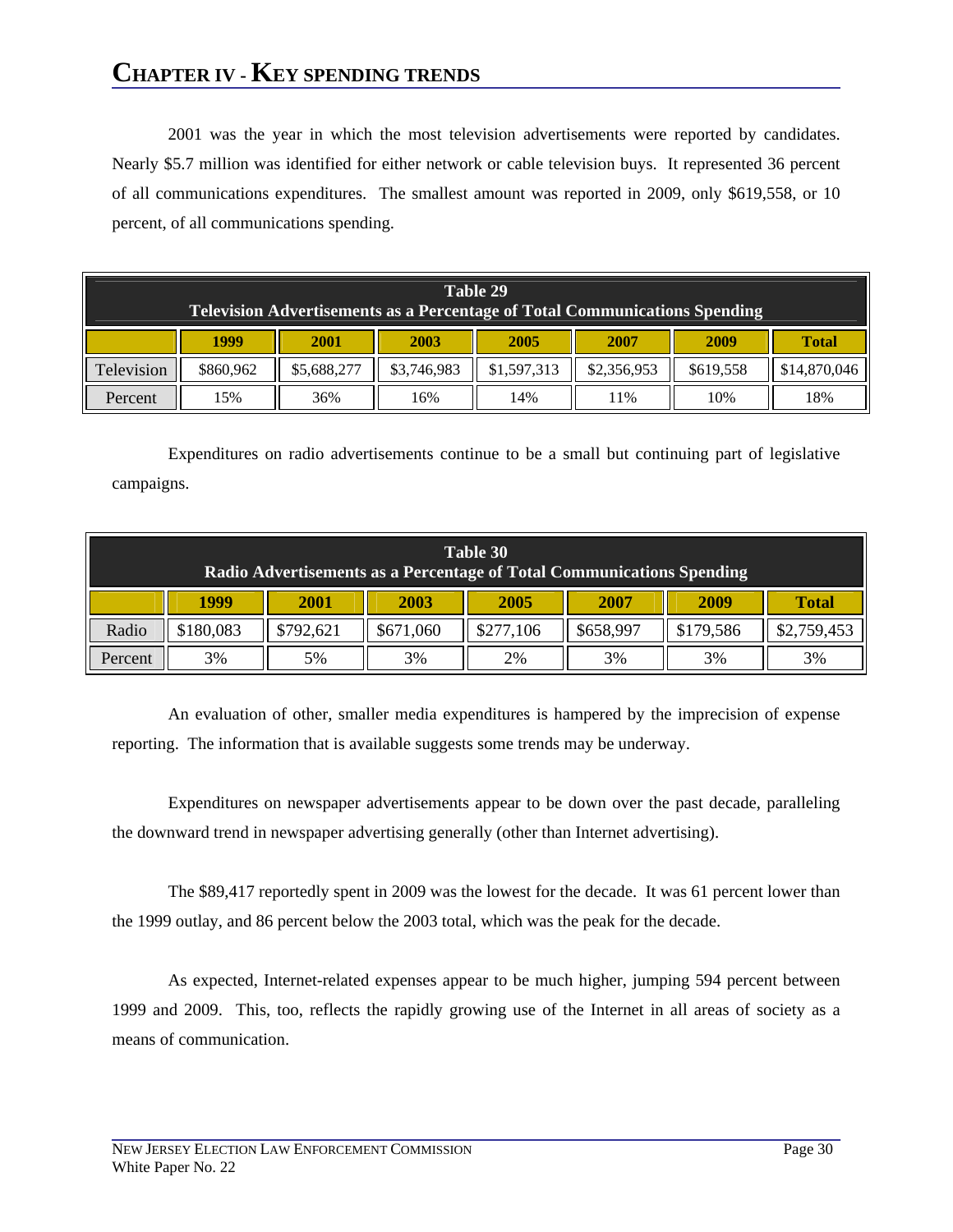Spending on outdoor advertising such as billboards dropped 73 percent since 2005, perhaps because of the weak economy or more reliance on Internet or cable television advertising. As with newspaper advertising, the \$174,194 total reported in 2009 for outdoor advertising was the lowest for the decade.

| Table 31<br><b>Expenditures on Newspapers, Internet and Outdoor Advertising</b> |                                                              |           |           |           |              |           |             |  |  |  |
|---------------------------------------------------------------------------------|--------------------------------------------------------------|-----------|-----------|-----------|--------------|-----------|-------------|--|--|--|
|                                                                                 | 1999<br>2009<br>2003<br>2005<br>2007<br>2001<br><b>Total</b> |           |           |           |              |           |             |  |  |  |
| Newspapers                                                                      | \$227,546                                                    | \$436,629 | \$648,988 | \$309,548 | \$143,298    | 89,417    | \$1,855,425 |  |  |  |
| Internet                                                                        | \$21,446                                                     | 40,090    | <b>NA</b> | NA        | 75,655<br>\$ | \$149,023 | 286,215     |  |  |  |
| Outdoor                                                                         | \$212,392                                                    | \$387,869 | \$491,143 | \$639,779 | \$235,307    | \$174,194 | \$2,140,684 |  |  |  |

#### **Major Expenses besides Communications**

Legislative candidates spent more funds on communications than any other purpose.

The next largest expense is contributions they make to party and leadership committees, to joint committees, or to other legislative candidates, or transfers to future campaign accounts.

Contributions and transfers nearly tripled from 15 percent of total contributions in 1999 to 42 percent in 2009.

|                            | Table 32<br><b>Contributions and Transfers by Legislative Candidates</b><br>to other Political Fundraising Committees |             |             |             |                  |             |                |  |  |  |  |
|----------------------------|-----------------------------------------------------------------------------------------------------------------------|-------------|-------------|-------------|------------------|-------------|----------------|--|--|--|--|
|                            | 1999                                                                                                                  | 2001        | 2003        | 2005        | 2007             | 2009        | <b>Total</b>   |  |  |  |  |
| Contributions              | \$1,351,688                                                                                                           | \$5,219,286 | \$7,392,713 | \$5,001,171 | 9,485,909<br>S   | \$4,958,467 | \$33,409,234   |  |  |  |  |
| <b>Transfers</b>           | 369,333                                                                                                               | 478,328     | \$1,175,233 | NA          | 2,105,018<br>1\$ | \$2,272,267 | 6,400,179<br>S |  |  |  |  |
| <b>Total</b>               | \$1,721,021                                                                                                           | \$5,697,614 | \$8,567,946 | \$5,001,171 | \$11,590,927     | \$7,230,734 | \$39,809,413   |  |  |  |  |
| Percent of<br>All Expenses | 15%                                                                                                                   | 20%         | 20%         | 24%         | 28%              | 42%         | 24%            |  |  |  |  |

There are various reasons why money is flowing more frequently between legislative committees and others.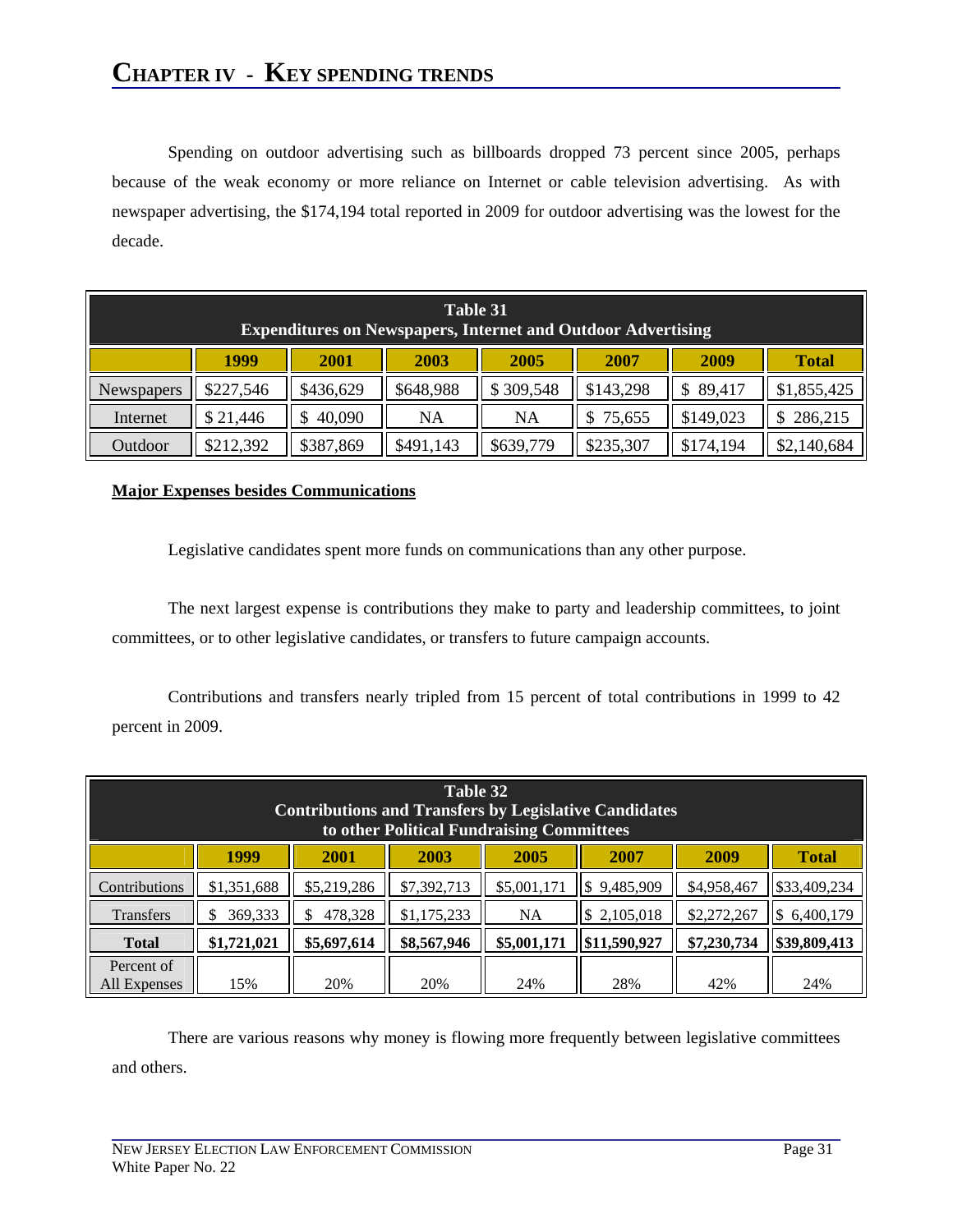Since many incumbents have little chance of losing, party leaders, budget committee leaders and other legislators help colleagues running in more vulnerable districts.

Incumbents also often have the luxury of stockpiling funds for future campaigns.

In 2009, \$2.3 million was saved for future campaigns. This occurred in a year when 100 percent of incumbents running in 2009 won reelection. While incumbents almost always do well, the percentage is higher than in other recent legislative elections when the reelection rate ranged from 95 to 98 percent.

Another reason for the spike in contributions and transfers could be a concern for the public. Some candidates could be using them as a way to give more than contribution limits, particularly since the advent of "Pay-to-Play" restrictions in 2005 that imposed very low contribution limits on public contractors.

Here is an example of how Pay-to-Play laws could be circumvented in legislative elections.

State parties and legislative leadership committees can no longer accept reportable contributions from state contractors. However, individual legislators can take them. This may be one reason why contributions by legislators to other committees has risen sharply in the era of Pay-to-Play laws.

There is nothing that stops a contractor from giving a \$2,600 check to a legislator, and the legislator contributing the money to either the state party or legislative leadership committee.

Using transfers to get around contribution limits is commonly referred to as "wheeling." Wheeling is prohibited between county party committees during the primary election but otherwise allowed by law.

One explanatory note: contributions by legislative candidates also are discussed on page 19. But that part of the analysis includes contributions only to other legislators, not to parties or legislative leadership PACs.

Another reason for the upsurge in contributions between committees is because more candidates are using joint committees to finance their campaigns. It is now common for a State Senate candidate to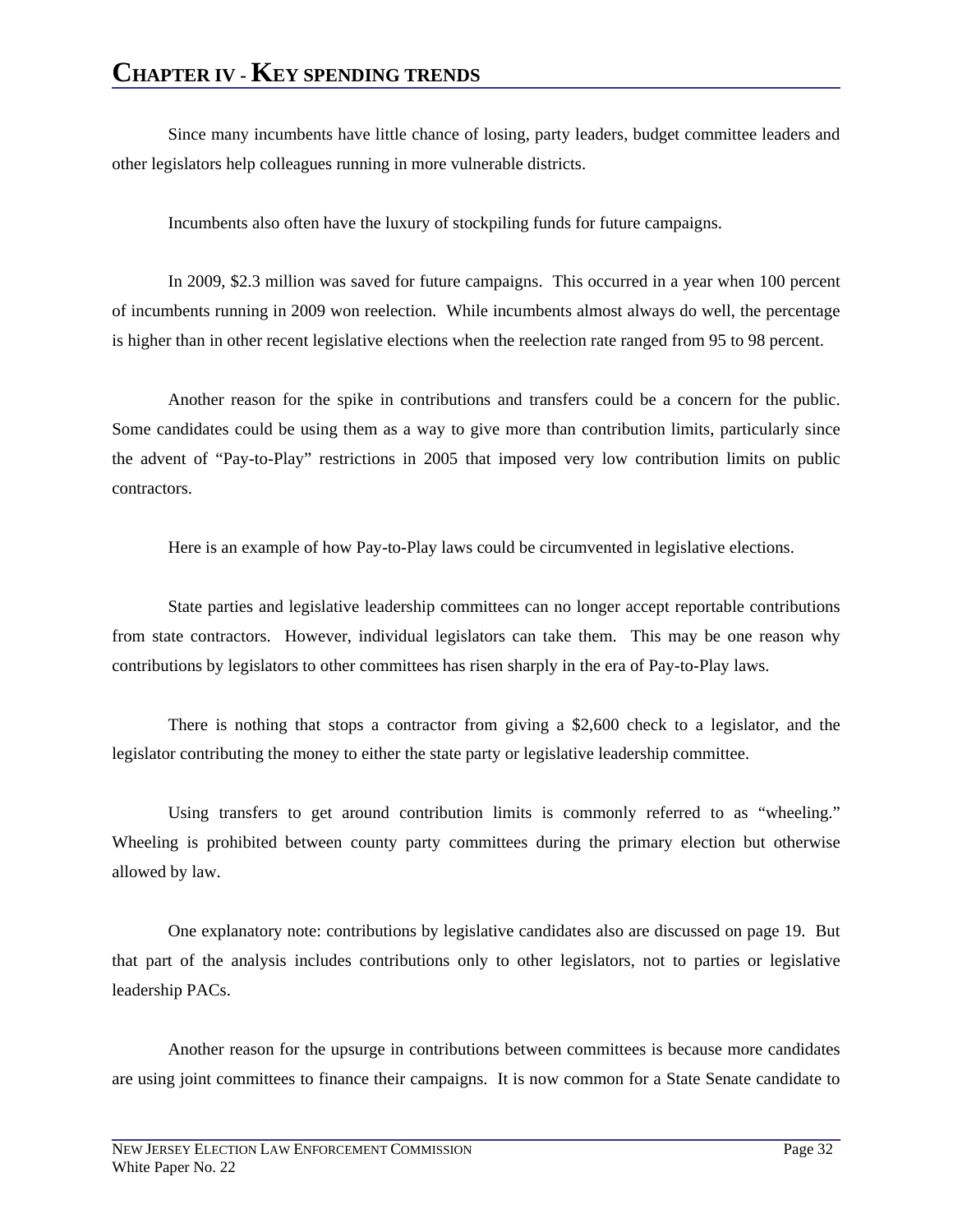use a joint committee with two Assembly candidates. Often, they also have individual committees, and they swap money back and forth.

In the six legislative campaigns between 1987 and 1997, joint committees raised \$30.7 million. In the six legislative campaigns between 1999 and 2009, joint committees raised \$67.5 million. The peak year, 2007, when they raised \$16.4 million. That also happened to be the largest year, dollar-wise, for contributions and transfers, \$11.6 million.

| Table 33<br><b>Total Contributions Received by Legislative</b><br><b>Joint Committees 1987 to 2009 Elections</b> |                                                   |  |  |  |  |  |  |  |  |
|------------------------------------------------------------------------------------------------------------------|---------------------------------------------------|--|--|--|--|--|--|--|--|
| Year                                                                                                             | <b>Total Raised by Joint</b><br><b>Committees</b> |  |  |  |  |  |  |  |  |
| 1987                                                                                                             | \$<br>4,168,841                                   |  |  |  |  |  |  |  |  |
| 1989                                                                                                             | \$<br>4,539,524                                   |  |  |  |  |  |  |  |  |
| 1991                                                                                                             | \$<br>5,304,051                                   |  |  |  |  |  |  |  |  |
| 1993                                                                                                             | \$<br>4,851,184                                   |  |  |  |  |  |  |  |  |
| 1995                                                                                                             | \$<br>6,380,372                                   |  |  |  |  |  |  |  |  |
| 1997                                                                                                             | \$<br>5,480,062                                   |  |  |  |  |  |  |  |  |
| 1999                                                                                                             | \$<br>7,201,199                                   |  |  |  |  |  |  |  |  |
| 2001                                                                                                             | \$<br>8,225,871                                   |  |  |  |  |  |  |  |  |
| 2003                                                                                                             | \$<br>15,823,147                                  |  |  |  |  |  |  |  |  |
| 2005                                                                                                             | \$<br>12,338,212                                  |  |  |  |  |  |  |  |  |
| 2007                                                                                                             | \$<br>16,443,124                                  |  |  |  |  |  |  |  |  |
| 2009                                                                                                             | \$<br>7,455,163                                   |  |  |  |  |  |  |  |  |

Joint committees have advantages. They provide "one-stop-shopping" convenience for contributors. For instance, if a Senate candidate runs with two Assembly members, a contributor can write one check for  $$7,800 -$  the equivalent of \$2,600 each if they all had separate committees. Joint committees also make it easier to coordinate spending for the candidate slate.

Reliance on joint committee is not just spreading in New Jersey. "In order to raise the necessary funds, candidates and parties have developed new methods and re-invigorated old fund-raising techniques,'' said a August 10, 2011 story by Center for Responsive Politics. "One fund-raising tactic that has been growing in popularity is the use of joint fund-raising committees…."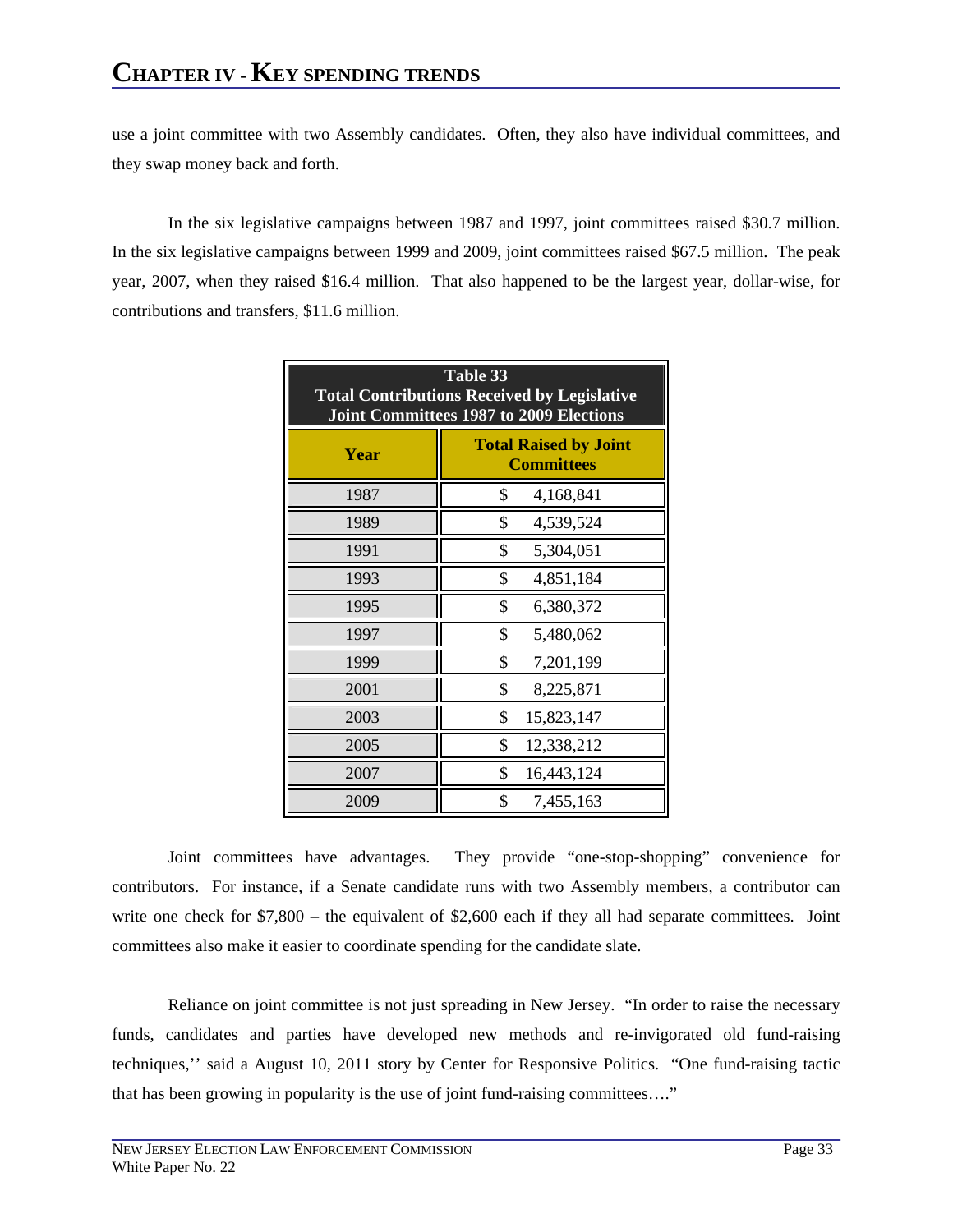# **CHAPTER IV - KEY SPENDING TRENDS**

Another expense- fundraising was slightly higher than in the past. It reached 6 percent after ranging from 2 to 4 percent during the previous five elections. And the amount spent on fundraising in 2009 with just 80 Assembly seats at stake was nearly as much as candidates spent in 2007 when all 120 seats were up. It could be that as it has become harder to raise money due to the recession and Pay-to-Play laws, professional fundraisers have to spend time and charge more.

| Table 34<br><b>Fundraising Expenses for Legislative Candidates</b> |                                                              |           |           |           |             |             |             |  |  |  |
|--------------------------------------------------------------------|--------------------------------------------------------------|-----------|-----------|-----------|-------------|-------------|-------------|--|--|--|
|                                                                    | 1999<br>2001<br>2003<br>2005<br>2007<br>2009<br><b>Total</b> |           |           |           |             |             |             |  |  |  |
| Fundraising                                                        | \$449,301                                                    | \$831,233 | \$767,468 | \$541,807 | \$1,119,352 | \$1,106,917 | \$4,816,078 |  |  |  |
| Percent                                                            | 4%                                                           | 3%        | 2%        | 3%        | 3%          | 6%          | 3%          |  |  |  |

The cost of hiring political consultants has fallen steadily since 2003. But as a share of total expenses, it was the same as the decade-long average, 5 percent.

| Table 35<br><b>Consulting Expenses for Legislative Candidates</b> |           |                                               |             |             |             |           |             |  |  |  |
|-------------------------------------------------------------------|-----------|-----------------------------------------------|-------------|-------------|-------------|-----------|-------------|--|--|--|
|                                                                   | 1999      | 2001<br>2003<br>2005<br>2007<br>2009<br>Total |             |             |             |           |             |  |  |  |
| Consulting                                                        | \$339,308 | \$1,080,974                                   | \$3,309,063 | \$1,732,673 | \$1,388,125 | \$871.210 | \$8,753,054 |  |  |  |
| Percent                                                           | 3%        | 4%                                            | 8%          | 8%          | 3%          | 5%        | 5%          |  |  |  |

Polling also has remained fairly level as a campaign expense, usually around 2 percent.

| Table 36<br><b>Polling Expenses for Legislative Candidates</b> |                                                                                           |    |    |    |    |    |    |  |  |  |
|----------------------------------------------------------------|-------------------------------------------------------------------------------------------|----|----|----|----|----|----|--|--|--|
|                                                                | 1999<br>2005<br>2003<br>2007<br>2001<br>2009<br><b>Total</b>                              |    |    |    |    |    |    |  |  |  |
| Polling                                                        | \$854,971<br>\$882,162<br>\$541,359<br>\$295.951<br>\$3,428,189<br>\$283,212<br>\$570,535 |    |    |    |    |    |    |  |  |  |
| Percent                                                        | 2%                                                                                        | 2% | 2% | 3% | 2% | 2% | 2% |  |  |  |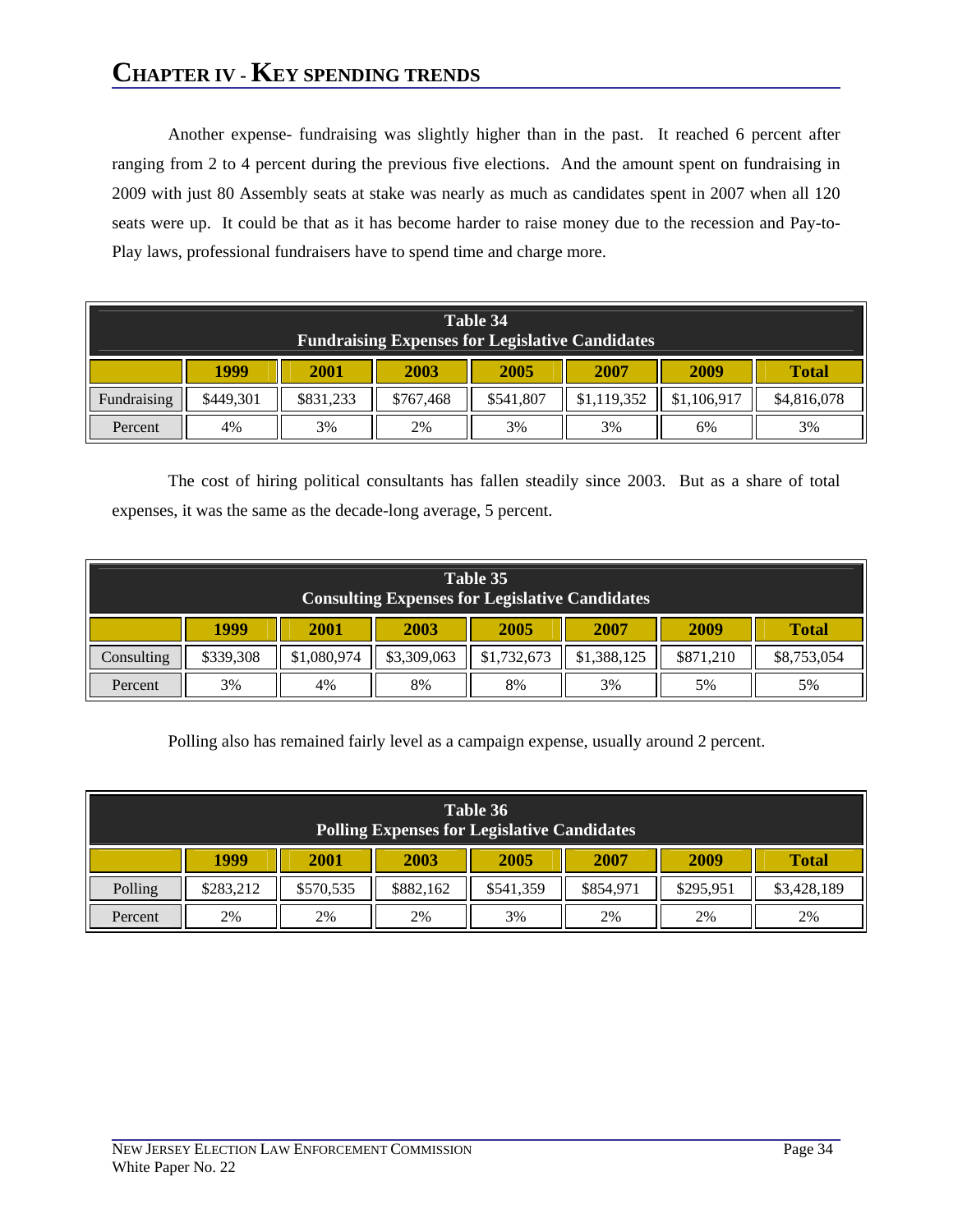# **CHAPTER IV - KEY SPENDING TRENDS**

Legislative candidates generally have donated about 1 percent of their funds to charities, and that trend has stayed consistent.

|                         | Table 37<br><b>Charitable Donations by Legislative Candidates</b> |                                  |           |           |           |           |             |  |  |  |  |
|-------------------------|-------------------------------------------------------------------|----------------------------------|-----------|-----------|-----------|-----------|-------------|--|--|--|--|
|                         | 1999<br>2003<br>2005<br>2007<br>2001<br>2009<br><b>Total</b>      |                                  |           |           |           |           |             |  |  |  |  |
| Charitable<br>Donations | \$190,520                                                         | \$350,328                        | \$433,778 | \$324,368 | \$267,030 | \$166,184 | \$1,732,208 |  |  |  |  |
| Percent                 | 2%                                                                | 2%<br>1%<br>1%<br>1%<br>1%<br>1% |           |           |           |           |             |  |  |  |  |

Since the state and county parties generally handle election day expenses, individual candidates traditionally have spent less than 2 percent on that purpose, another trend that has remained steady.

|                 | Table 38<br><b>Election Day Expenses by Legislative Candidates</b> |                                                             |           |           |           |           |             |  |  |  |  |
|-----------------|--------------------------------------------------------------------|-------------------------------------------------------------|-----------|-----------|-----------|-----------|-------------|--|--|--|--|
|                 | 1999                                                               | 2003<br>2005<br>2007<br>2009<br><b>2001</b><br><b>Total</b> |           |           |           |           |             |  |  |  |  |
| Election<br>Day | \$293,948                                                          | \$492,990                                                   | \$622,507 | \$201,101 | \$658,715 | \$245,885 | \$2,515,146 |  |  |  |  |
| Percent         | 3%                                                                 | 2%                                                          | 1%        | 1%        | 2%        | 1%        | 2%          |  |  |  |  |

General administrative costs also have remained relatively even.

| Table 39<br><b>Administrative Expenses by Legislative Candidates</b> |           |           |             |           |             |           |              |  |  |  |
|----------------------------------------------------------------------|-----------|-----------|-------------|-----------|-------------|-----------|--------------|--|--|--|
|                                                                      | 1999      | 2001      | 2003        | 2005      | 2007        | 2009      | <b>Total</b> |  |  |  |
| Administrative<br>Expenses                                           | \$482,936 | \$856,679 | \$2,910,023 | \$819,081 | \$2,633,627 | \$843,671 | \$8,546,016  |  |  |  |
| Percent                                                              | 4%        | 3%        | 7%          | 4%        | 6%          | 5%        | 5%           |  |  |  |

Candidates refunded the most contributions in 2007, the year when fundraising peaked. As a percent of all spending, the most refunds occurred in 1999.

| Table 40<br><b>Refunds by Legislative Candidates</b> |           |           |           |      |           |           |              |  |  |  |
|------------------------------------------------------|-----------|-----------|-----------|------|-----------|-----------|--------------|--|--|--|
|                                                      | 1999      | 2001      | 2003      | 2005 | 2007      | 2009      | <b>Total</b> |  |  |  |
| Refunds                                              | \$486,782 | \$680,096 | \$637,288 | NA   | \$859,046 | \$178,803 | \$2,842,014  |  |  |  |
| Percent                                              | 4%        | 2%        | 2%        | NA   | 2%        | 1%        | 2%           |  |  |  |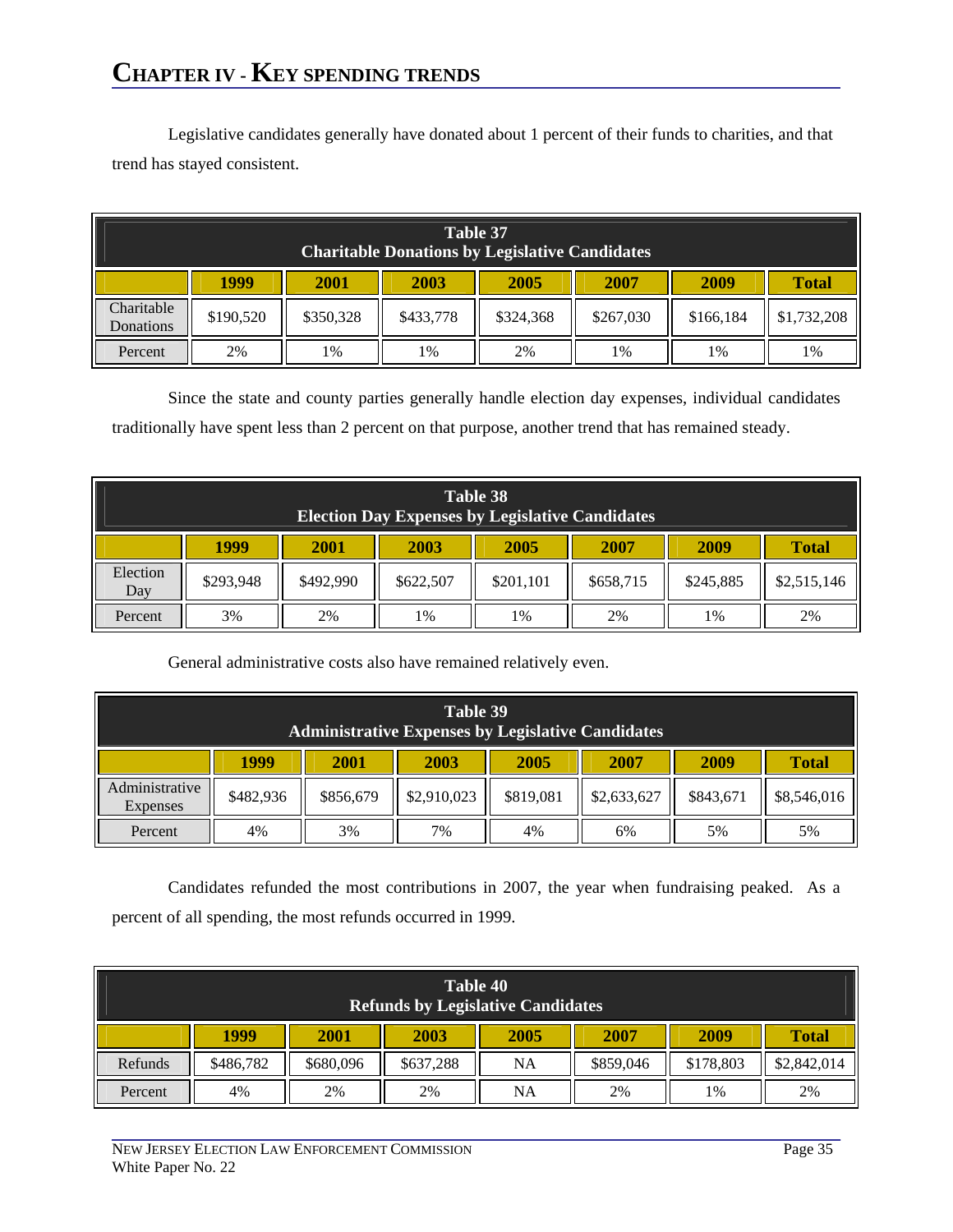# **CHAPTER V RECOMMENDATIONS**

The original law that created ELEC mandated that candidates for state, county and local offices accurately report both their contributions and expenditures. In reviewing information from legislative campaign reports, it is clear that the law has been more successful in compelling candidates to provide quality contribution information than expense data.

There is no doubt contribution information is most important. The main concern behind campaign finance disclosure laws is to help prevent well-heeled contributors from exerting undue influence on candidates and elected officials. Voters can judge for themselves whether this is happening if they know what groups or individuals are providing major financial support to the candidates. While there is always room for improvement, legislative candidates generally are fulfilling that disclosure obligation.

On the expense side, it is another story.

The quality of expense information varies widely. Some candidates have filed reports where they completely omit any description of the expense. Others are meticulous. For instance, one legislative joint committee in 2003 reported purchasing 8 cases of Chandon wine for a fundraising event.

The biggest omissions involve media expenses.

Millions of dollars are being spent each election without the specific purpose being disclosed. More than one in five dollars in campaign expenses reviewed during this analysis were uncategorized.

| Table 41<br><b>Percent of Total Expenses Reviewed where Communications Costs are Vague</b> |              |      |      |                                                                                                     |      |      |                                                                                                                                |  |
|--------------------------------------------------------------------------------------------|--------------|------|------|-----------------------------------------------------------------------------------------------------|------|------|--------------------------------------------------------------------------------------------------------------------------------|--|
|                                                                                            | 1999         | 2001 | 2003 | 2005                                                                                                | 2007 | 2009 | <b>Total</b>                                                                                                                   |  |
| Uncategorized<br>Communications<br>Expenses                                                |              |      |      |                                                                                                     |      |      | $\ $ \$ 1,598,584 $\ $ \$ 2,447,178 $\ $ \$11,181,893 $\ $ \$ 5,309,891 $\ $ \$12,920,770 $\ $ \$ 1,932,212 $\ $ \$ 35,390,425 |  |
| <b>Total Expenses</b><br>Examined                                                          | \$11,690,279 |      |      | $\left  \frac{\$28,580,801}{\$42,421,507} \right  \left  \frac{\$21,170,167}{\$41,827,011} \right $ |      |      | $\left  \frac{$16,980,991}{15162,407,338} \right $                                                                             |  |
| Percent                                                                                    | 14%          | 9%   | 26%  | 25%                                                                                                 | 31%  | 11\% | 22%                                                                                                                            |  |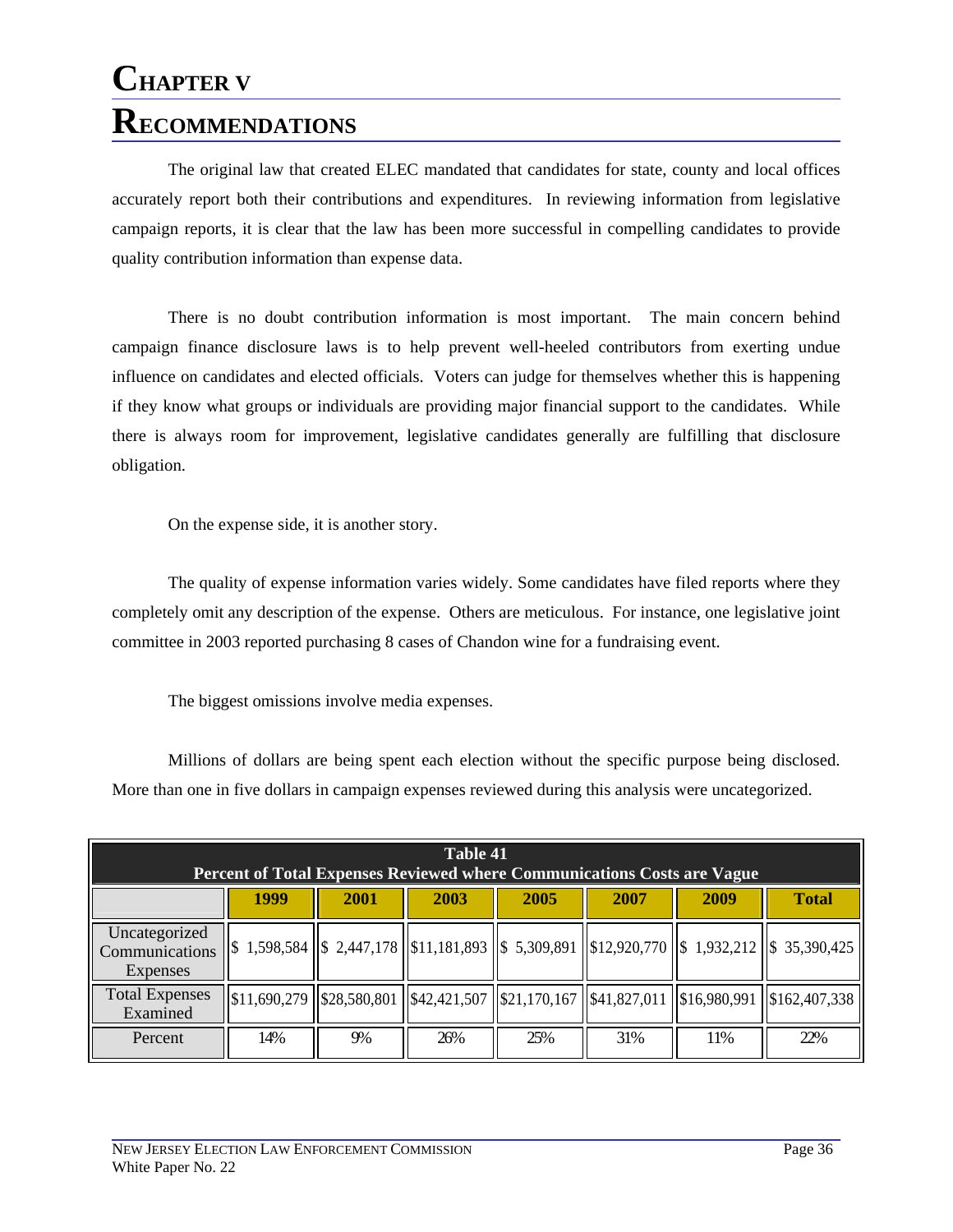Many candidates simply list vague terms like "media" or "production" without specifying what the expense was actually for.

Why should we care whether candidates clearly identify their expenses?

In the case of media expenditures, it is because they often represent the biggest expense for candidates. Aren't members of the public and contributors poorly served if they have no real idea how the candidate spent most of their money?

ELEC regulations require specific information about the purpose of an expense. For instance, ELEC's compliance manual indicates expenditures include "The purpose of the expenditure (describe the specific election-related reason for the expenditure, such as "newspaper advertising,'' "postage," "printing of campaign fliers," "headquarter rentals," "telephone expense," etc.; generic, non-informative descriptions such as "operations," "petty cash," "expenses," or "reimbursement) are not permitted."<sup>(9)</sup>

Privately, political consultants claim there can be strategic value in keeping their major media expenses vague. There also is another issue. Some candidates buy media "packages" that might include consulting, production, television buys, and direct mail outlays all in one. Some candidates clearly show the cost of each item. Others don't.

The Commission might wish to consider adopting a new regulation to require candidates to give a breakdown of these combined packages.

Keep in mind the Legislature declared long ago that candidates in New Jersey campaigns should disclose both their contributions and expenses.

For the most part, candidates are complying with the first requirement. Most wouldn't think of accepting a contribution, say, from Johnson & Johnson and reporting only that a "pharmaceutical firm" gave them the funds.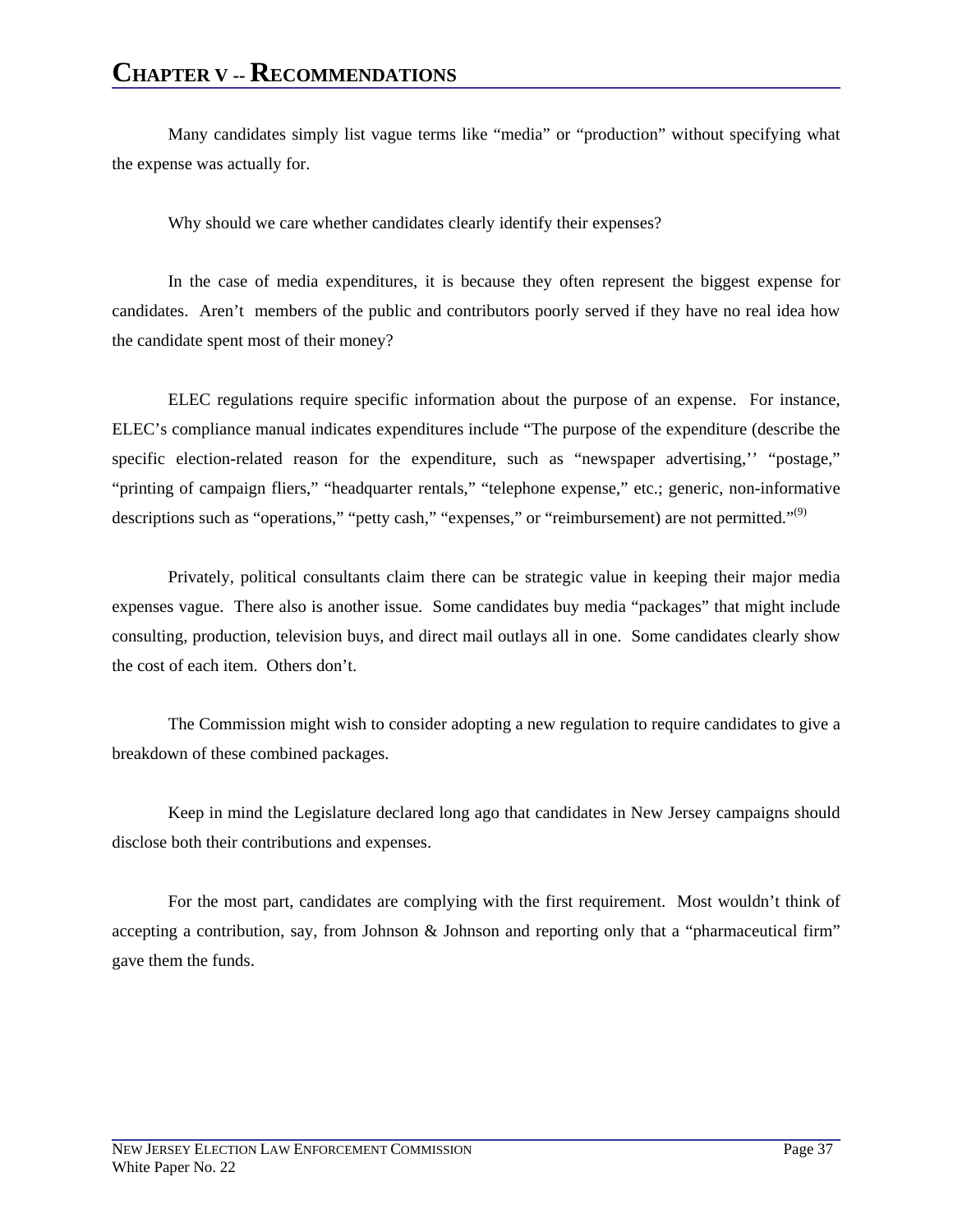The expenses of gubernatorial candidates face more rigorous disclosure requirements than other candidates because they are eligible for public financing of their campaigns. Yet, disclosure doesn't seem to create major strategic problems for those candidates. Some gubernatorial candidates have spent more than the entire Legislature on television commercials during their campaigns and they fully spell out the cost. After publicly-financed gubernatorial campaigns, ELEC provides expense information in spreadsheets that can be downloaded from its website. Even candidates who self-financed their campaigns and spent tens of millions of dollars have complied with this requirement.

At the federal level, House and Senate disclose expenditures in detail on the Federal Election Commission website. Anyone can download an Excel spreadsheet that lists the expenses of their federal representatives.

Disclosure of both contributions and expenses is important not only for voters. It assists political scientists, journalists, regulators and others who study campaign finance trends and can help influence public policy.

Another important reason for precise disclosure of expenditures- it can help ELEC investigators and other law enforcement authorities who must ensure that candidates are spending their money properly. Making expenditure information available in searchable databases or downloadable spreadsheets would make it far easier to analyze and check.

Even without more conveniently available expense information, candidate expenses are becoming a bigger focus in New Jersey and elsewhere.

Last year, the State Supreme Court unanimously upheld ELEC's refusal to permit a former state senator to use campaign funds to pay for his criminal defense. In May, ELEC filed a civil lawsuit against another former state senator and mayor to recoup \$94,004 of campaign funds that were used to pay criminal defense costs.

During the past decade, several criminal convictions have resulted from improper spending of campaign funds. In 2008, a local party treasurer confessed to using \$10,000 in campaign funds to pay off personal debts. In 2004, a long-time assembly member admitted to spending thousands of dollars in campaign funds on trips, clothing, furniture and even hearing aids. In 2003, a former mayor admitted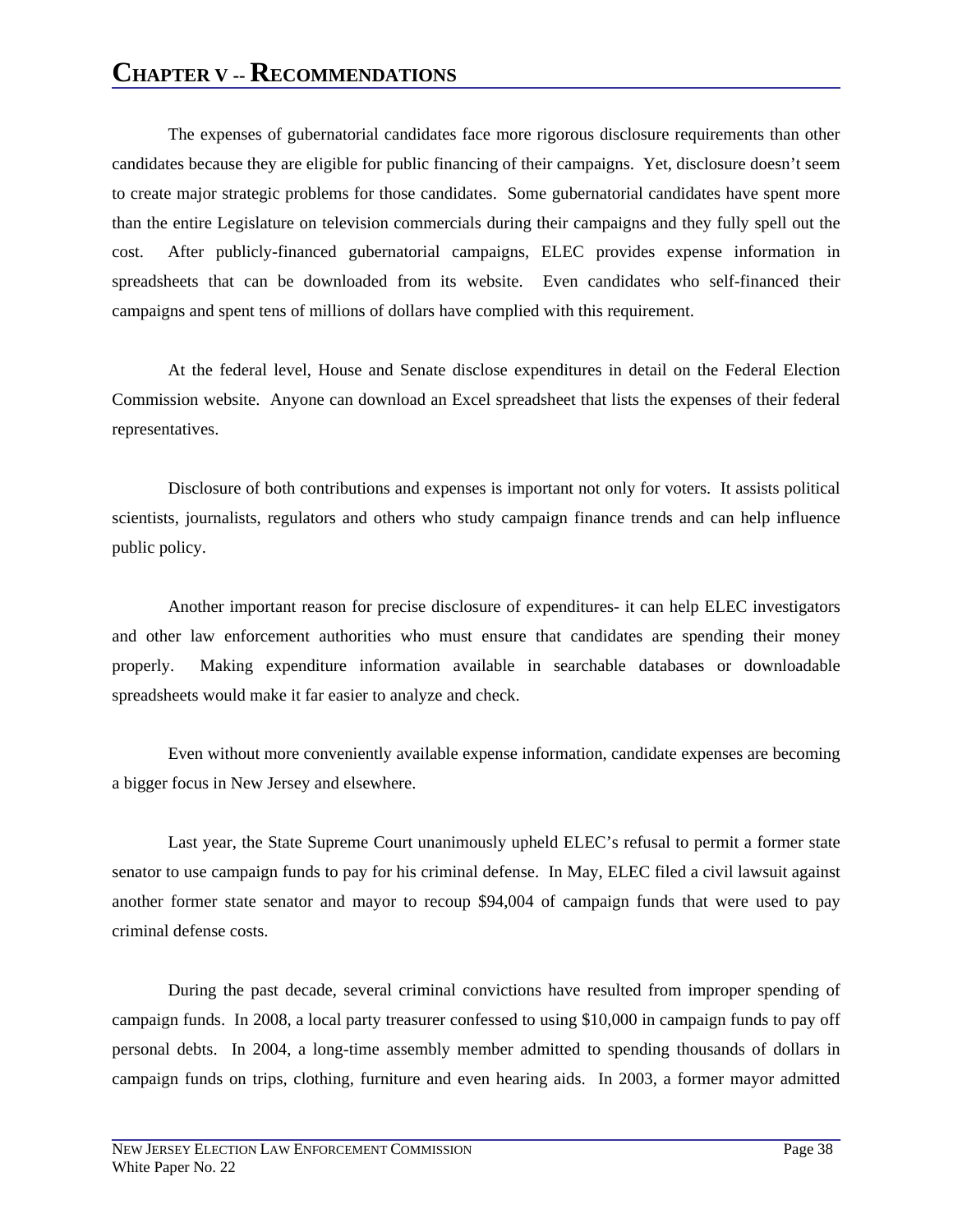using \$16,420 in campaign funds to trade stocks. In 2001, a former assembly member and mayor spent \$36,000 in campaign funds on mortgage payments, credit card bills, vacation rentals and a car purchase.

While ELEC handles only civil matters and not these types of cases, it can refer them to the Attorney General's Office. Improper or misreported expenditures ranging from lawn signs to robo-calls have led to ELEC investigations or complaints.

High profile campaign finance cases involving expenses also have occurred recently in other states. The former lieutenant governor of South Carolina agreed to pay a \$48,400 fine and reimburse his campaign \$13,700 because he spent campaign funds on personal clothing, a family vacation, a Playstation and football tickets. A District of Columbia council member is under fire for failing to report spending on automated phone calls. Oregon's governor is facing criticism for spending \$7,400 in leftover campaign funds to buy a home security system.

#### **Steps Needed to Enable ELEC to Better Enforce Expense Disclosure**

With additional funding, ELEC can improve the quality of expense disclosure and make expense information more accessible. The agency would need more staff and funding to provide this level of detail for candidates other than gubernatorial candidates.

Providing better access to expense information also depends in part on ELEC's ability to collect campaign finance reports electronically. Information from reports filed electronically can be converted into searchable databases*.* The Commission is making steady headway in the area of electronic filing. But this effort depends on critical improvements to the agency's software infrastructure that could take several years unless it is made a more urgent priority. This too requires additional funding.

One step being taken after this year's election might help improve the quality of disclosure. Legislative candidates who file their reports electronically will be given a clearer set of choices in the "dropdown" box used to fill in the purpose of their expenses.

The investigative section will undertake general audits of certain candidate groups to check the level of compliance in expense reporting.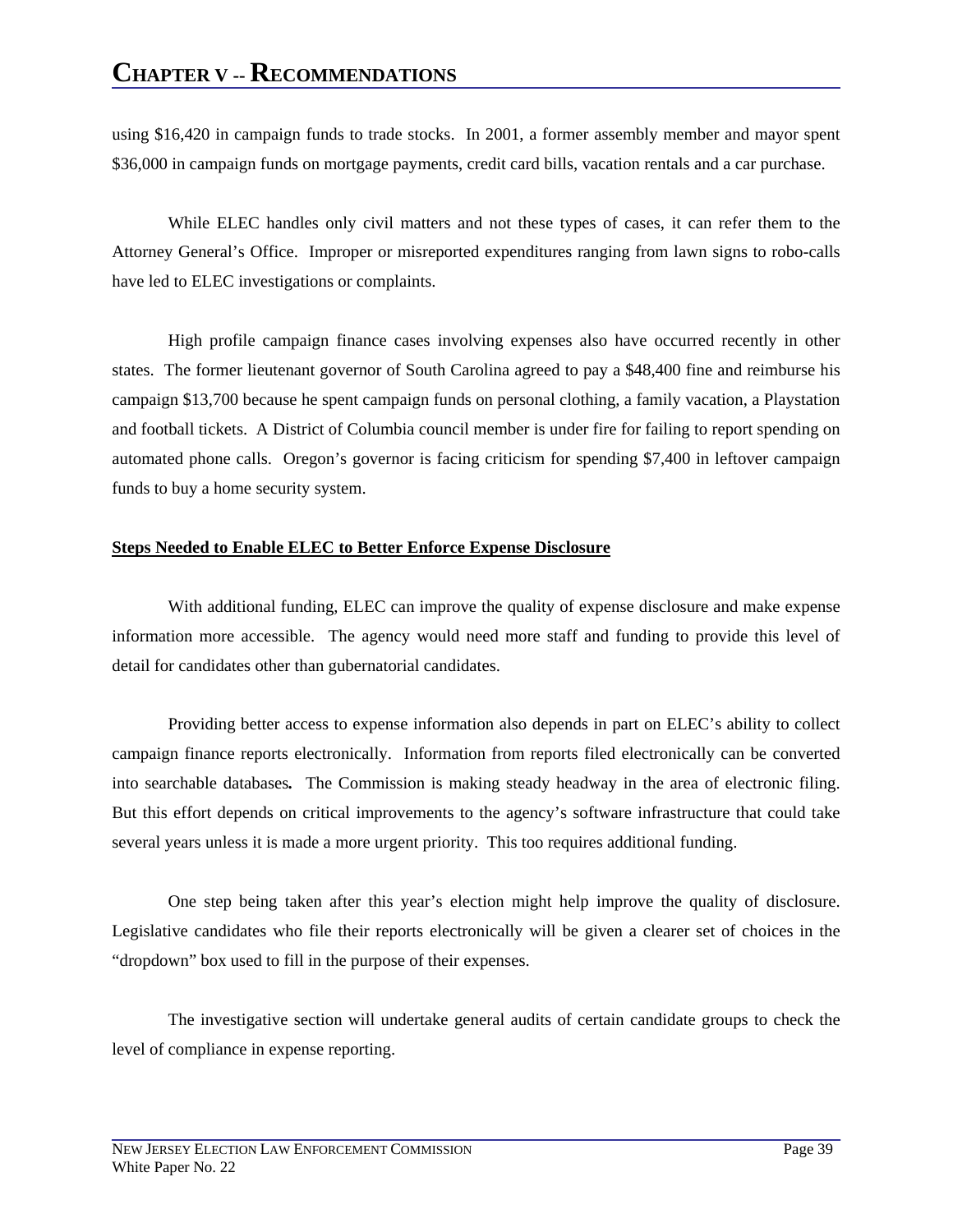- The previous 10-year analysis of legislative fundraising analyzed only contribution and expense information from the top 20 districts. This analysis included all 40 legislative districts.
- The current analysis focused solely on contribution and expense information from the general election to minimize double-counting. A large portion of the funds raised during primary elections are carried over into general elections.
- The earlier analysis did not include in-kind contributions, though the current analysis did not include all of them due to time limitations. In legislative districts that attracted more than \$500,000 in in-kind contributions, an effort was made to categorize all in-kind contributions. In other legislative districts, the focus included only in-kind contributions that exceeded \$25,000.
- The analysis of how candidates spent their money was based in part on spending data generated for White Papers 17, 19 and 20. Those reports analyzed legislative spending in 2003, 2005 and 2007, respectively. Spending patterns for 1999, 2001 and 2009 were analyzed for the first time in this analysis.
- Total fundraising and spending figures for legislative elections are higher than previously published totals because they include all reports filed by legislative candidates. Previous totals were taken solely from reports filed 20 days following the election.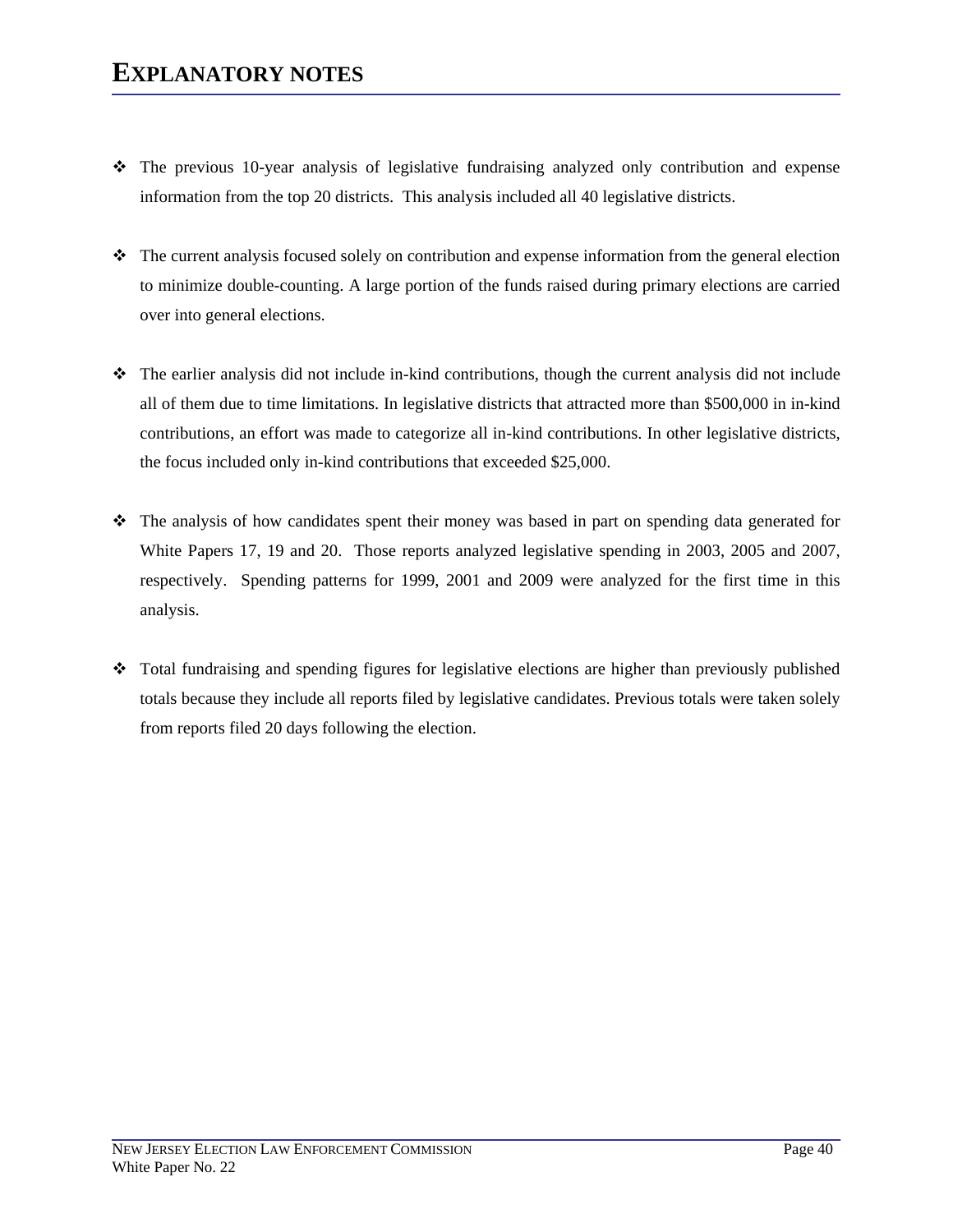### **FOOTNOTES**

- **1.** Certified Election Results, New Jersey Division of Elections.
- **2.** White Paper 13, "Trends in Legislative Campaign Financing: 1987-1997 2<sup>nd</sup> Volume."
- **3.** Bureau of Labor Statistics, Consumer Price Index-All Urban Consumers, New York-Northern New Jersey-Long Island.
- **4.** Sean Parnell, President of the Center for Competitive Politics in story written by Matt Freidman, "With Clean Elections Program Stumbling, Its Opponents Try to Knock It Down," NJPoliticker.com, August 6,2008.
- **5.** "2007 Fair and Clean Elections Report," March 28, 2008.
- **6.** White Paper 13, "Trends in Legislative Campaign Financing: 1987-1997 2<sup>nd</sup> Volume."
- **7.** Same as 6.
- **8.** Analysis prepared by former Senators William Schluter and Policy Analyst Ingrid Reed for State Redistricting Commission in February 2011. Analysis covered 2003, 2005, 2007, and 2009 elections.
- **9.** Page 28, Compliance Manual for Candidates Including a Summary of Requirements, Reporting Forms, and Instructions - March 2011.